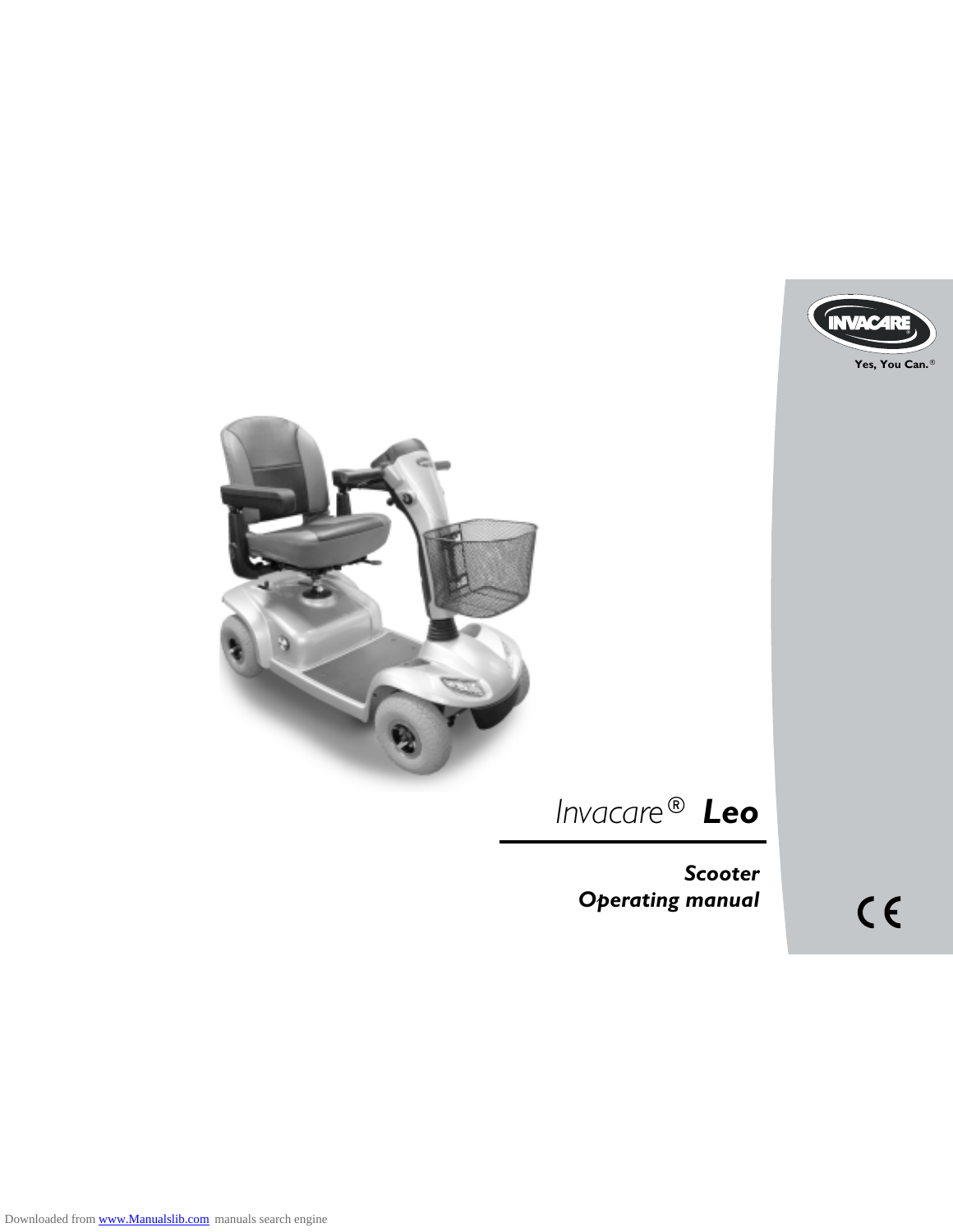### **How can you get in touch with Invacare®?**

If you have any questions or need support, please contact your authorised Invacare® Dealer, who has the necessary know-how and equipment plus the special knowledge concerning your Invacare® product, and can offer you all-round satisfactory service. Should you wish to contact Invacare® directly, you can reach us in Europe at the following addresses and phone numbers.

| Mobitec Mobilitätshilfen GmbH<br>Herzog Odilostrasse 101<br>A-5310 Mondsee<br><b>Austria</b> | 雲<br>Fax:<br>@:<br>@:<br>WWW:            | $+43 - 6232 - 55350$<br>+43 - 6232 - 55 35 4<br>office@mobitec-austria.com<br>austria@invacare.com<br>www.mobitec-austria.com       |  |
|----------------------------------------------------------------------------------------------|------------------------------------------|-------------------------------------------------------------------------------------------------------------------------------------|--|
| Invacare <sup>®</sup> n.v.                                                                   | $\mathbf{r}$                             | +32 - (0)50 - 83 10 10                                                                                                              |  |
| Autobaan 22                                                                                  | Fax:                                     | +32 - (0)50 - 83 10 11                                                                                                              |  |
| B-8210 Loppem (Brugge)                                                                       | @:                                       | belgium@invacare.com                                                                                                                |  |
| <b>Belgium</b>                                                                               | WWW:                                     | www.invacare.be                                                                                                                     |  |
| <b>Mobitec Rehab AG</b><br>Benkenstraße 260<br>CH-4108 Witterswil<br>Switzerland             | $\mathbf{r}$<br>Fax:<br>@:<br>@:<br>WWW: | +41 - (0)61 - 48 77 08 0<br>+41 - (0)61 - 48 77 08 1<br>office@mobitec-rehab.ch<br>switzerland@invacare.com<br>www.mobitec-rehab.ch |  |
| <b>Invacare Aquatec</b>                                                                      | 営                                        | $0.7562/700 - 251$                                                                                                                  |  |
| Alemannenstraße 10                                                                           | Fax                                      | 08 00 / 6 73 81 72                                                                                                                  |  |
| 88316 Isny                                                                                   | @:                                       | info@invacare-aquatec.de                                                                                                            |  |
| <b>Deutschland</b>                                                                           | WWW:                                     | www.invacare-aquatec.de                                                                                                             |  |
| Invacare <sup>®</sup> A/S                                                                    | <b>雪</b> (Kundeservice):                 | +45 - (0)36 - 90 00 00                                                                                                              |  |
| Sdr. Ringvej 39                                                                              | Fax (Kundeservice):                      | $+45 - (0)36 - 900001$                                                                                                              |  |
| DK-2605 Brøndby                                                                              | @:                                       | denmark@invacare.com                                                                                                                |  |
| <b>Danmark</b>                                                                               | WWW:                                     | www.invacare.dk                                                                                                                     |  |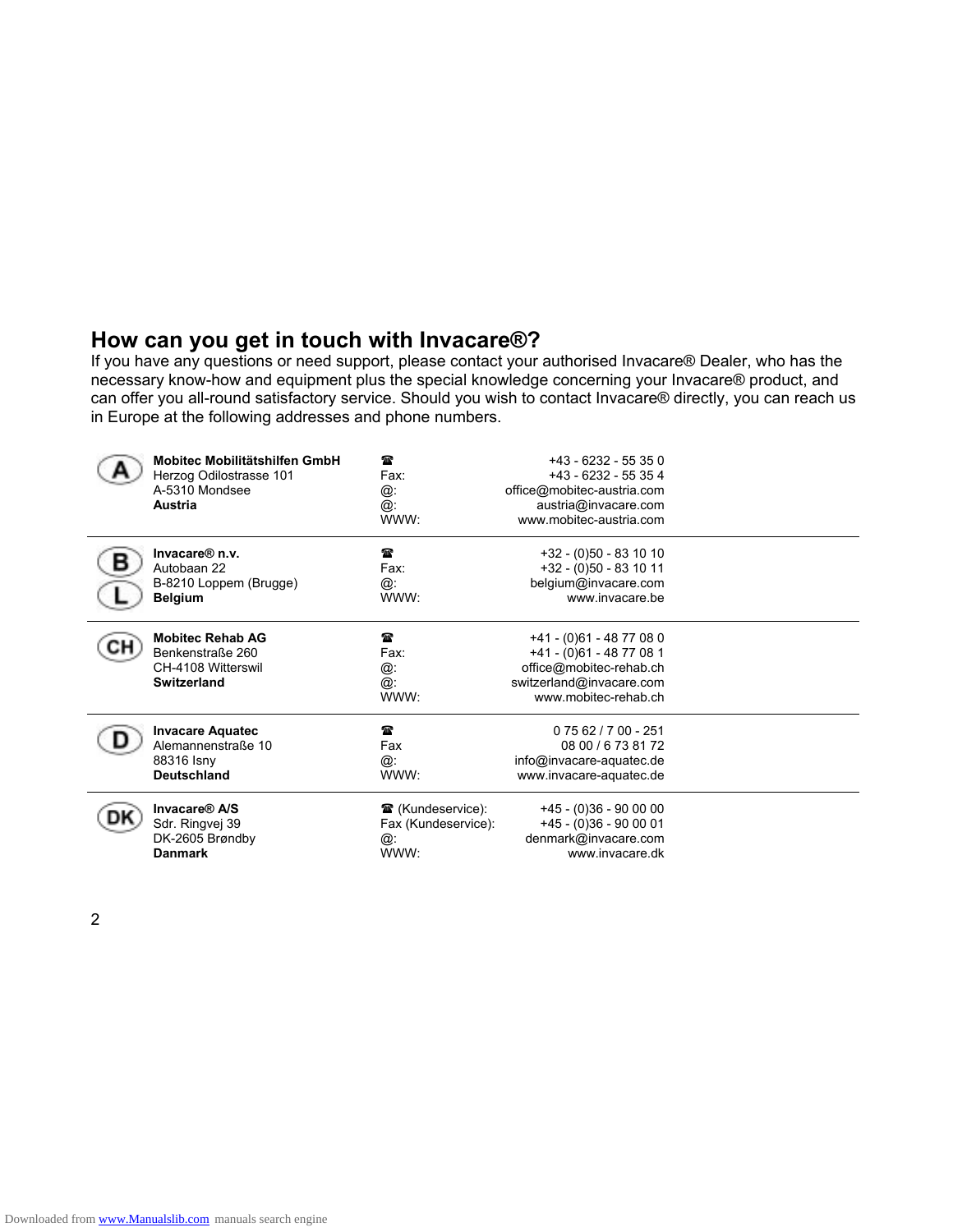| Invacare® SA<br>c/ Areny, s/n<br>Poligon Industrial de Celrà<br>17460 Celrà (Girona)<br><b>ESPAÑA</b>                 | $\mathbf{r}$ .<br>Fax:<br>@:<br>WWW:                                        | +34 - (0)972 - 49 32 00<br>+34 - (0)972 - 49 32 20<br>contactsp@invacare.com<br>www.invacare.es                  |  |
|-----------------------------------------------------------------------------------------------------------------------|-----------------------------------------------------------------------------|------------------------------------------------------------------------------------------------------------------|--|
| <b>Invacare® Poirier SAS</b><br>Route de St Roch<br>F-37230 Fondettes<br><b>France</b>                                | $\mathbf{r}$ .<br>Fax :<br>@:<br>WWW:                                       | +33 - (0)247 - 62 64 66<br>+33 - (0)247 - 42 12 24<br>contactfr@invacare.com<br>www.invacare.fr                  |  |
| Invacare® Ltd<br>South Road<br><b>Bridgend Industrial Estate</b><br>Mid Glamorgan - CF31-3PY<br><b>United Kingdom</b> | <b>■</b> (Customer Service):<br>Fax (Customer Service):<br>@:<br>@:<br>WWW: | +44 - (0)1656 - 664 321<br>+44 - (0)1656 - 667 532<br>uk@invacare.com<br>eire@invacare.com<br>www.invacare.co.uk |  |
| Invacare Mecc San s.r.l.<br>Via Dei Pini. 62<br>I - 36016 Thiene (VI)<br><b>ITALIA</b>                                | Ŧ<br>Fax:<br>@:<br>WWW:                                                     | +39 - 0445 - 38 00 59<br>+39 - 0445 - 38 00 34<br>italia@invacare.com<br>www.invacare.it                         |  |
| <b>Invacare Ireland</b><br>Unit 5 Seatown Business Campus<br>Seatown Rd, Swords<br>Dublin<br>Ireland                  | 営<br>Fax:<br>@:                                                             | +353 - 18 10 70 84<br>+353 - 18 10 70 85<br>eire@invacare.com                                                    |  |
| Invacare <sup>®</sup> AS<br>Grensesvingen 9<br>Postboks 6230<br>N-0603 Oslo<br>Norge                                  | <b>■</b> (Kundeservice):<br>Fax (Kundeservice):<br>@:<br>WWW:               | +47 - (0)22 57 95 10<br>+47 - (0)22 57 95 01<br>norway@invacare.com<br>www.invacare.no                           |  |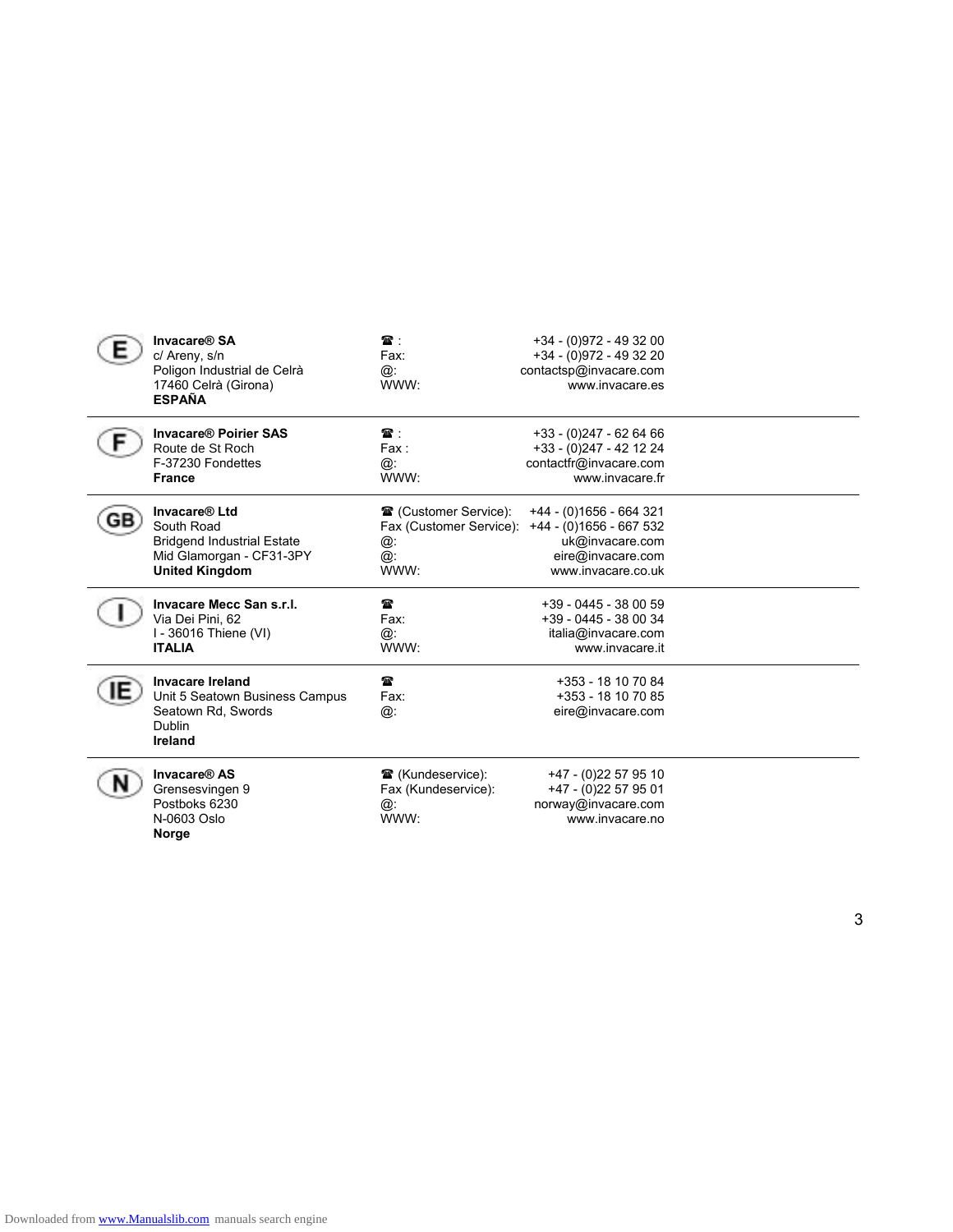| Invacare <sup>®</sup> B.V.<br>Celsiusstraat 46<br>NL-6716 BZ Ede<br><b>The Netherlands</b>                      | 雷:<br>Fax:<br>@:<br>WWW:                                        | $+31 - (0)318 - 695757$<br>$+31 - (0)318 - 695758$<br>csede@invacare.com<br>www.invacare.nl                                                                        |  |
|-----------------------------------------------------------------------------------------------------------------|-----------------------------------------------------------------|--------------------------------------------------------------------------------------------------------------------------------------------------------------------|--|
| Invacare® PORTUGAL Lda<br>Rua Senhora de Campanhã 105<br>P-4369-001 Porto<br><b>PORTUGAL</b>                    | $\mathbf{r}$ :<br>Fax:<br>@:<br>WWW:                            | +351-225105946<br>+351-225105739<br>portugal@invacare.com<br>www.invacare.pt                                                                                       |  |
| Återförsäljare:<br>Invacare® AB<br>Fagerstagatan 9<br>S-163 91 Spånga<br><b>Sverige</b>                         | <b>■</b> (Kundtjänst):<br>Fax (Kundtjänst):<br>@:<br>@:<br>WWW: | +46 - (0) 8 761 70 90<br>$+46 - (0) 8 761 81 08$<br>sweden@invacare.com<br>finland@invacare.com<br>www.invacare.se                                                 |  |
| Tillverkare:<br>Invacare® Deutschland GmbH<br>Kleiststraße 49<br>D-32457 Porta Westfalica<br><b>Deutschland</b> | MÖLNDAL<br>Ŧ<br>Fax:<br>@:<br>LANDSKRONA<br>曾<br>Fax:<br>@:     | $+46 - (0)$ 31 - 86 36 00<br>$+46 - (0)$ 31 - 86 36 06<br>ginvacare@invacare.com<br>$+46 - (0)$ 418 - 285 40<br>$+46 - (0)$ 418 - 180 89<br>linvacare@invacare.com |  |
|                                                                                                                 | <b>OSKARSHAMN</b><br>営<br>Fax:<br>@:                            | $+46 - (0)$ 491 - 101 40<br>$+46 - (0)$ 491 - 101 80<br>oinvacare@invacare.com                                                                                     |  |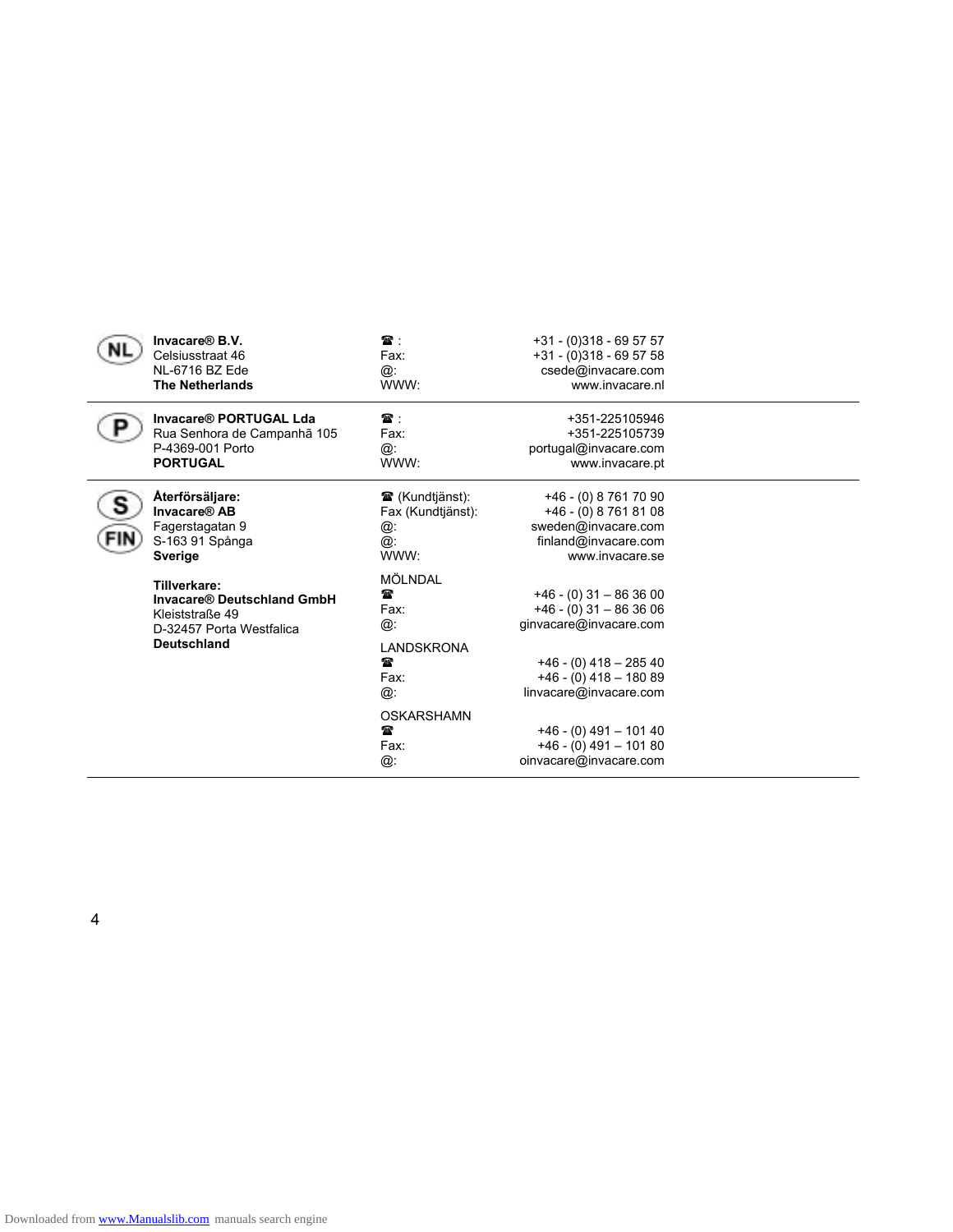## **Table of Contents**

### **Chapter Page**

|              |                                 | <b>Introduction</b>         | 8         |
|--------------|---------------------------------|-----------------------------|-----------|
|              | 1.1<br>1.2<br>1.3<br>1.4<br>1.5 |                             |           |
| $\mathbf{2}$ |                                 | <b>Safety Notes</b>         | 13        |
|              | 2.1<br>2.2<br>2.3<br>2.4        |                             |           |
| 3            |                                 | <b>Key features</b>         | <b>20</b> |
| 4            | <b>Driving</b>                  |                             | 21        |
|              | 4.1<br>4.2<br>4.3<br>4.4        |                             |           |
| 5            |                                 | Pushing the scooter by hand | 24        |
|              | 5.1                             |                             | .24       |
| 6            |                                 | <b>Operating console</b>    | 26        |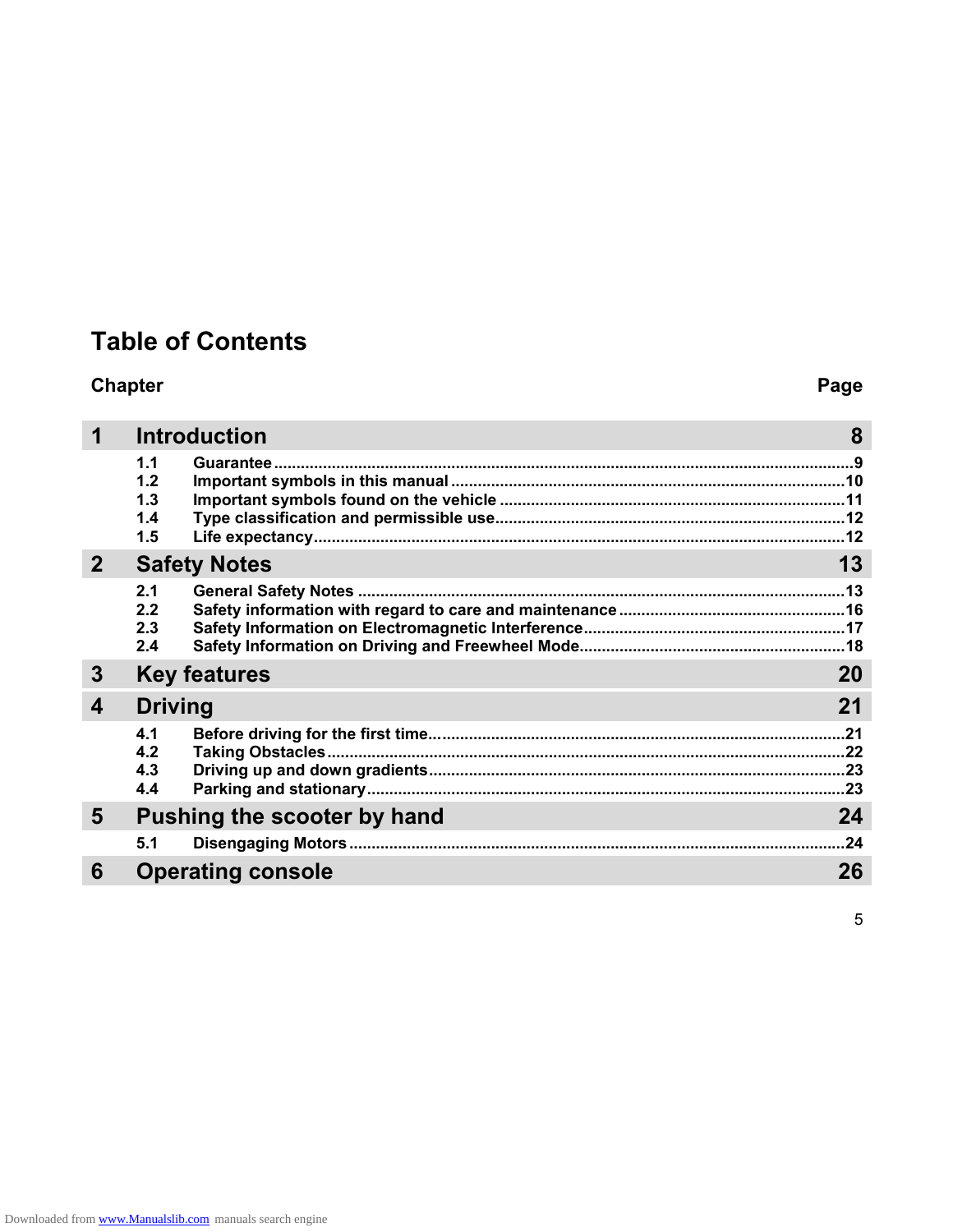|    | 6.1  |                              |    |
|----|------|------------------------------|----|
|    |      | 6.1.1                        |    |
|    |      | 6.1.2                        |    |
|    | 6.2  |                              |    |
|    | 6.3  |                              |    |
|    | 6.4  |                              |    |
|    |      | 6.4.1                        |    |
|    | 6.5  |                              |    |
| 7  |      | <b>Adjustment facilities</b> | 37 |
|    | 7.1  |                              |    |
|    | 7.2  |                              |    |
|    | 7.3  |                              |    |
|    | 7.4  |                              |    |
| 8  |      | <b>Electrical System</b>     | 42 |
|    | 8.1  |                              |    |
|    |      | 811                          |    |
|    | 8.2  |                              |    |
|    |      | 8.2.1                        |    |
|    |      | 8.2.2                        |    |
|    |      | 8.2.3                        |    |
|    |      | 8.2.3.1                      |    |
|    |      | 8.2.3.2                      |    |
| 9  |      | <b>Care and maintenance</b>  | 51 |
| 10 |      | <b>Repair Instructions</b>   | 53 |
|    |      |                              |    |
|    | 10.1 |                              |    |
|    |      |                              |    |
|    |      | 10.1.1.1                     |    |

 $\, 6$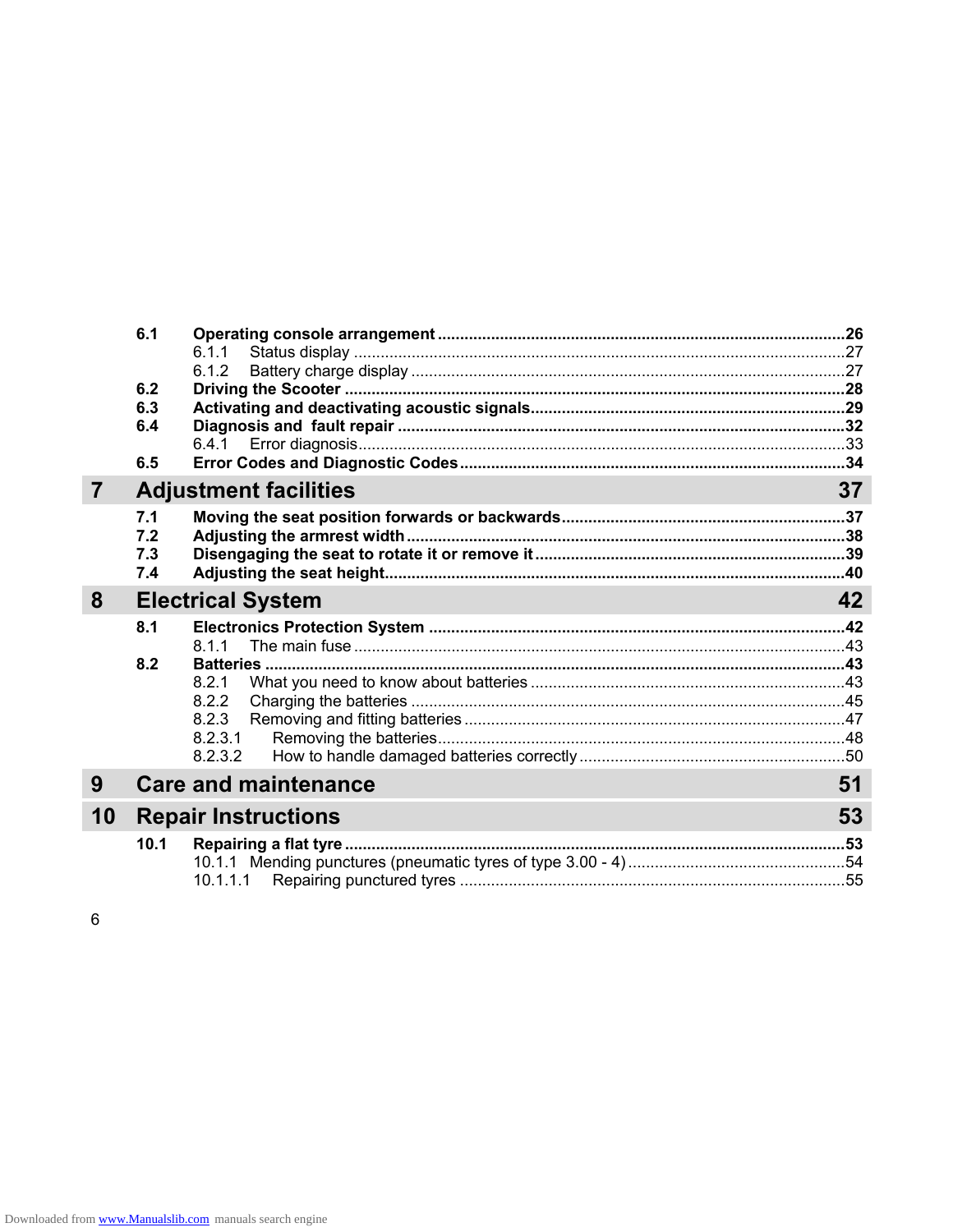| 11 |             | Dismantling the Scooter for transport |    |
|----|-------------|---------------------------------------|----|
|    | 11.1        |                                       |    |
|    | 12 Disposal |                                       |    |
|    |             | <b>13 Technical Specifications</b>    | 61 |
|    |             | <b>14 Inspections Performed</b>       |    |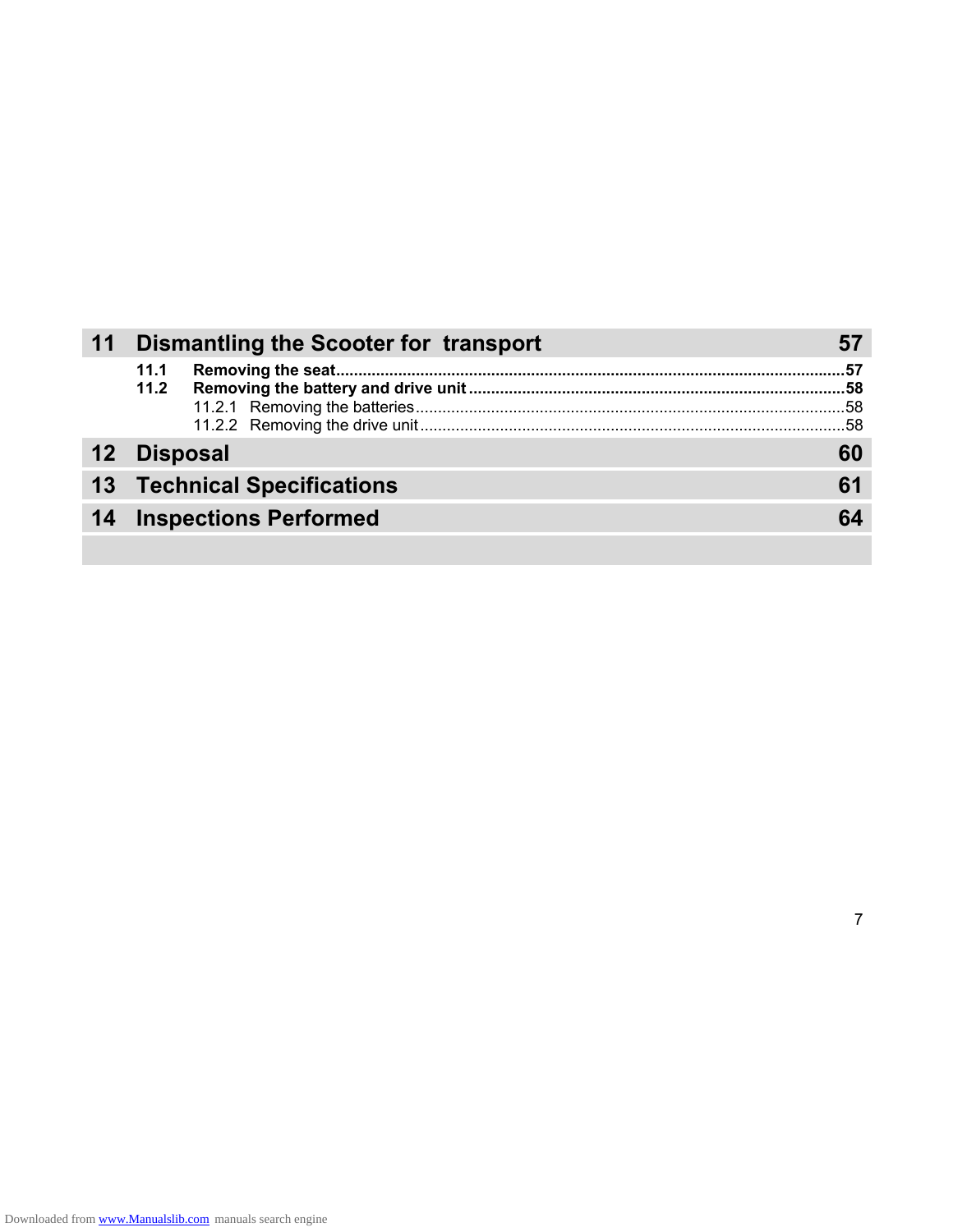### **1 Introduction**

#### **Dear user,**

First we would like to thank you for purchasing our product! We hope you will enjoy your new Scooter.

**This manual contains important hints and information on:** 

- **Safety**
- **Operation**
- **Care and maintenance.**

#### **Please take care to read the operating manual thoroughly before starting out on your first journey.**

This product has been designed to fit the needs of different types of users with different requirements.

The decision whether the model is suitable for the user may only be taken by medical specialists with appropriate aptitude.

Invacare® or their statutory representatives can accept no liability in cases in which the mobility product has not been adapted to suit the user's handicaps.

Some maintenance and settings can be carried out by the user. Certain adjustments do however require technical training and may only be carried out by your Invacare® specialist dealer. Damages and errors caused by nonobservance of the operating manual or as a result of incorrect maintenance are excluded from all guarantees.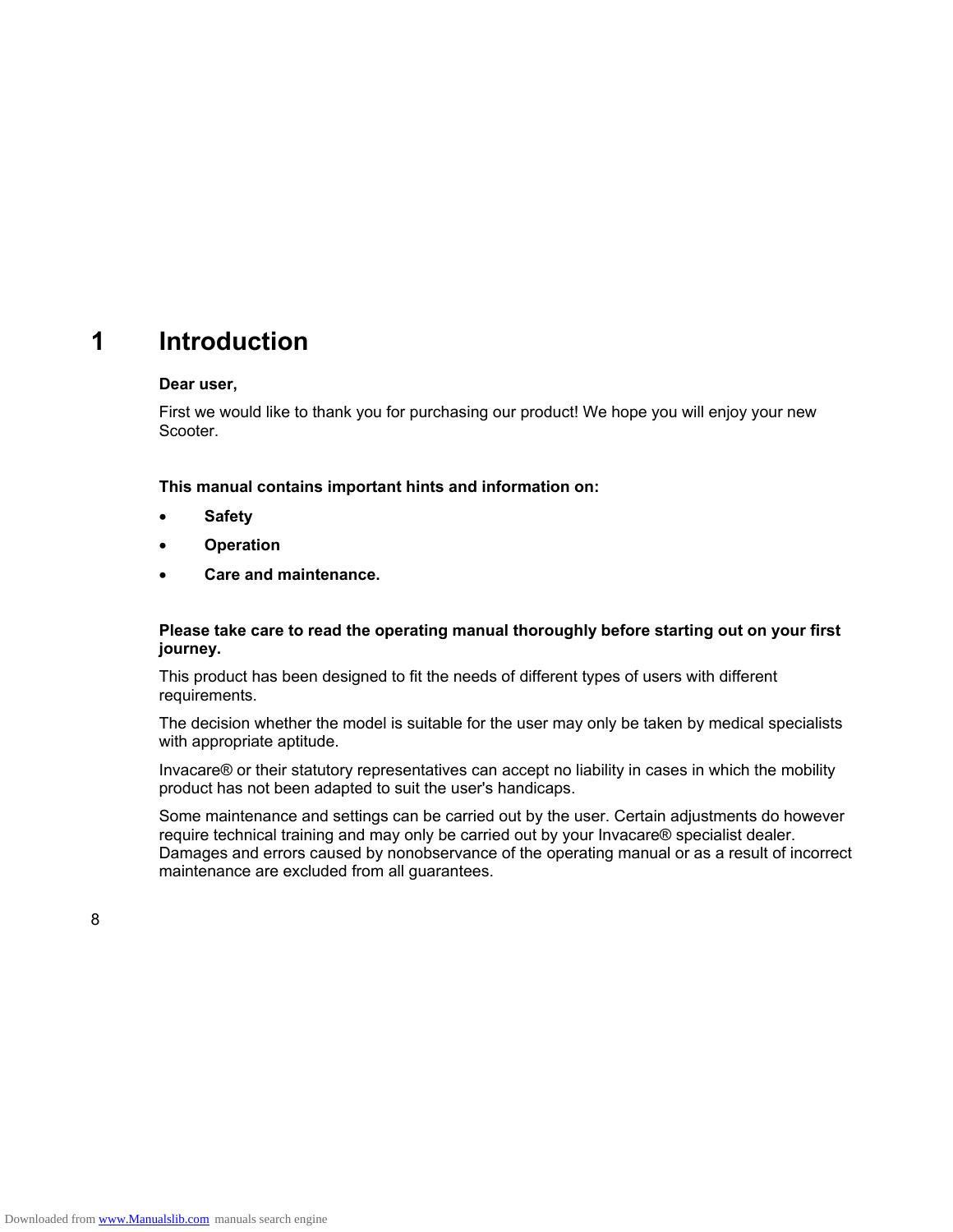This manual contains copyrighted information. It may not be reproduced or copied in whole or in part without the prior written consent of Invacare® or its authorised representative. It may also contain information that pertains to models sold only in certain countries. In this case the information will be clearly marked as pertaining to a particular country-specific version. We reserve the right to make any alterations on the grounds of technical improvements.

### **1.1 Guarantee**

The terms and conditions of the guarantee are part of the general terms and conditions particular to the individual countries in which this product is sold.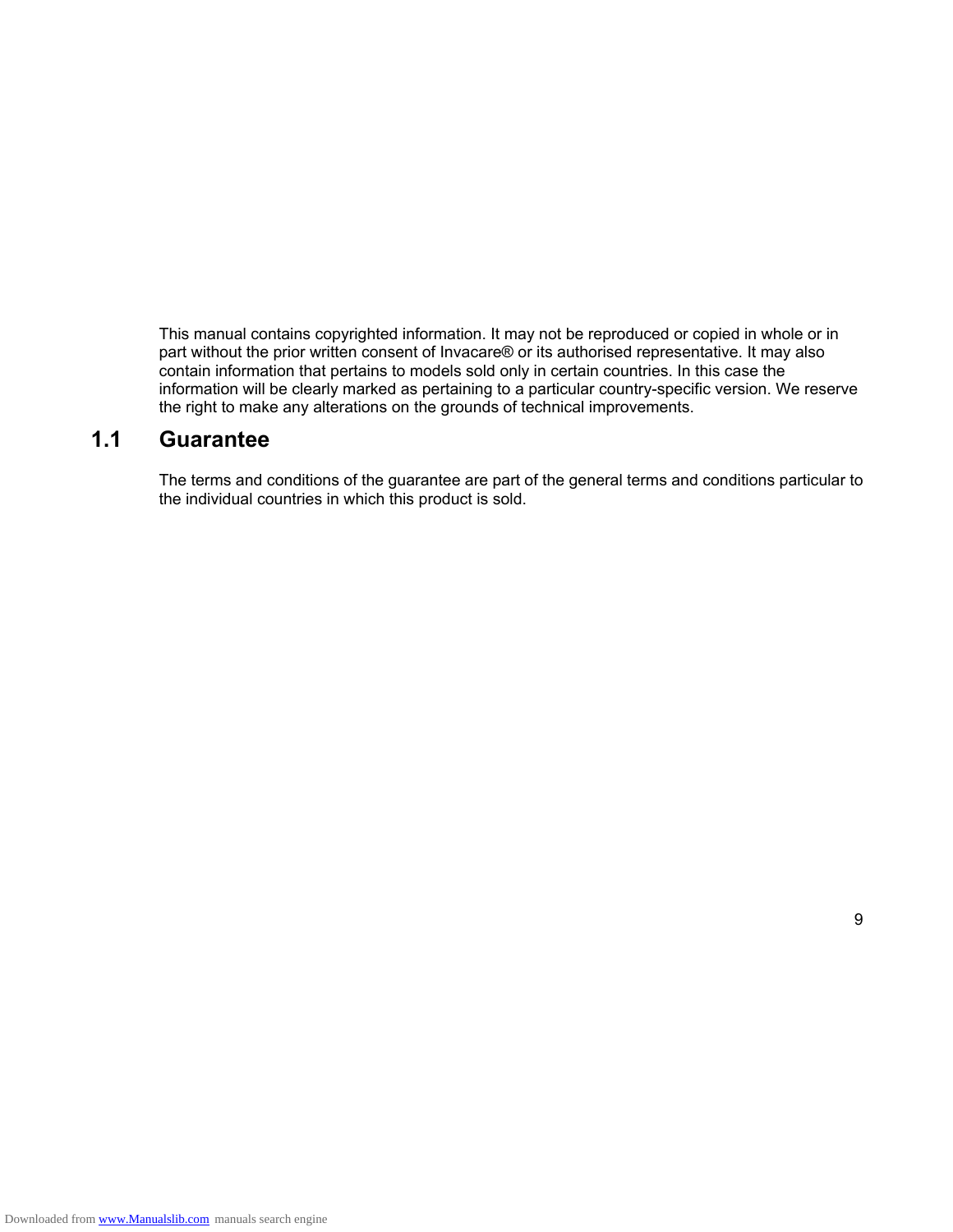### **1.2 Important symbols in this manual**



### **WARNING!**

**This symbol warns you of danger!** 

• *Always follow the instructions to avoid injury to the user or damage to the product*!



### **EXPLOSION HAZARD!**

**This symbol warns you of an explosion hazard, which can be caused by excessive tyre pressure in a pneumatic tyre!** 

• *Always follow the instructions to avoid injury to the user or damage to the product*!



### **BURN HAZARD!**

**This symbol warns you of burns due, for example, to leaking battery acid!** 

• *Always follow the instructions to avoid injury to the user or damage to the product*!



#### **NOTE**:

This symbol identifies general information which is intended to simplify working with your product and which refers to special functions.



### **Requirements:**

• This symbol identifies a list of various tools, components and items which you will need in order to carry out certain work.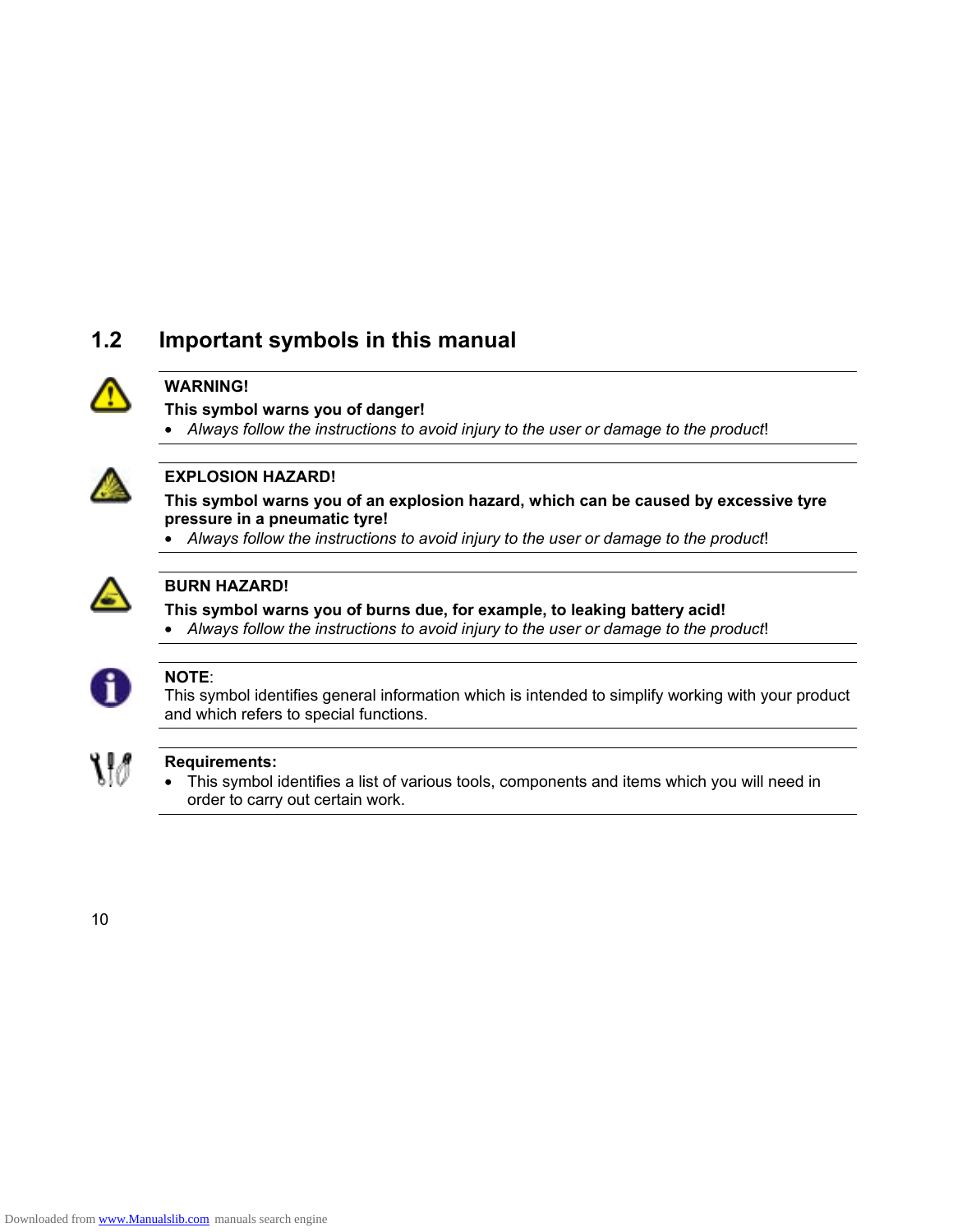### **1.3 Important symbols found on the vehicle**



**This product has been supplied from an environmentally aware manufacturer that complies with the Waste Electrical and Electronic Equipment (WEEE) Directive 2002/96/CE. This product may contain substances that could be harmful to the environment if disposed of in places (landfills) that are not appropriate according to legislation.** 

- *The 'crossed out wheelie bin' symbol is placed on this product to encourage you to recycle wherever possible.*
- *Please be environmentally responsible and recycle this product through your recycling facility at its end of life.*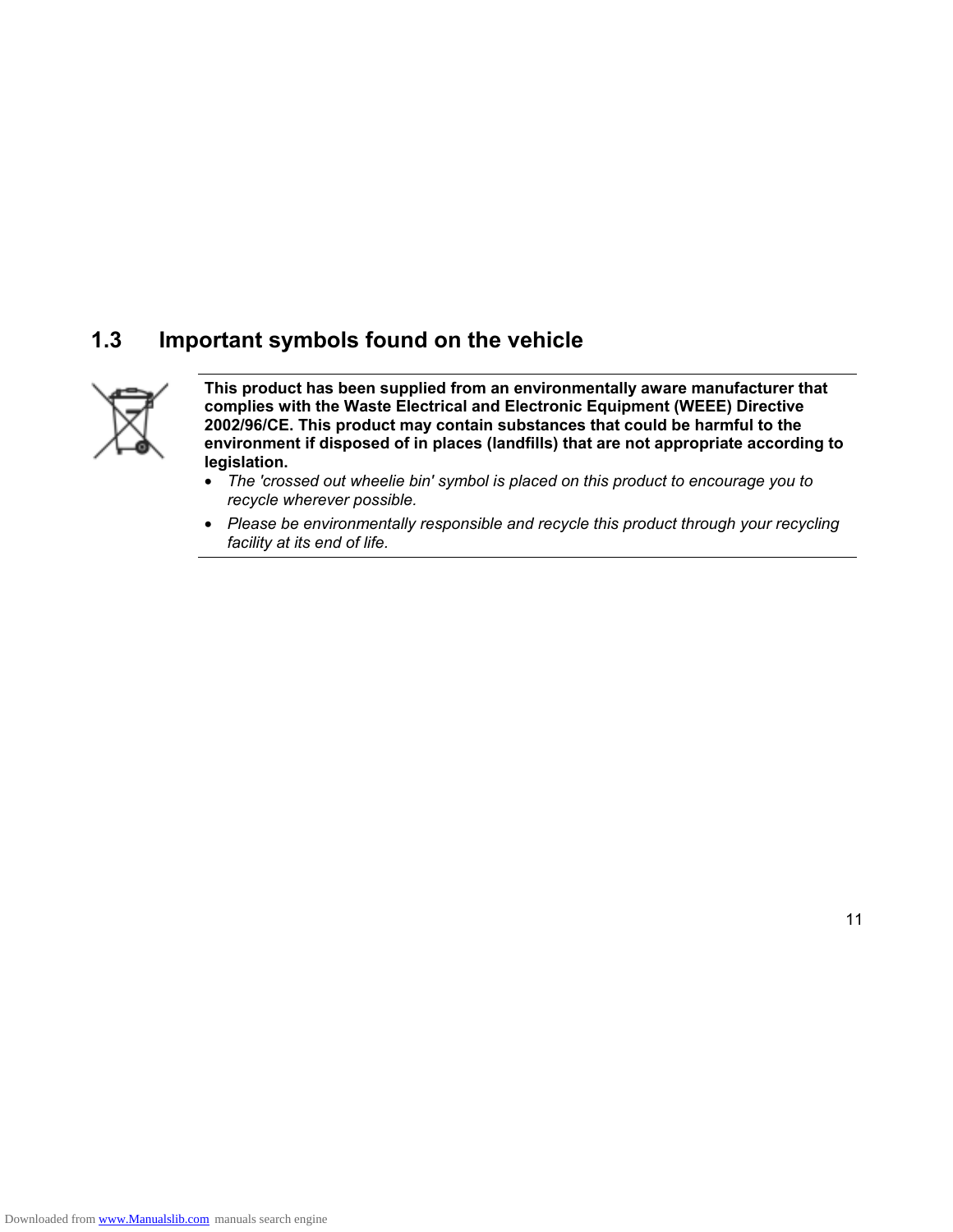### **1.4 Type classification and permissible use**

This vehicle was designed for persons whose ability to walk is impaired, but who are still physically and mentally able to operate an electric vehicle. It has been classified according to EN 12184 as a **class B mobility product** (for indoor and outdoor areas). It is therefore compact and agile enough for indoor areas, but also able to overcome many obstacles in outdoor areas.

You can find exact information on speed, turning radius, range, safe climbing ability, maximum obstacle height and permissible operating conditions in chapter **"Technical Specifications"** on page **61**.

Please also pay attention to all safety information in chapter **"Safety Notes"** starting from page **13**.

The vehicle was successfully tested according to German and international standards as to its safety. It was also tested successfully according to EN60529 IPX4 as to its resistance to spray water, and is therefore well suited for typical middle European weather conditions. When equipped with an appropriate lighting system, the vehicle is suitable for use on public roads.

### **1.5 Life expectancy**

We estimate a life expectancy of five years for this product, provided it is used in strict accordance with the intended use as set out in this document and all maintenance and service requirements are met. The estimated life expectancy can be exceeded if the product is carefully used and properly maintained, and provided technical and scientific advances do not result in technical limitations. The life expectancy can also be considerably reduced by extreme or incorrect usage. The fact that we estimate a life expectancy for this product does not constitute an additional warranty.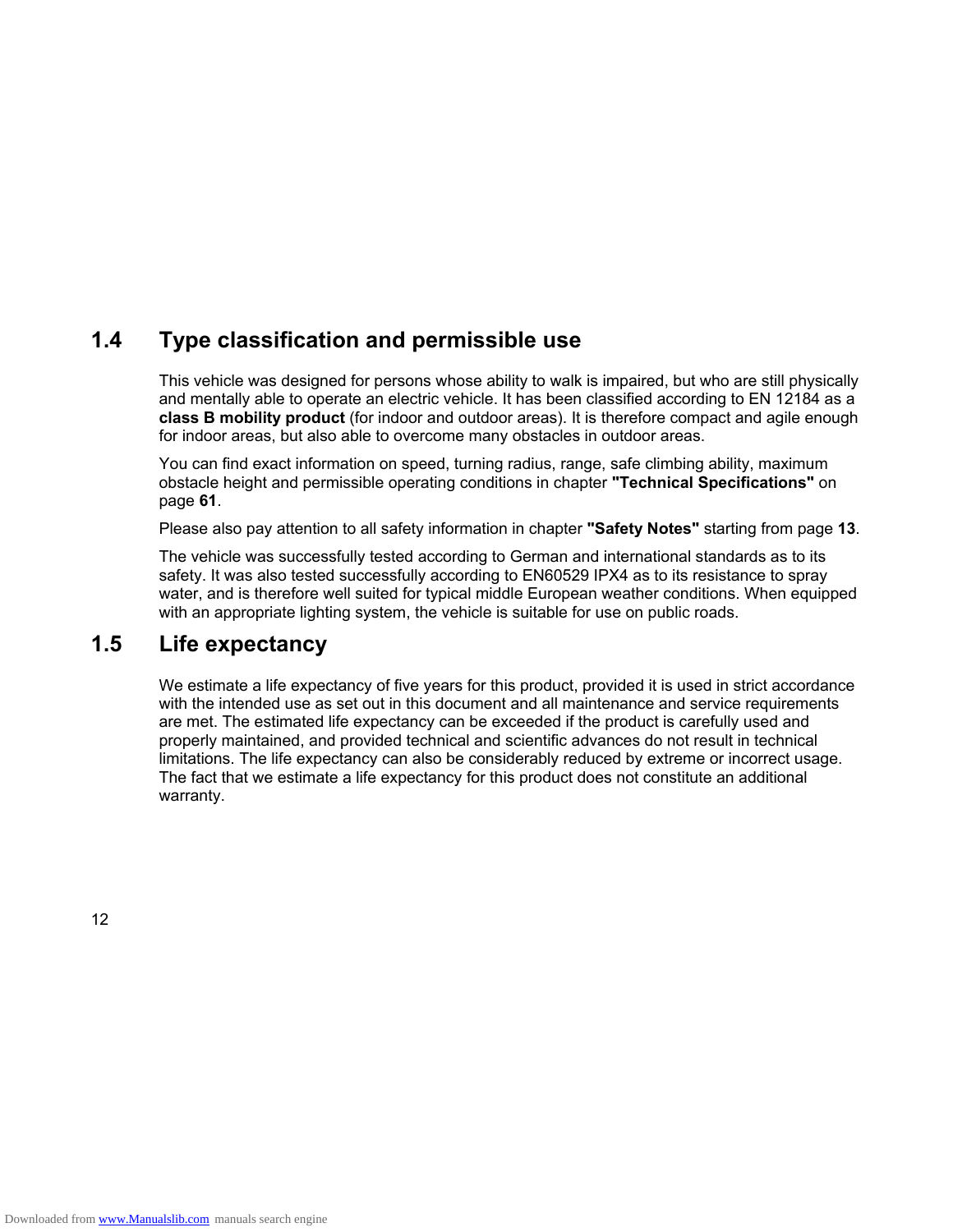### **2 Safety Notes**

READ WELL BEFORE OPERATION!

### **2.1 General Safety Notes**



**Danger of injury if this scooter is used in any other way than the purpose described in this manual!** 

• *Adhere strictly to the instructions in this user manual!* 

#### **Danger of injury if the scooter is driven when your ability to drive is impaired by medication or alcohol!**

• *Never drive any vehicle under the influence of medication or alcohol!* 

#### **Danger of damage or injury if the scooter is accidentally set into motion!**

- *Switch the power system off before you get in, get out or handle awkward objects!*
- *Be aware that there are only the motor brakes to stop your scooter. When the motors are disengaged, these brakes are automatically deactivated. For this reason, freewheel operation is only recommended on flat surfaces, never on gradients. Never leave your vehicle on a gradient with its motors disengaged. Always re-engage the motors immediately after pushing the vehicle.*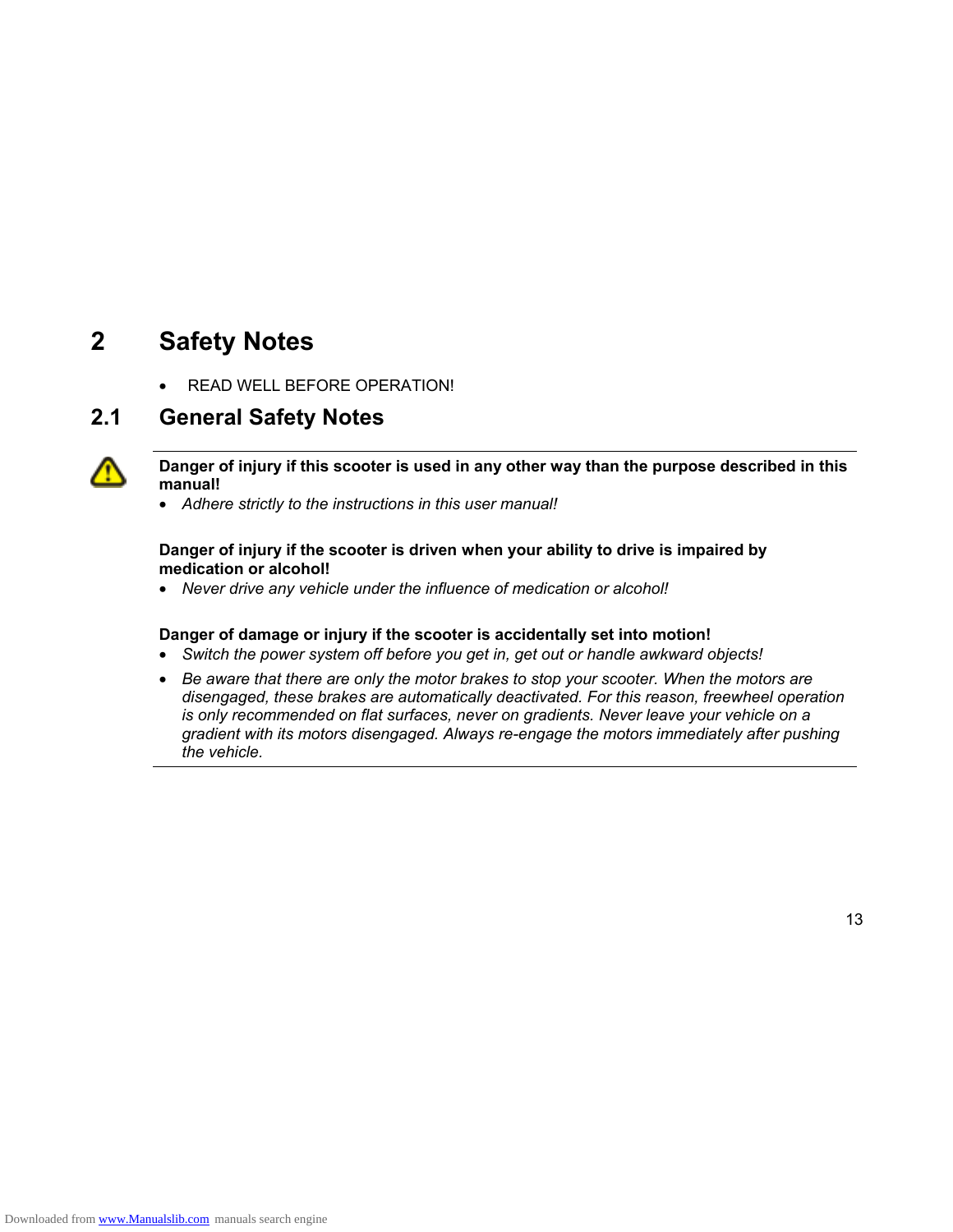

#### **Danger of injury if the On/Off Button is pressed while the vehicle is in motion, due to it coming to an abrupt, sharp stop!**

• *If you have to brake in an emergency, simply release the drive lever, which will bring you to a halt! Only switch the vehicle off while in motion as a last resort!* 

#### **Danger of injury if the scooter is transported in another vehicle with the occupant seated in it!**

• *Never transport the scooter with the occupant seated in it!* 

#### **Danger of injury if maximum permissible load is exceeded!**

• *Do not exceed the maximum permissible load (see technical specifications)!* 

#### **Danger of injury when lifting heavy components!**

• *When maintaining, servicing or lifting any part of your scooter, take into account the weight of the individual components, especially the batteries! Be sure at all times to adopt the correct lifting posture and ask for assistance if necessary!* 

#### **Danger of injury if you fall off the scooter!**

• *If restraining systems are installed (such as seat belts), use them each time you drive the scooter.*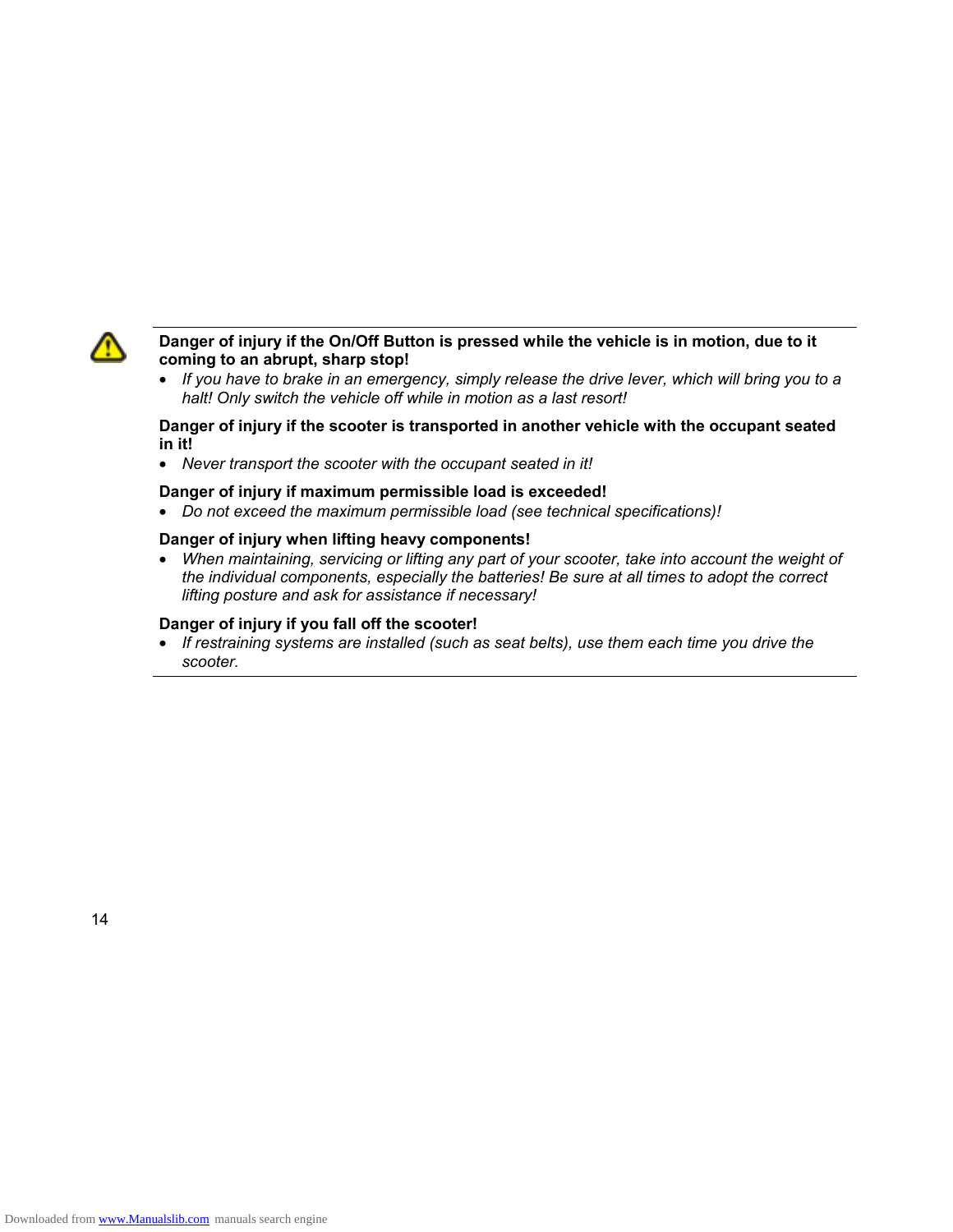

#### **Danger of injury by moving parts!**

• *Make sure that no injury is incurred by moving parts of the scooter, like wheels or a Seat Lifter, especially when children are around!* 

#### **Danger of fire or breaking down due to electric devices being connected!**

• *Do not connect any electric devices to your vehicle that are not expressly certified by Invacare® for this purpose! Have all electrical installations done by your authorised Invacare® Dealer!* 

#### **Danger of technical failure and injury if unauthorised spare parts and components are used!**

• *Only use original Invacare® spare parts, which have been approved for use with this vehicle!*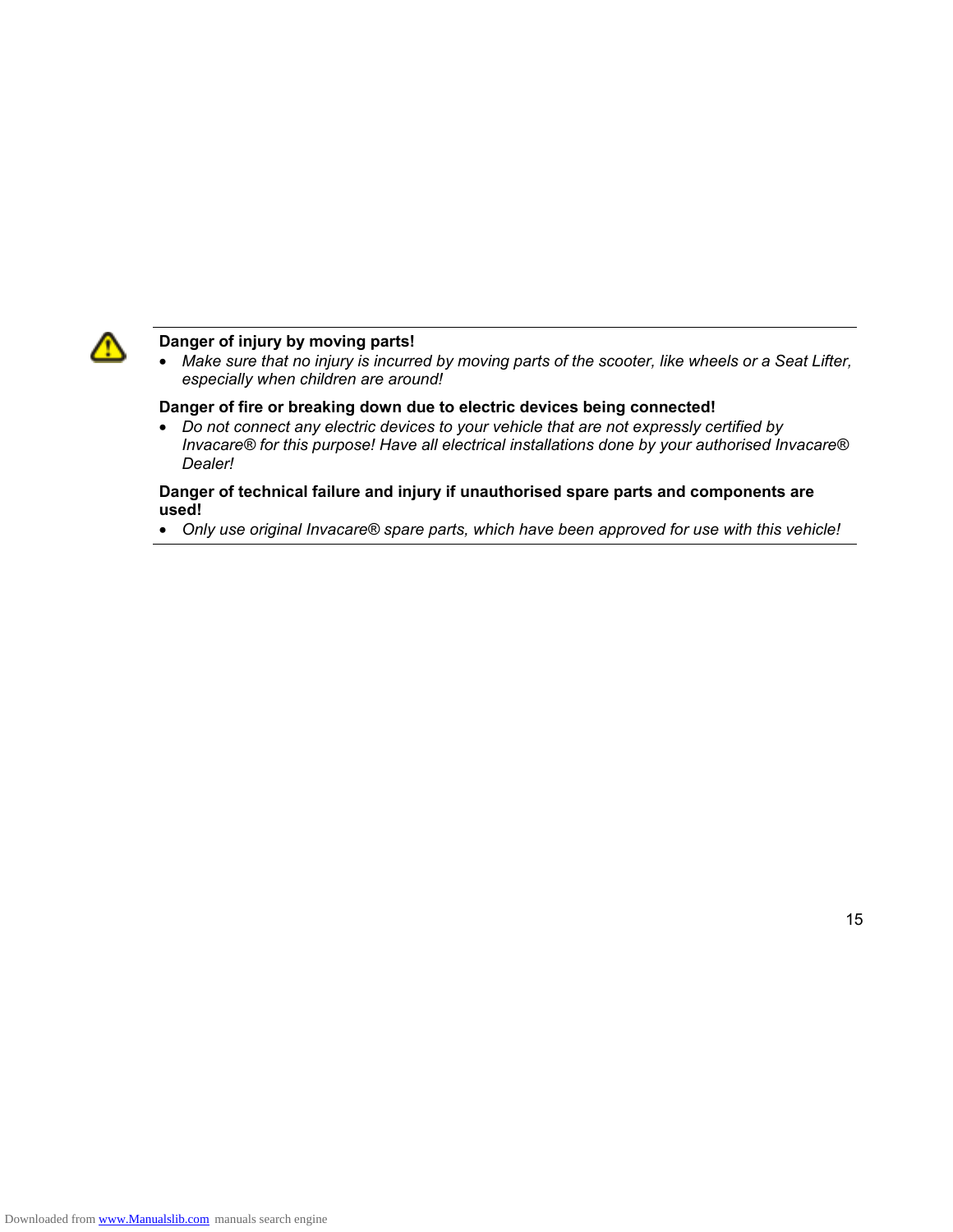### **2.2 Safety information with regard to care and maintenance**



#### **Danger of accident and loss of guarantee if maintenance is insufficient!**

- *For reasons of safety and in order to avoid accidents which result from unnoticed wear, it is important that this electric vehicle undergoes an inspection once every year under normal operating conditions (see inspection plan contained in service instructions)!*
- *Under difficult operating conditions such as daily travel on steep slopes, or in the case of use in medical care cases with frequently changing wheelchair users, it would be expedient to carry out intermediate checks on the brakes, accessories and running gear!*
- *If the vehicle is to be operated on public roads, the vehicle driver is responsible for ensuring that the vehicle is in an operationally reliable condition! Inadequate or neglected care and maintenance of the vehicle will result in a limitation of the manufacturer's liability!*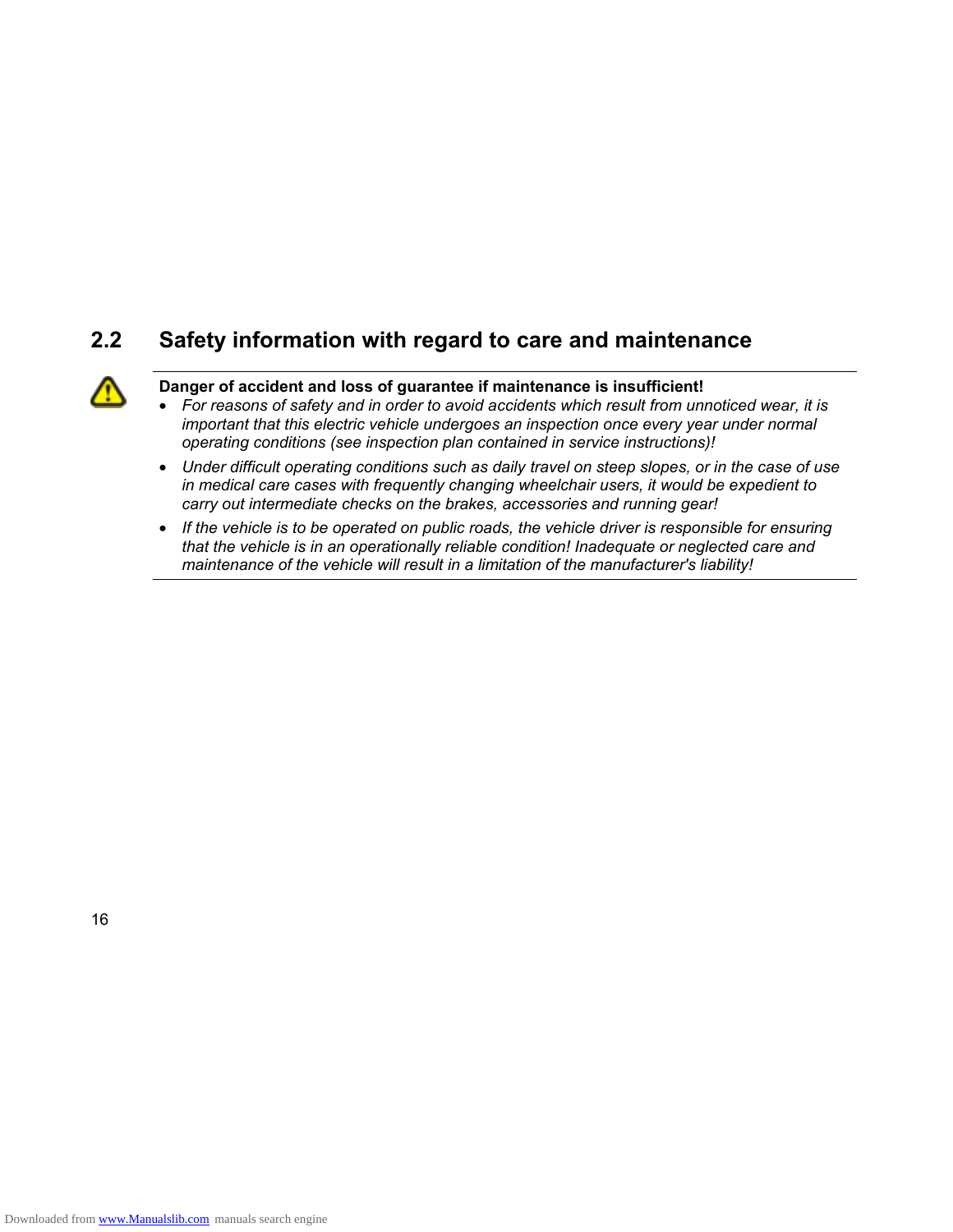### **2.3 Safety Information on Electromagnetic Interference**

This electric vehicle was successfully tested in accordance with International standards as to its compliance with Electromagnetic Interference (EMI) Regulations. However, electromagnetic fields, such as those generated by radio and television transmitters, and cellular phones, can influence the functions of electric vehicles. Also, the electronics used in our vehicles can generate a low level of electromagnetic interference, which however will remain within the tolerance permitted by law. For these reasons we ask you to please observe the following precautions:



#### **WARNING: Danger of malfunction due to electromagnetic interference!**

- *Do not switch on or operate portable transceivers or communication devices (such as radio transceivers or cellular phones) when the vehicle is switched on!*
- *Avoid getting near strong radio and television transmitters!*
- *In case the vehicle should be set in motion unintentionally or the brakes are released, switch it off immediately!*
- *Adding electrical accessories and other components or modifying the vehicle in any way can make it susceptible to electromagnetic interference. Keep in mind that there is no sure way to determine the effect such modifications will have on the overall immunity of the electronic system!*
- *Report all occurrences of unintentional movement of the vehicle, or release of the electric brakes to the manufacturer!*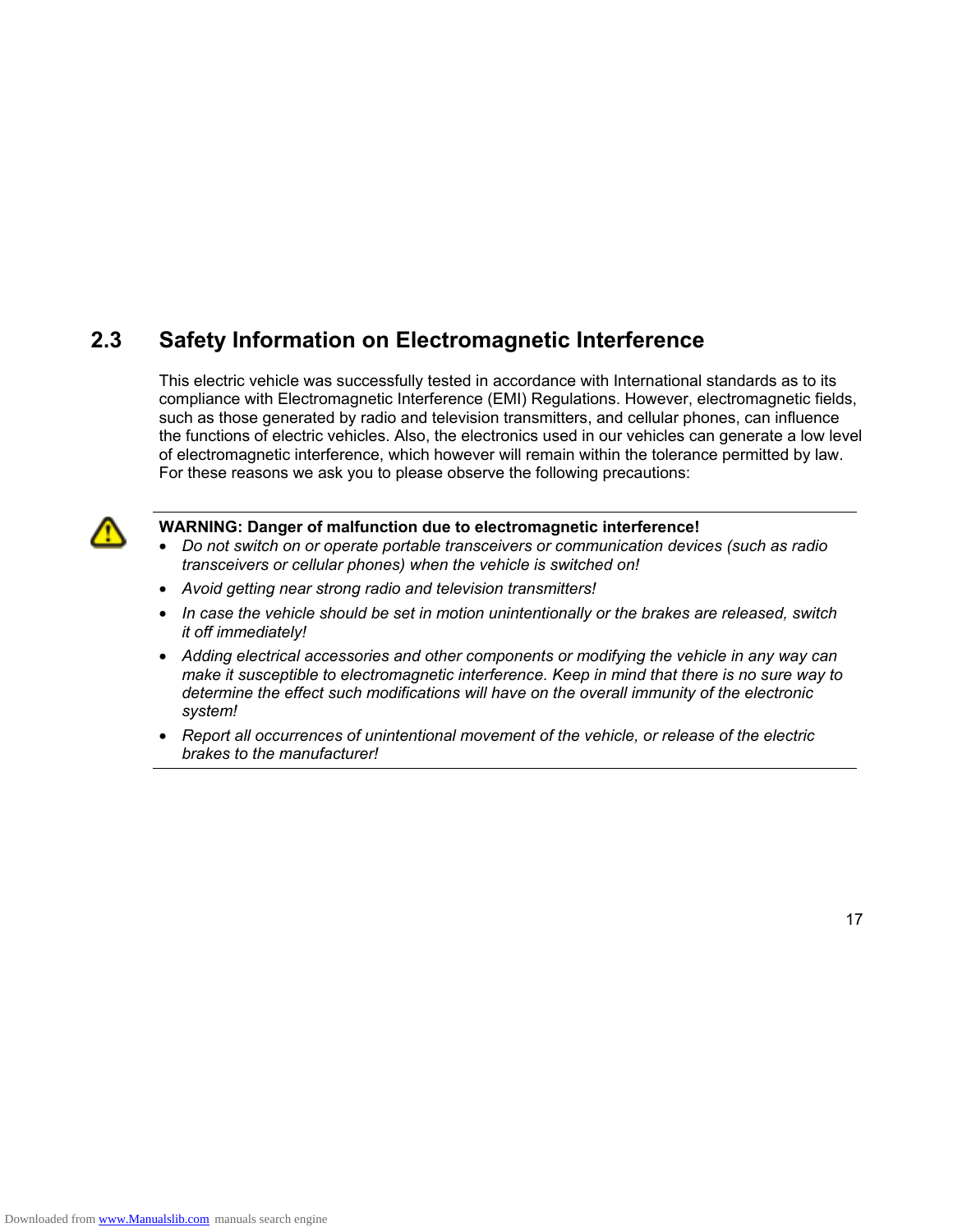### **2.4 Safety Information on Driving and Freewheel Mode**



#### **Danger of injury if the vehicle tips over!**

- *Only ever negotiate gradients up to the maximum tilt-resistant gradient and only with the backrest in an upright position, and the seat lifter in the lowest position (if installed)!*
- *Only ever drive downhill at a maximum of 2/3rds of the top speed! Avoid abrupt braking or accelerating on gradients!*
- *If at all possible, avoid driving on slippery surfaces (such as snow, gravel, ice etc.) where there is a danger of you losing control over the vehicle, especially on a gradient! If driving on such a surface is inevitable, then always drive slowly and with the utmost caution!*
- *Never attempt to overcome an obstacle when on an uphill or downhill gradient!*
- *Never attempt to drive up or down a flight of steps!*
- *Always approach obstacles straight on! Ensure that the front wheels and rear wheels move over the obstacle in one stroke, do not stop halfway! Do not exceed the maximum obstacle height (see Technical Specifications)!*
- *Avoid shifting your centre of gravity as well as abrupt changes of direction when the vehicle is in motion!*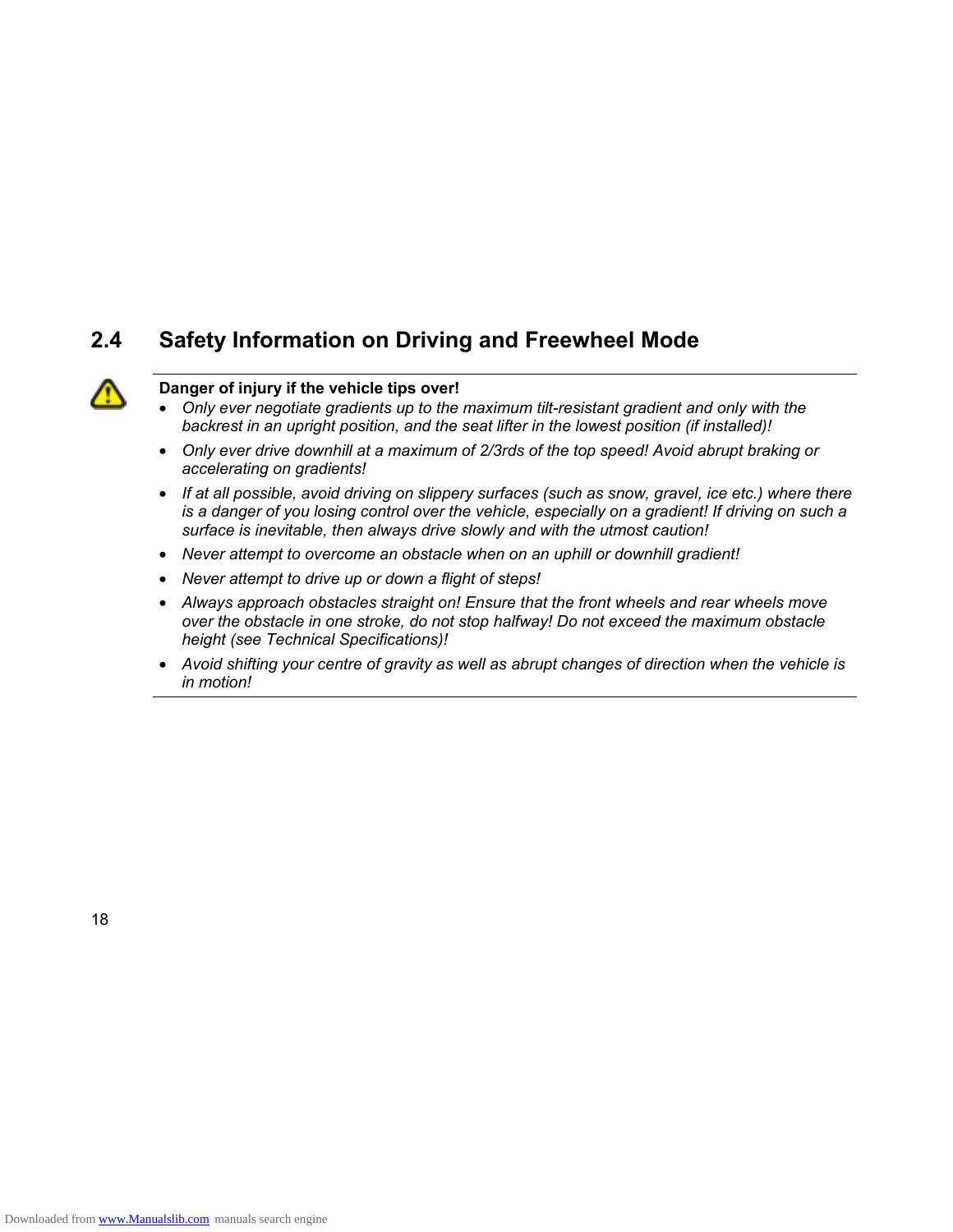

### **Danger of injury if the vehicle tips over! (Continued)**

- *Never use the vehicle to transport more than one person!*
- *Do not exceed the maximum permissible load!*
- *When loading the vehicle, always distribute the weight evenly! Always try to keep the centre of gravity of the vehicle in the middle, and as close to the ground as possible!*
- *Note that the vehicle will brake or accelerate if you change the Driving Speed while it is in motion!*

#### **Danger of injury if you collide with an obstacle when driving through narrow passages such as doorways and entrances!**

• *Drive through narrow passages in the lowest Driving Speed and with due caution!*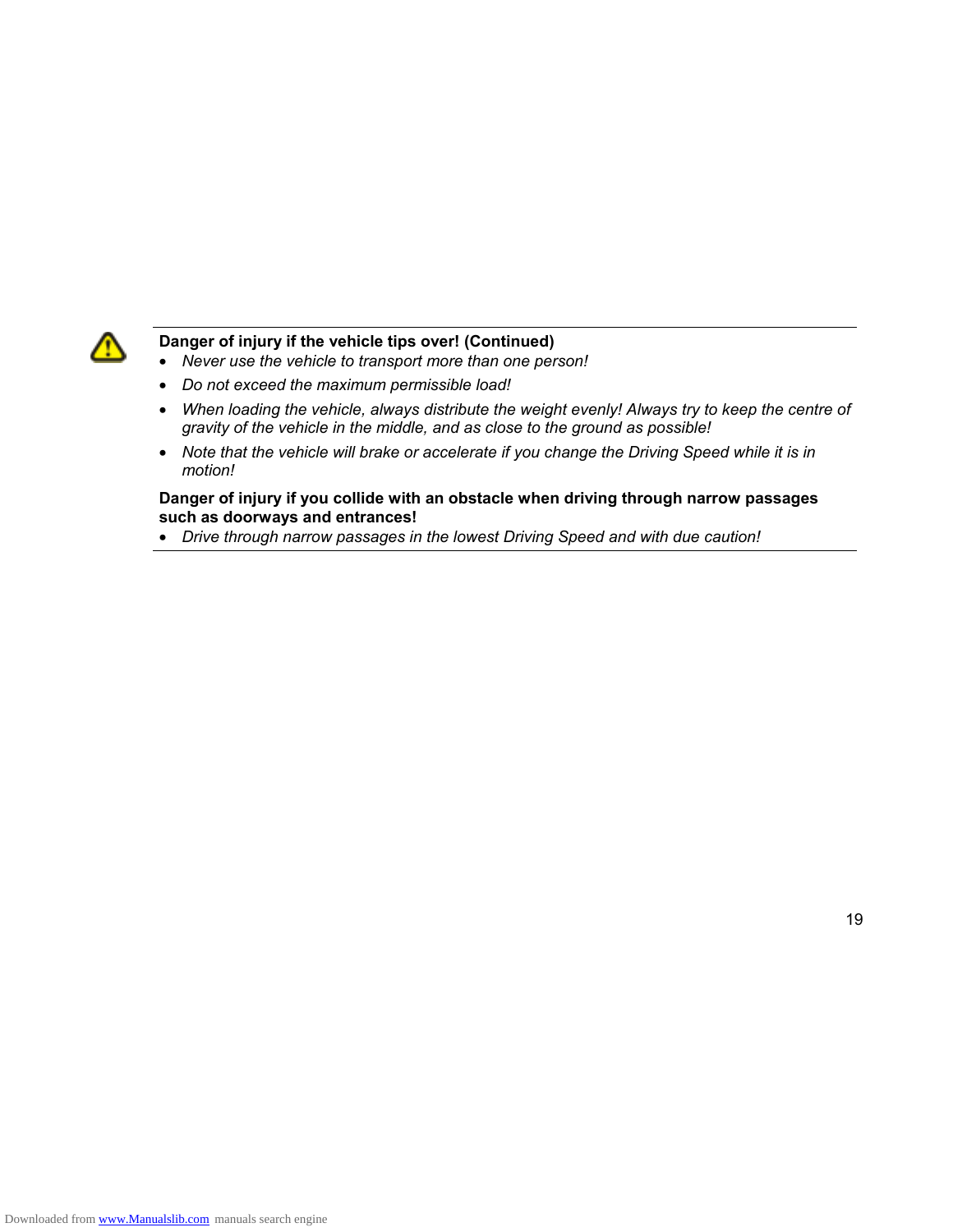### **3 Key features**

- 1) Disengaging lever
- 2) Unlocking lever for sliding seat rails (front right below seat)
- 3) Unlocking lever for swivelling and removing seat (left below seat)
- 4) Operating console
- 5) Lever for adjusting steering column inclination
- 6) Keyswitch (ON/OFF)

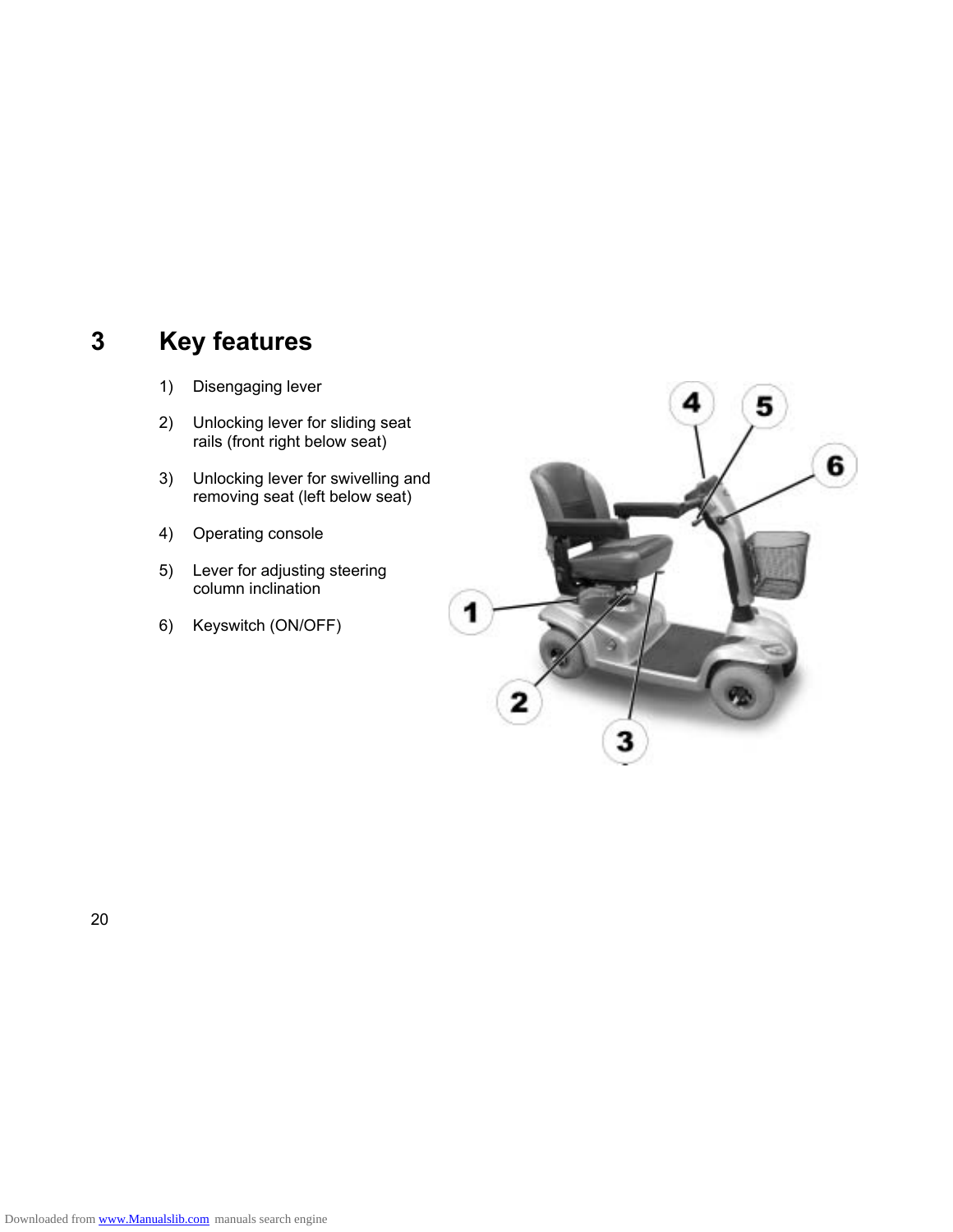### **4 Driving**

### **4.1 Before driving for the first time...**

Before you take your first trip, you should familiarise yourself well with the operation of the vehicle and with all operating elements. Take your time to test all functions and driving modes.



### **NOTE:**

If installed, use the restraining systems (seat belts) each time you use the vehicle.

**Sitting Comfortably = Driving Safely** 

**Before each trip, make sure that:** 

- **You are within easy reach of all operating controls.**
- **The battery charge is sufficient for the distance intended to be covered.**
- **The restraining belt (if installed) is in perfect order.**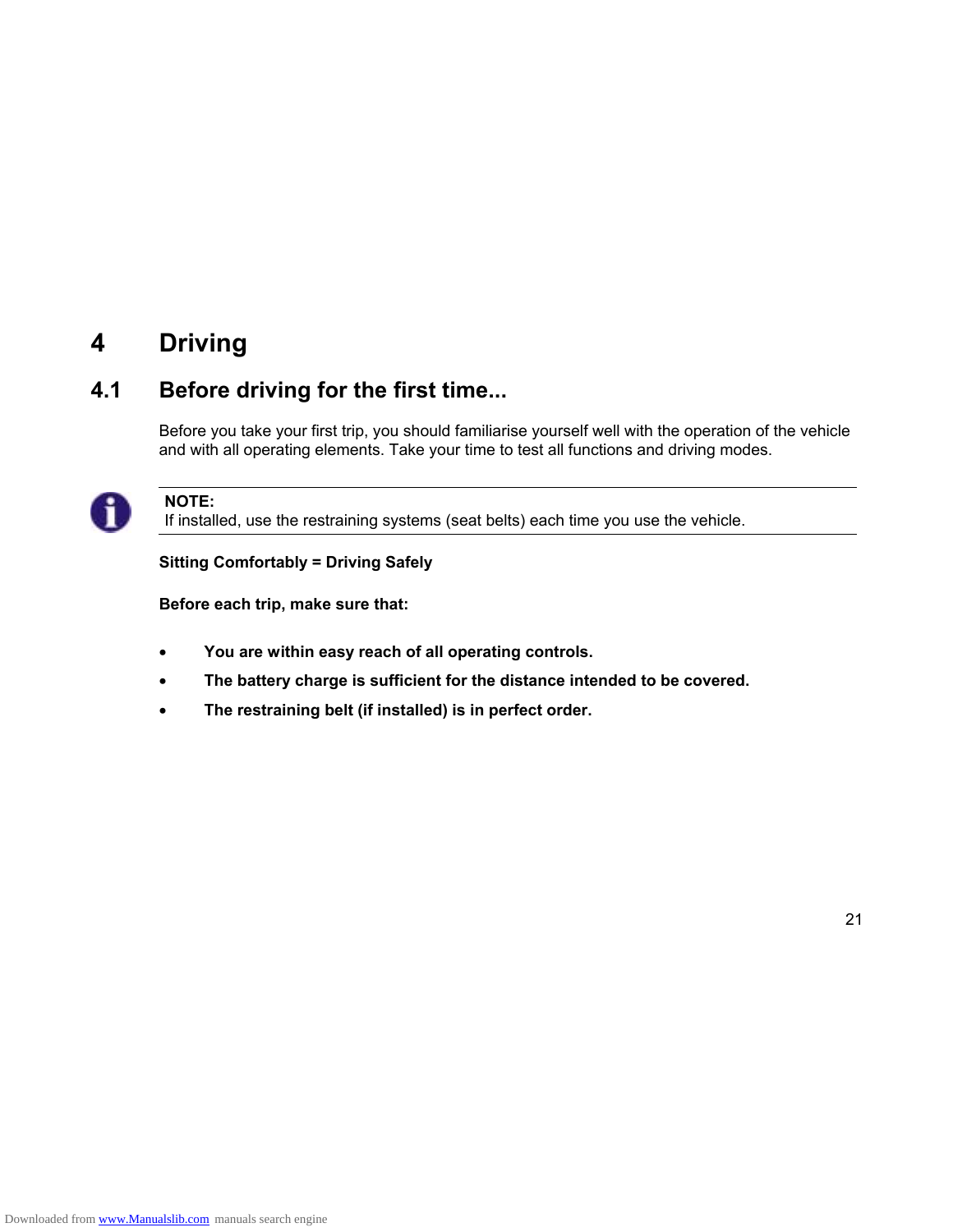### **4.2 Taking Obstacles**

Your Scooter can climb obstacles and kerbs of up to 5 cm in height.



### **CAUTION: Danger of Tipping Over!**

- *Never approach obstacles at an angle!*
- *Put your backrest into an upright position before climbing an obstacle!*

#### **Driving up over an obstacle**

• Approach the kerb or obstacle slowly head-on. Shortly before the front wheels touch the obstacle, increase the speed and reduce only after the rear wheels have also climbed the obstacle.

#### **Driving down off of an obstacle**

• Approach the kerb or obstacle slowly head-on. Before the front wheels touch the obstacle, reduce speed and keep it until also the rear wheels have come down off of the obstacle.

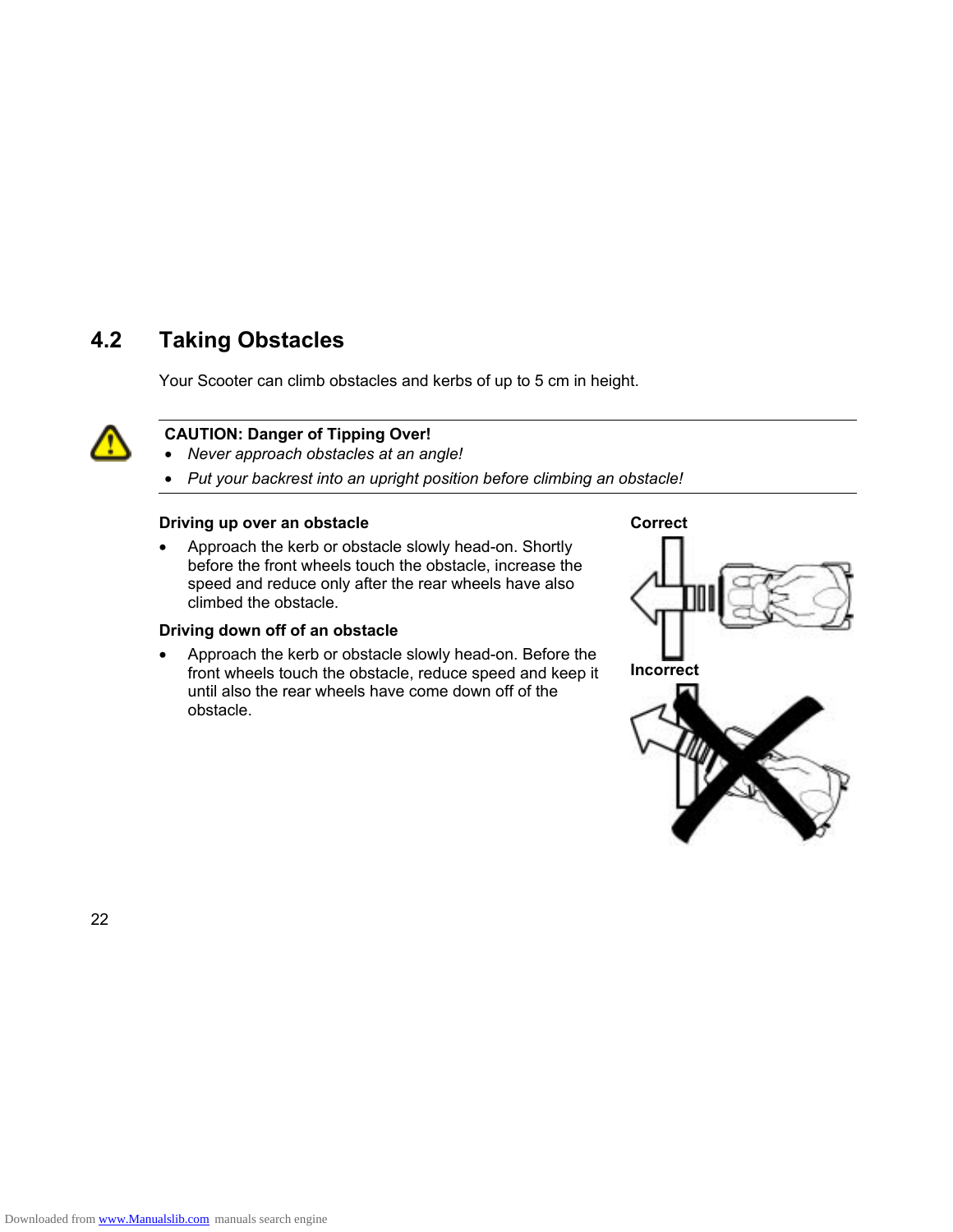### **4.3 Driving up and down gradients**

Your Scooter has a maximum hill-climbing ability without overturning of 6.8° (12 %)



#### **WARNING: Danger of tipping over!**

- *Only ever drive downhill at a maximum of 2/3rds of the top speed!*
- *Always return the backrest of your seat to an upright position before ascending slopes! We recommend that you lean the backrest slightly to the rear before descending slopes!*
- *Never attempt to ascend or descend a slope on slippery surfaces or where there is a danger of skidding (such as wet pavement, ice etc)!*
- *Avoid trying to get out of the vehicle on an incline or a gradient!*
- *Always drive in a straight direction along the road or path you are travelling on, rather than attempting to zigzag!*
- *Never attempt to turn around on an incline or a slope!*

### **4.4 Parking and stationary**

**If you park your vehicle, or leave it at a standstill for a longer period:** 

switch off the power supply (keyswitch).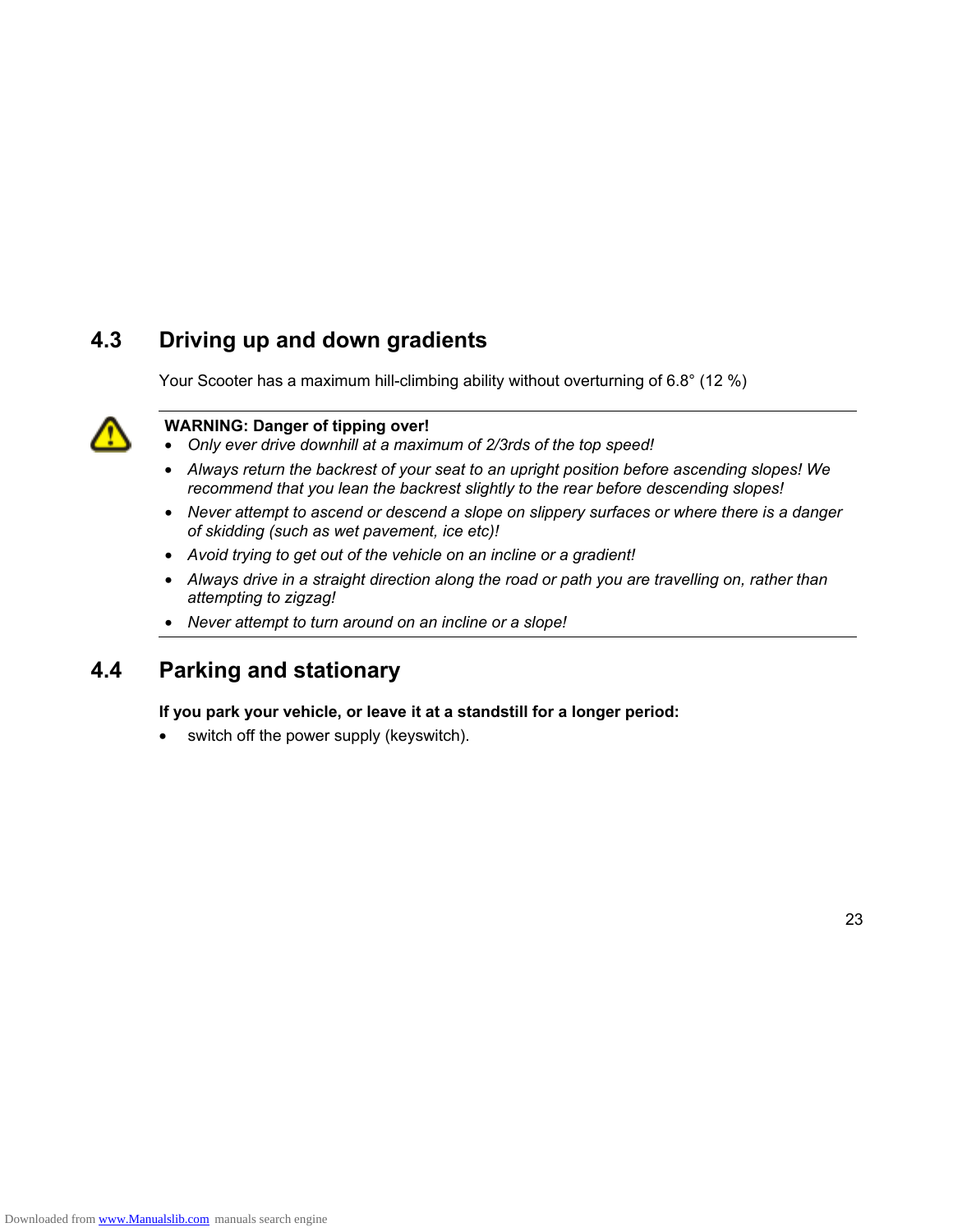## **5 Pushing the scooter by hand**

The motors of the scooter are equipped with automatic brakes, preventing the scooter from rolling away out of control when the power supply is switched off. When pushing the scooter, the magnetic brakes must be disengaged.

### **5.1 Disengaging Motors**



### **Danger of the vehicle running away!**

• *When the motors are disengaged (for push operation), the electromagnetic motor brakes are deactivated! When the vehicle is parked, the levers for engaging and disengaging the motors must without fail be locked firmly into the "DRIVE" position (electromagnetic motor brakes activated)!* 



#### **NOTE**:

The Scooter will start braking above a certain pushing or freewheeling speed if the drive has been disengaged. This is a safety function, and ensures that the Scooter cannot be pushed or freewheeled too quickly. In order to push the Scooter normally again, simply stop briefly and continue pushing at a lower speed.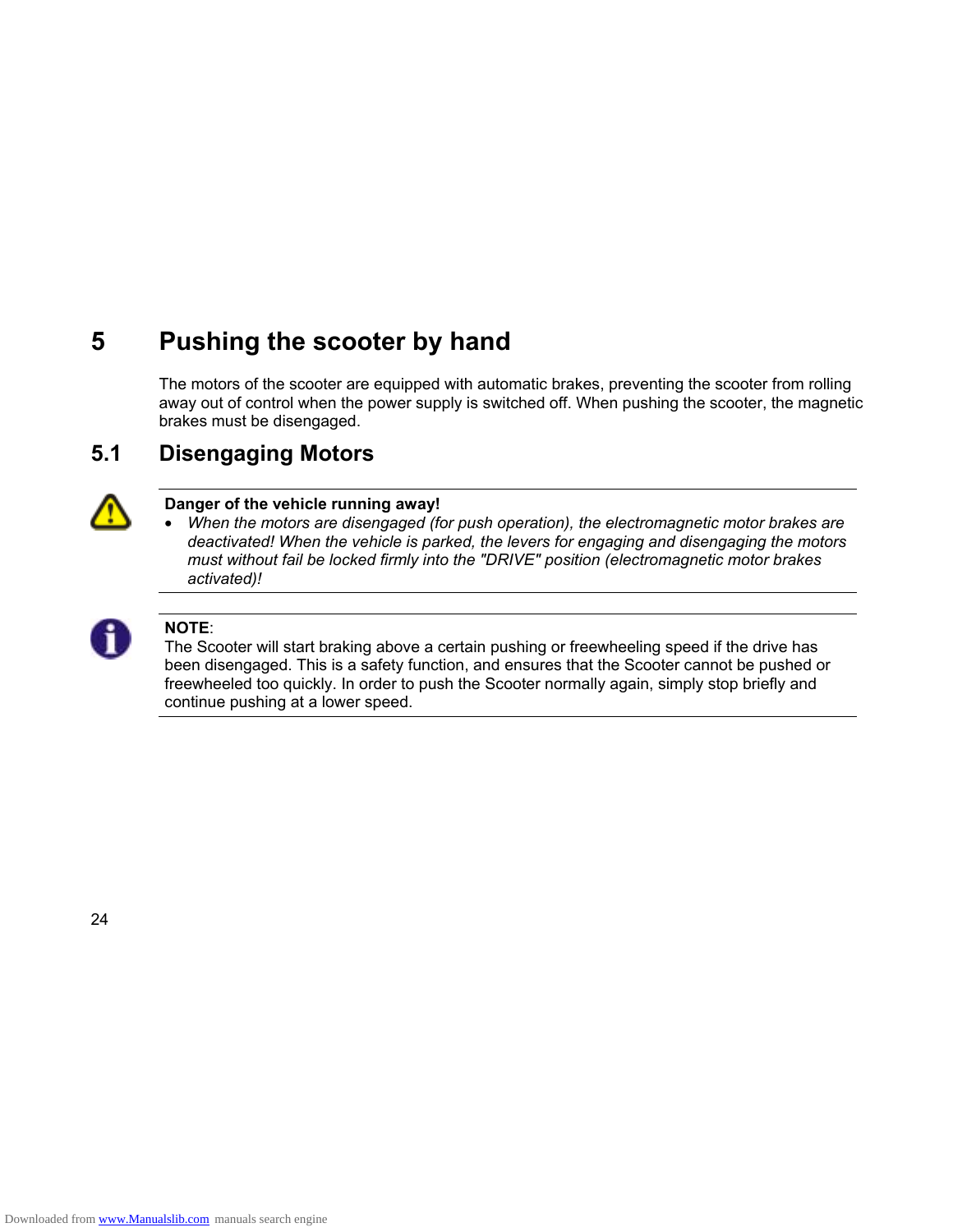### **The lever for engaging and disengaging the motor is located on the right-hand side at the rear.**

### **Disengaging the drive**

- Switch off the Scooter (keyswitch).
- Press the unlocking knob on the disengaging lever (1).
- Push the disengaging lever forwards. The drive is now disengaged.

#### **Engaging the drive**

• Pull the lever to the rear.

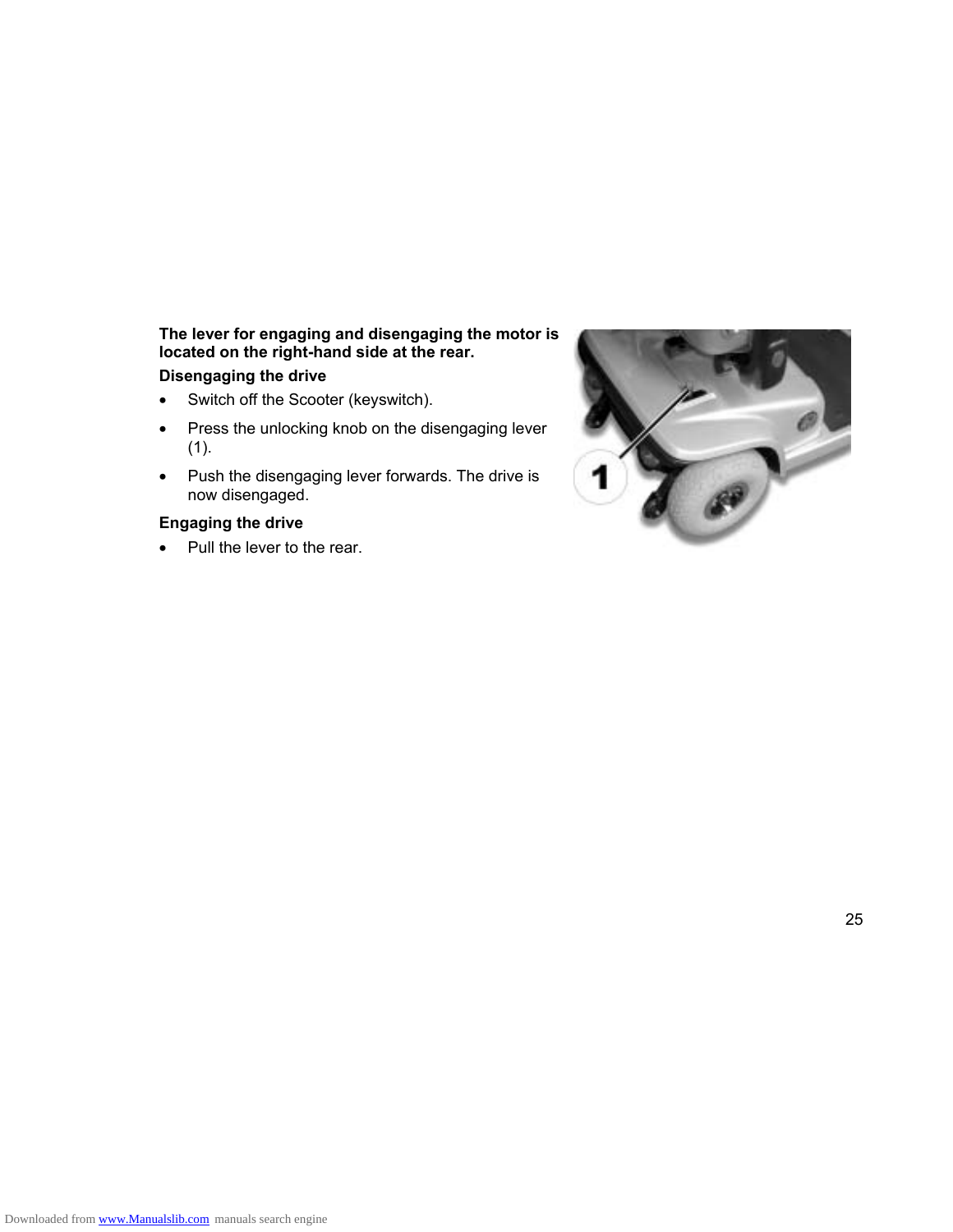### **6 Operating console**

### **6.1 Operating console arrangement**

- 1) Battery charge display
- 2) Speed controller
- 3) Horn
- 4) Left-hand direction indicator (switches itself off automatically after 30 seconds)
- 5) Lighting
- 6) Status display
- 7) Warning blinker
- 8) Right-hand direction indicator (switches itself off automatically after 30 seconds)
- 9) Drive lever

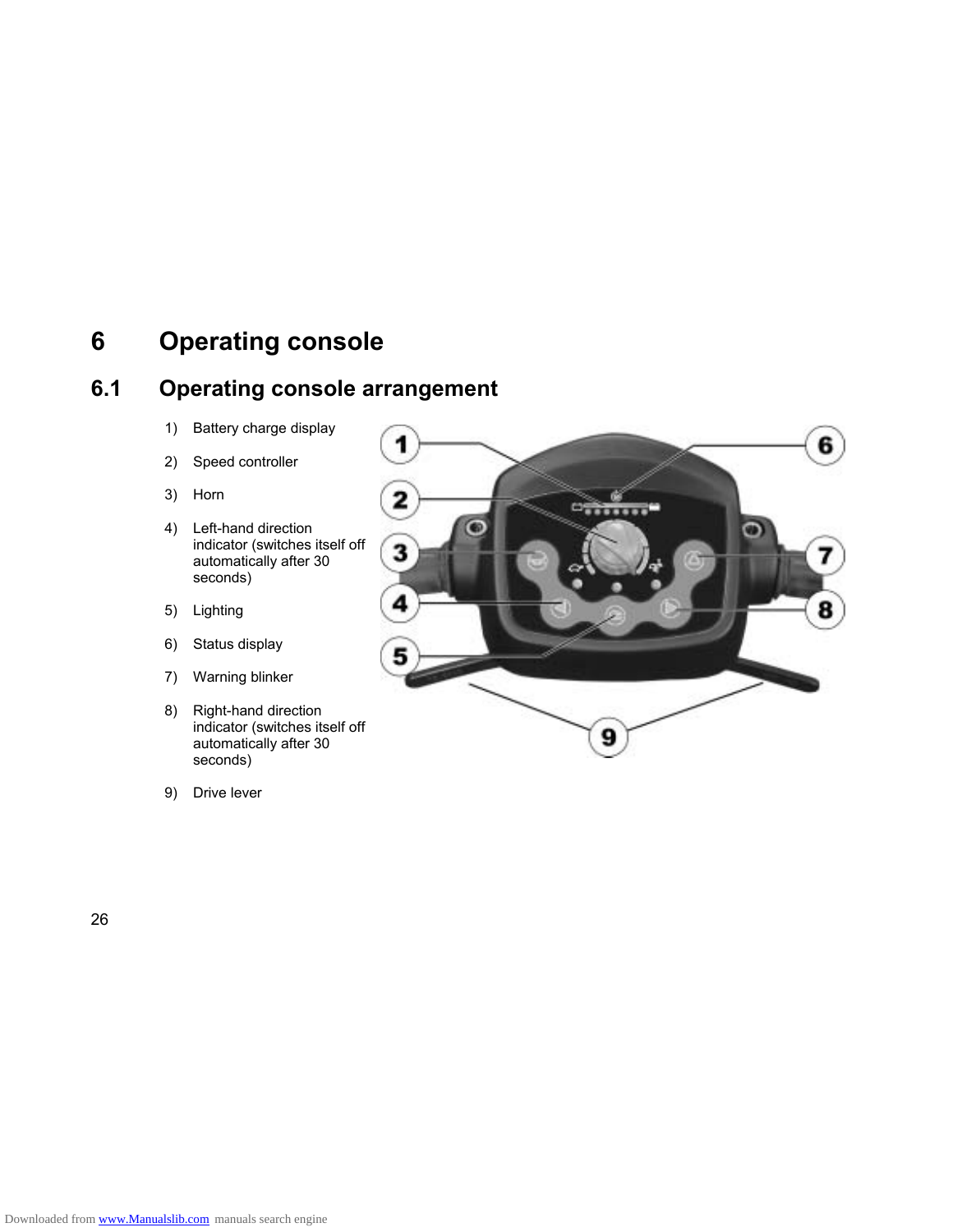### **6.1.1 Status display**



### **NOTE**:

The ON/OFF diode is used as a fault display (status display). Chapter **"Error Codes and Diagnostic Codes"** on page **34** contains an explanation of the error codes.

### **6.1.2 Battery charge display**

- All diodes illuminate: maximum driving range
- Only red and yellow diodes illuminate: reduced driving range. Recharge the batteries at the end of your journey.
- **Only red LEDs illuminate/blink, electronics beeps 3x: battery reserve = severely restricted driving range. Recharge batteries immediately!**



### **NOTE**:

Overdischarge protection: after a certain drive time on reserve battery power the electronics system switches the drive off automatically and brings the Scooter to a standstill. If you do not drive your Scooter for a while the batteries will "recuperate" and allow a further, but short, journey. However, after a very brief journey the red diodes will illuminate again and the electronic system will beep three times. This procedure leads to battery damage and should be avoided if possible!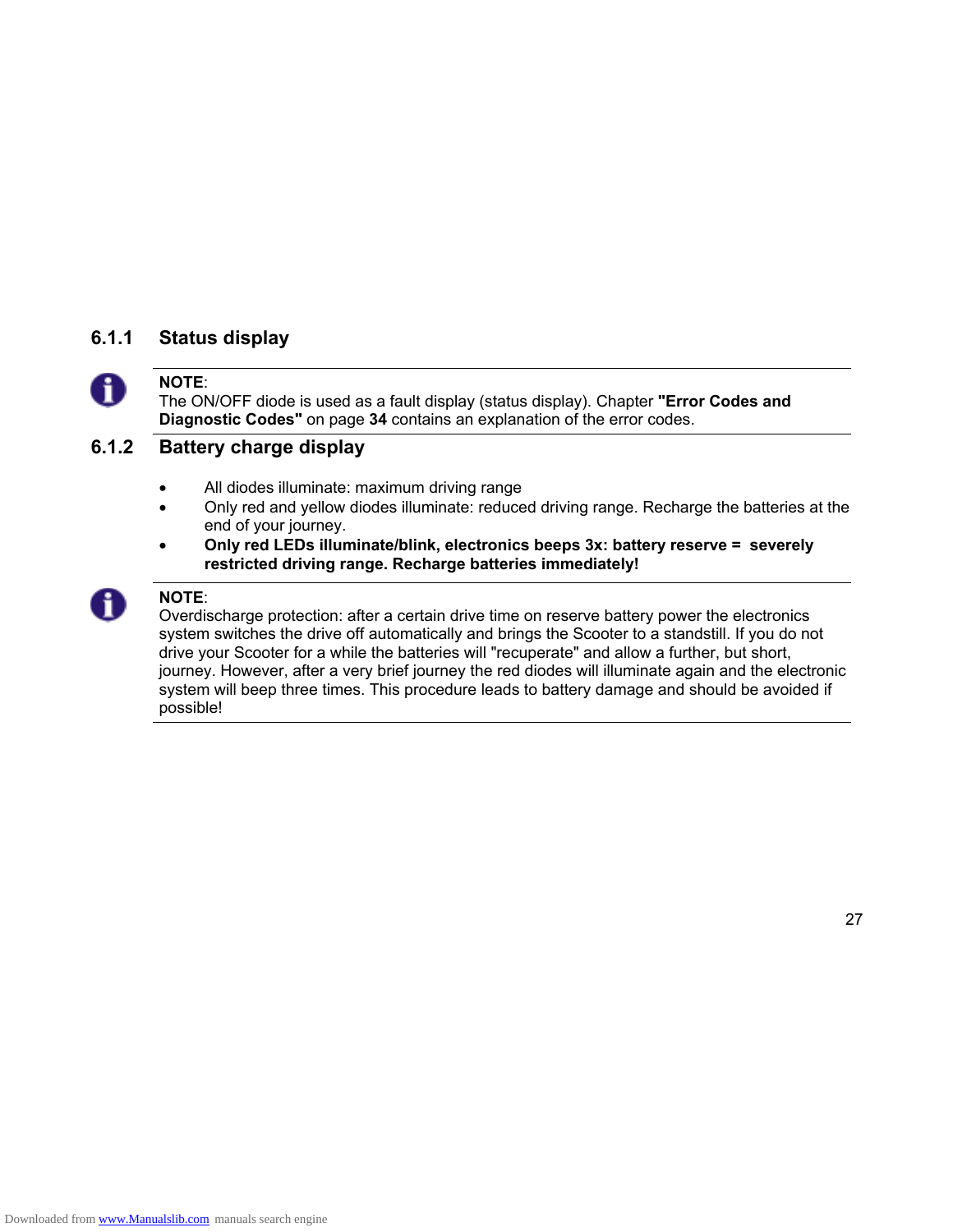### **6.2 Driving the Scooter**

• Switch the power supply on (keyswitch)The operating console display illuminates. The Scooter is ready to drive.



#### **NOTE**:

If the Scooter is not ready to drive after switching on, check the status display (see Chapter **"Status display"** on page **27** and Chapter **"Diagnosis and fault repair"** on page **32**.

- Set the required speed with the speed controller.
- Pull the right-hand drive lever carefully to travel forwards.
- Pull the left-hand drive lever carefully to travel in reverse.



### **NOTE**:

The control system is programmed with standard values in the works. Your Invacare®dealer can carry out programming tailored to fit your requirements.



#### **Caution: any changes to the drive program can affect the driving characteristics and the tipping stability of the vehicle!**

- *Changes to the drive program may only be carried out by trained Invacare® specialist dealers!*
- *Invacare® supplies all mobility products with a standard drive program ex-works. Invacare® can only give a warranty for safe vehicle driving behaviour - especially the tipping stability for this standard drive program!*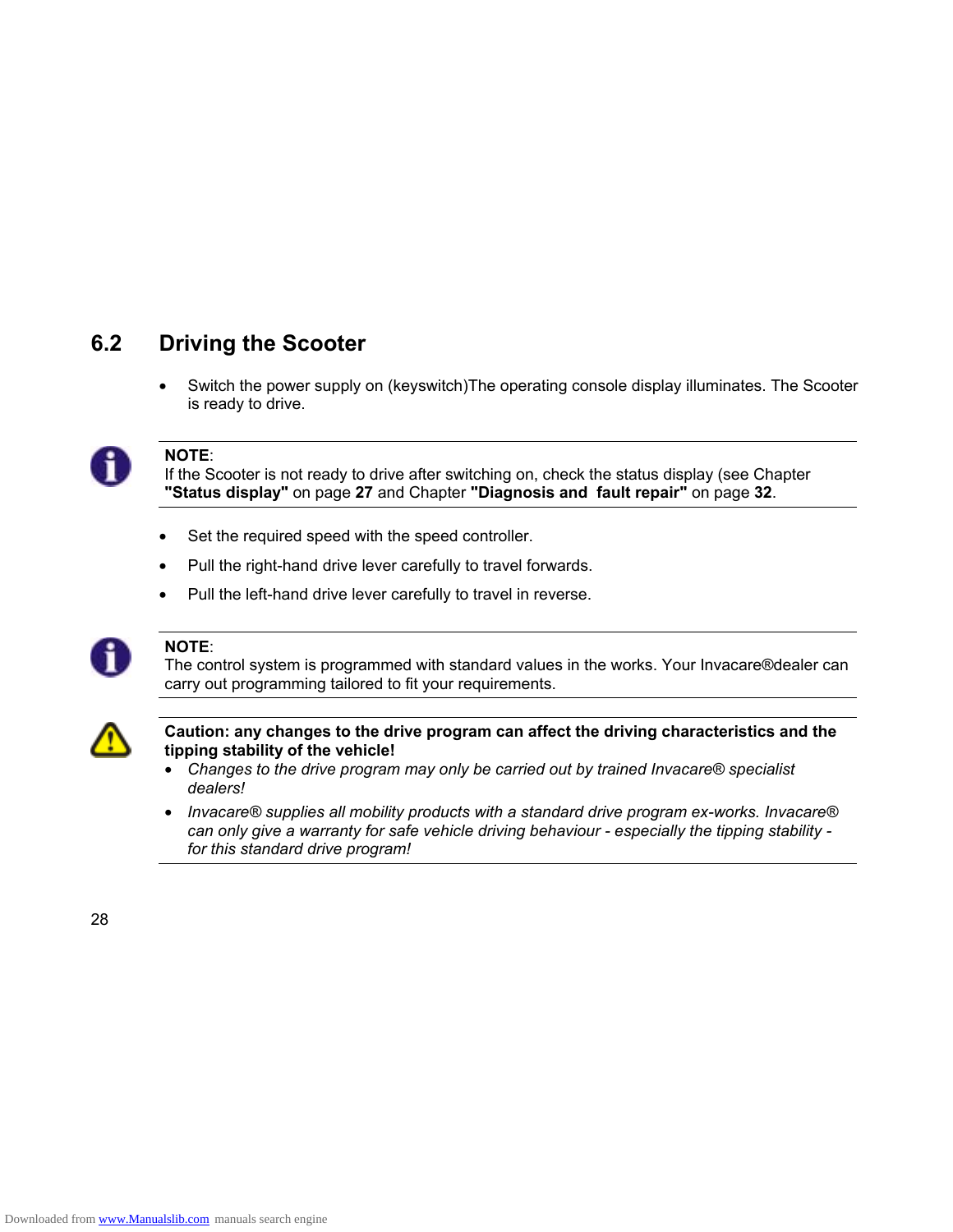

#### **NOTE:**

To brake quickly, simply let go of the drive lever. It will then automatically return to the middle position. The Scooter will brake.

### **6.3 Activating and deactivating acoustic signals**

The Scooter electronic system can be programmed to emit an acoustic signal in the following situations:

- battery capacity low (activated in delivery status)
- direction indicators actuated (deactivated in delivery status)
- hazard lamps actuated (deactivated in delivery status)

The electronic system must be switched off in order to activate or deactivate an acoustic signal for particular functions, and a particular keystroke combination needs to be entered when switching on again.

After a signal for a particular function has been successfully activated/deactivated, a combination of LEDs on the battery charge display will blink as a confirmation. The LEDs are numbered as shown on the right:

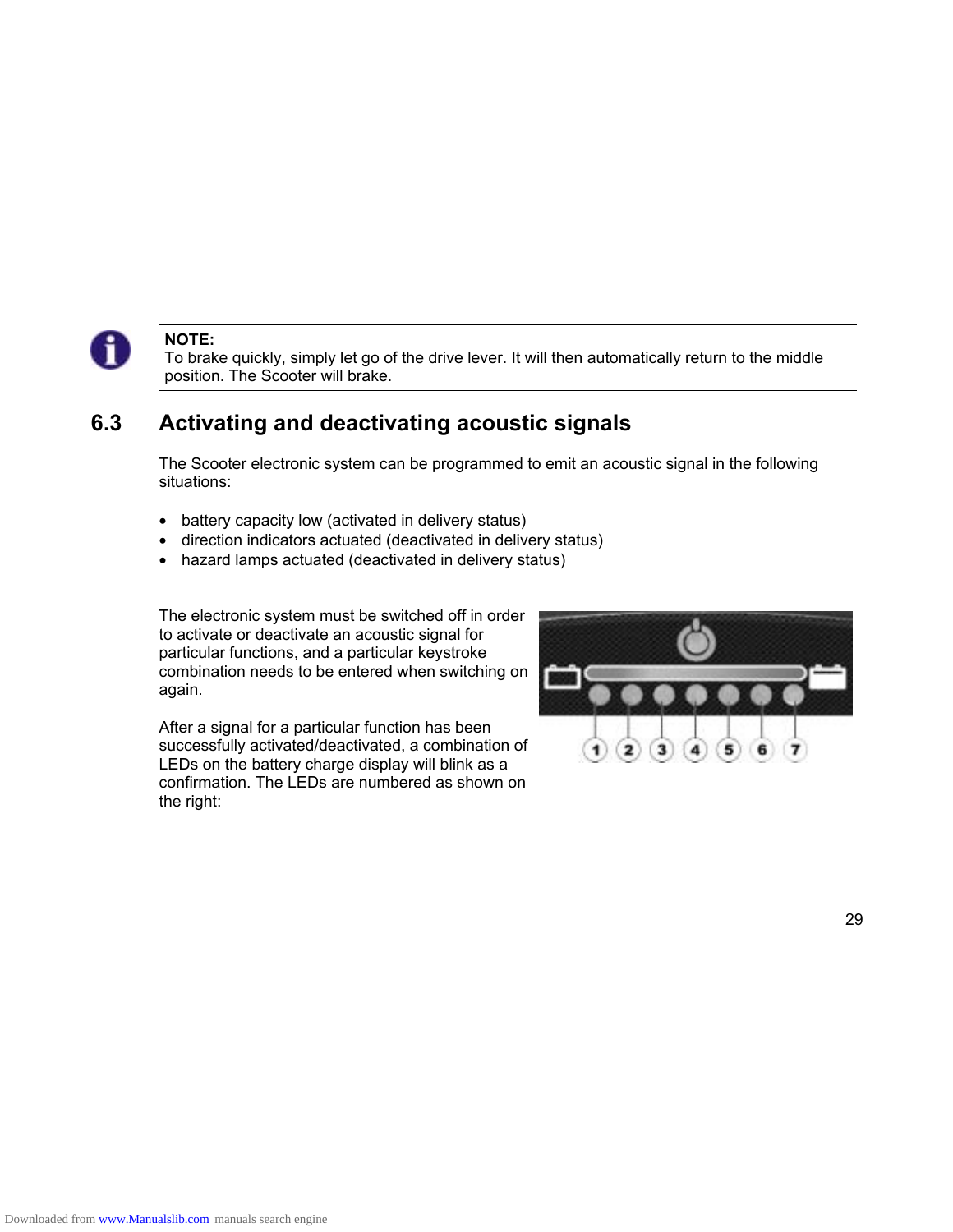|  | The keystroke combinations and LED codes for various options are as follows: |
|--|------------------------------------------------------------------------------|
|--|------------------------------------------------------------------------------|

| <b>Function:</b>                           | <b>Keystroke combination</b>                | LED(s)         | <b>Condition</b> |
|--------------------------------------------|---------------------------------------------|----------------|------------------|
| Acoustic signal at<br>low battery capacity | "Lighting" + "direction<br>indicator left"  | D1             | deactivated      |
|                                            |                                             | $D1+D2$        | activated        |
| Acoustic signal<br>when direction          | "Lighting" + "direction<br>indicator right" | D3             | deactivated      |
| indicators actuated                        |                                             | $D3+D4$        | activated        |
| Acoustic signal<br>when hazard lamps       | "Lighting" + "hazard lamps"                 | D <sub>5</sub> | deactivated      |
| actuated                                   |                                             | $D5+D6$        | activated        |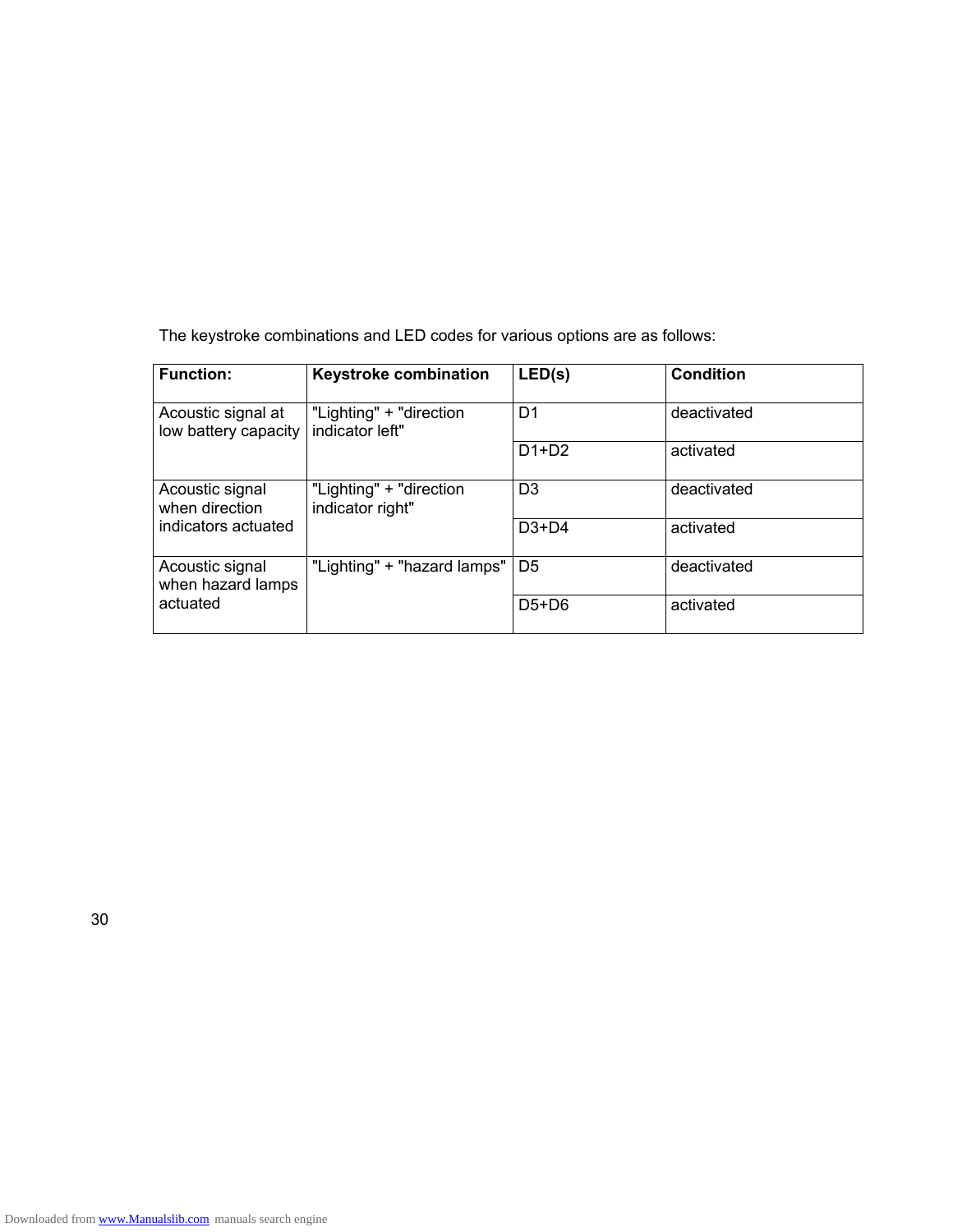#### **Activating or deactivating an acoustic signal**

Please proceed as follows to activate or deactivate an acoustic signal for a particular function:

- 1) Switch off the electronic system.
- 2) Enter the keystroke combination and hold.
- 3) Switch on the electronic system

4) Wait two seconds until the appropriate blink code is displayed on the battery charge display, then release the keys. Do not hold the keystroke combination down for more than five seconds.

- 5) If LED D7 blinks five times subsequently the acoustic signal has been successfully activated.
- 6) The electronic system will return to normal operating status automatically.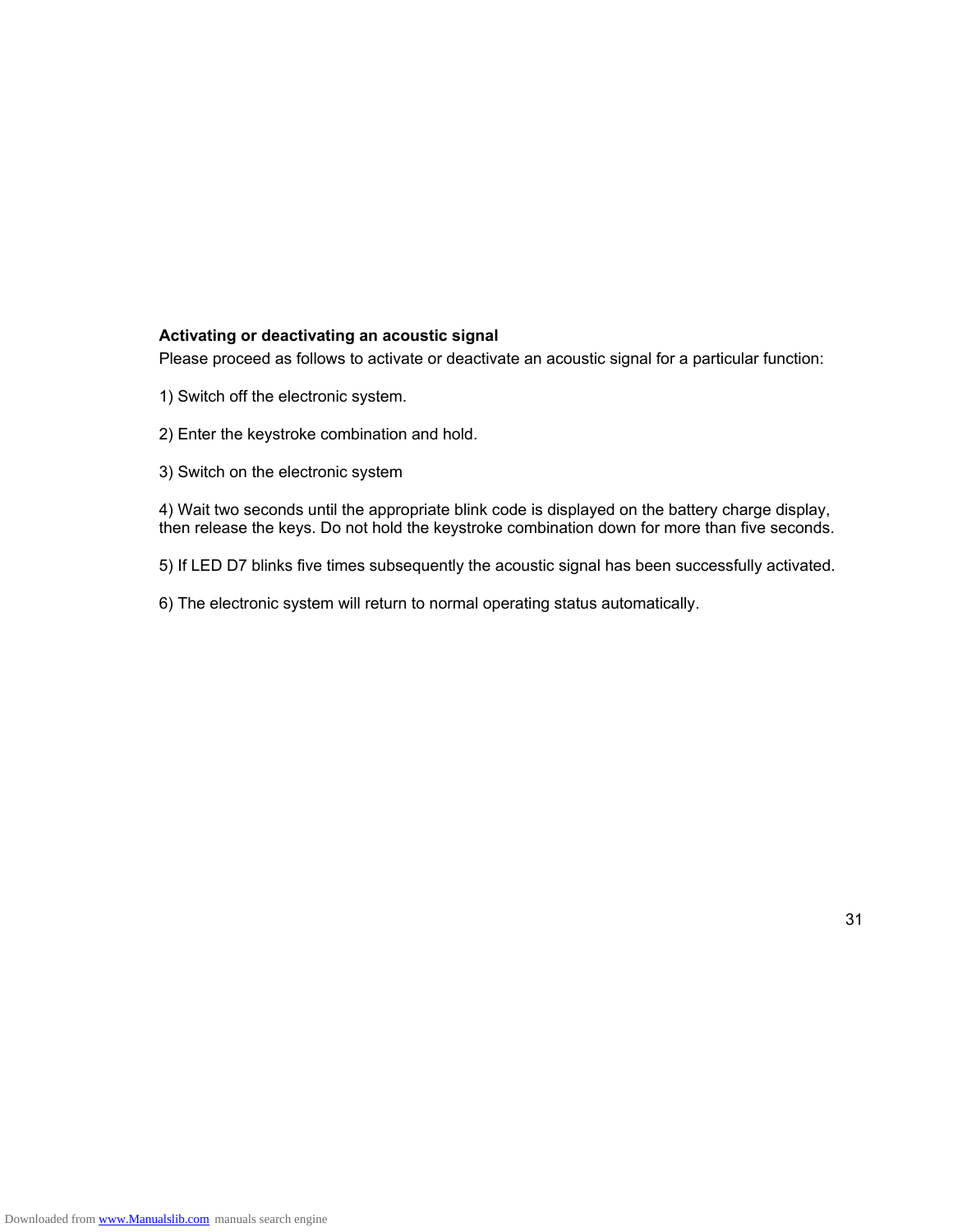### **6.4 Diagnosis and fault repair**

The electronic system offers diagnostic information to support the technician during the recognition and rectification of faults on the Scooter. If there is a fault, the status display blinks several times, pauses, then blinks again. The type of fault is displayed by the number of blinks in each group, which are also known as the "blink code".

The electronic system reacts differently depending on the seriousness of the fault and its effect on user safety. It can, for example:

- simply show the blink code as a warning and allow both driving and normal operation to continue;
- display the blink code, stop the Scooter and prevent further travel until the electronic system has been switched off and switched on again;
- display the blink code, stop the Scooter and not permit further travel until the fault has been rectified.

You can find detailed descriptions of individual blink codes, including possible causes and fault repair, in the section entitled **"Error Codes and Diagnostic Codes"** on page **34.**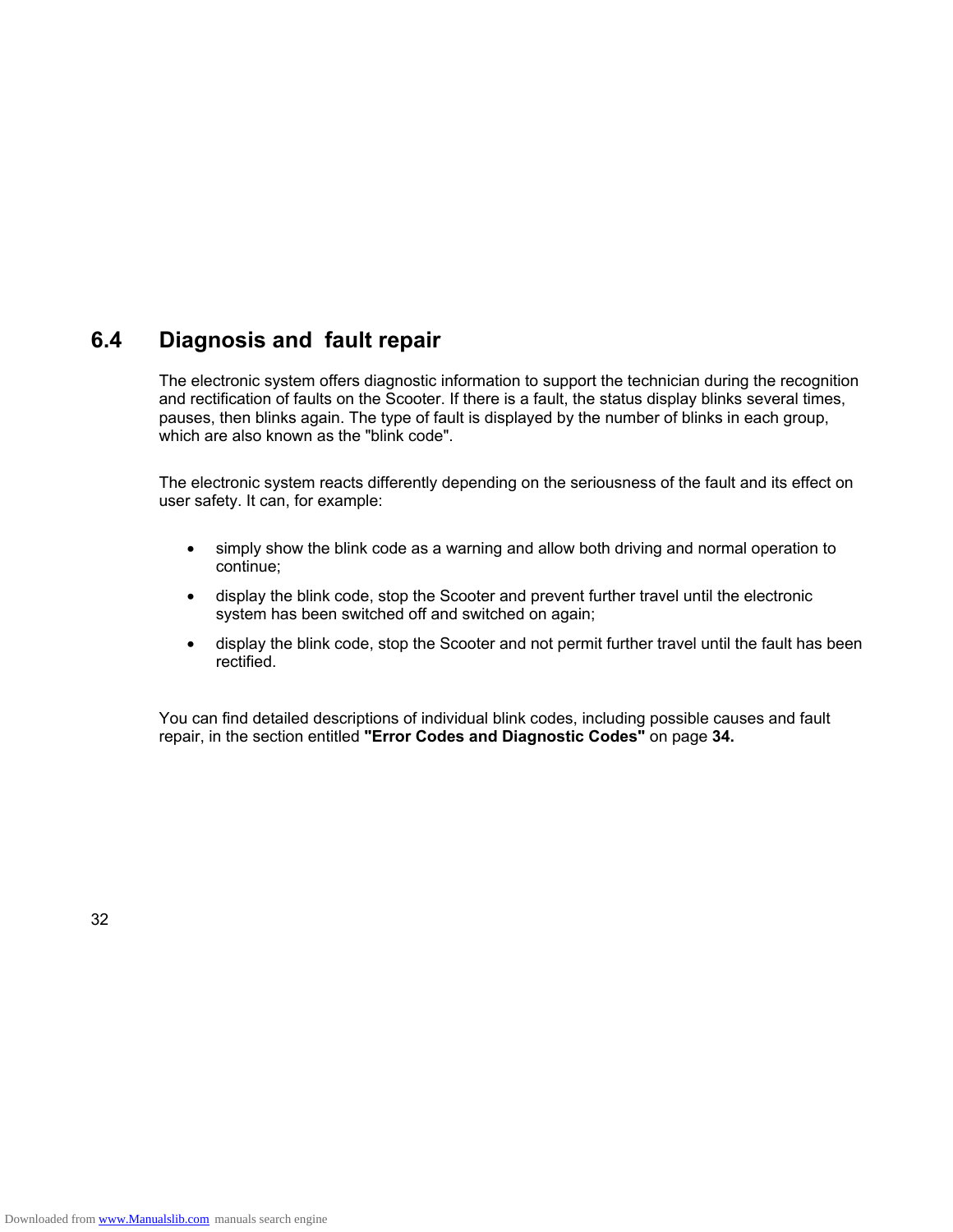### **6.4.1 Error diagnosis**

If the Scooter shows a failure, please use the following guide to locate the fault.



**NOTE**:

Before making any diagnosis, ensure that the Scooter has been switched on at the keyswitch.

**If the status display is OFF:** 

**check whether the keyswitch is SWITCHED ON.** 

**Check whether all cables are correctly connected**.

**If the status bar indicator is BLINKING:** 

**count the number of blinks and then proceed to the next section.**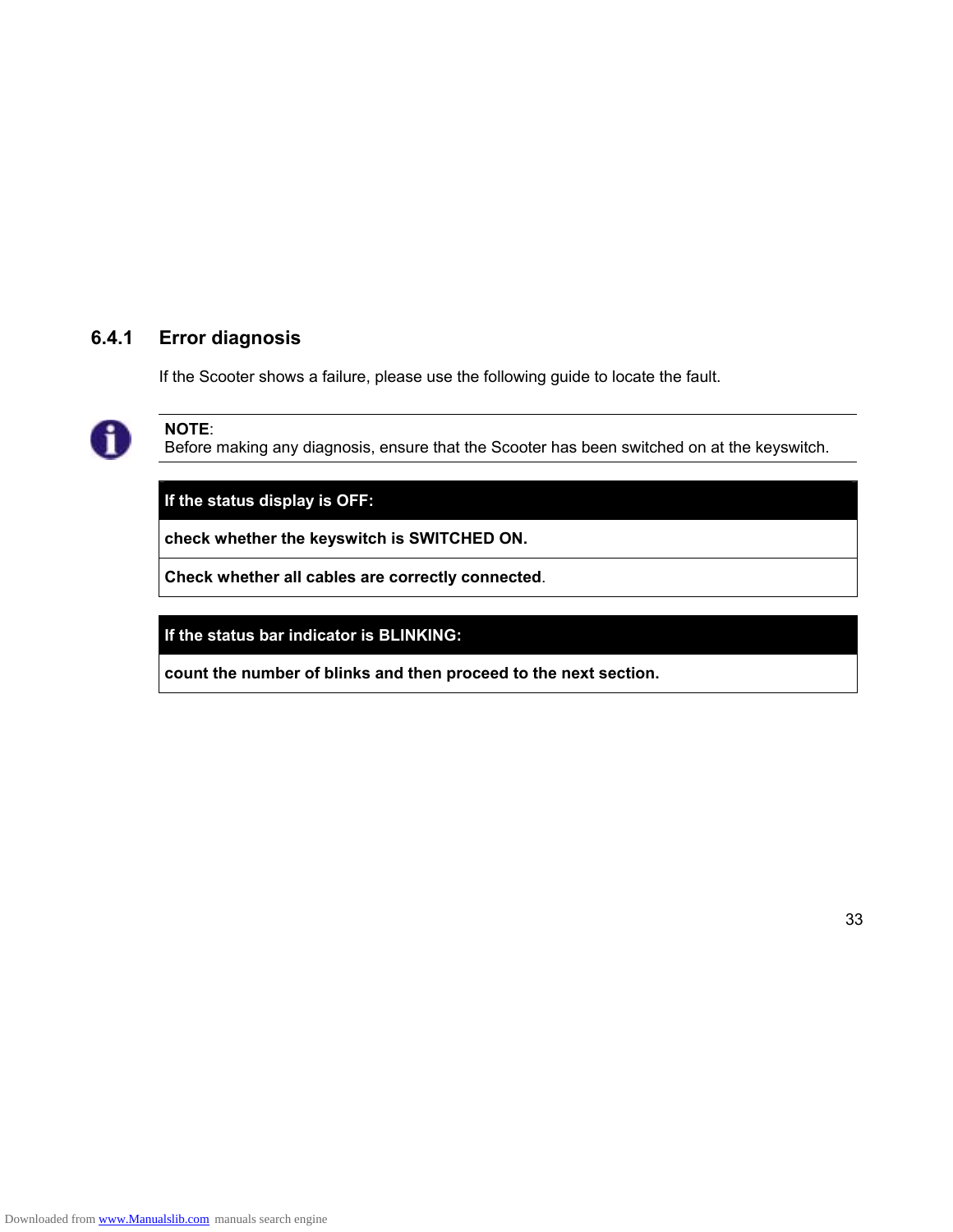### **6.5 Error Codes and Diagnostic Codes**

| <b>Blink</b> | <b>FAULT</b>                | <b>Consequence</b>    | <b>Comments</b>                                                                                                                                                                                                                                                                                                                                                                                            |
|--------------|-----------------------------|-----------------------|------------------------------------------------------------------------------------------------------------------------------------------------------------------------------------------------------------------------------------------------------------------------------------------------------------------------------------------------------------------------------------------------------------|
| code         |                             | for the Scooter       |                                                                                                                                                                                                                                                                                                                                                                                                            |
|              | Battery must be<br>charged  | Continues to<br>drive | The batteries are discharged. Charge the<br>$\bullet$<br>battery as soon as possible.                                                                                                                                                                                                                                                                                                                      |
| $\mathbf{2}$ | Battery voltage too<br>low  | Stops driving         | The batteries are depleted. Charge<br>$\bullet$<br>batteries.                                                                                                                                                                                                                                                                                                                                              |
|              |                             |                       | If you switch the Scooter off for a few<br>minutes, the battery can often recuperate<br>to such a stage that a short journey is still<br>possible. You should only do this in<br>emergency, however, because this<br>causes the batteries to become<br>excessively discharged!                                                                                                                             |
| 3            | Battery voltage too<br>high | Stops driving         | The battery voltage is too high. If the<br>$\bullet$<br>battery charger is connected, disconnect<br>it from the Scooter.<br>The electronic system charges the<br>٠<br>batteries when running downhill and<br>when braking. This fault is caused when<br>the battery voltage becomes too high<br>during this process. Switch the Scooter<br>off and on again. Switch on the lights to<br>use up some power. |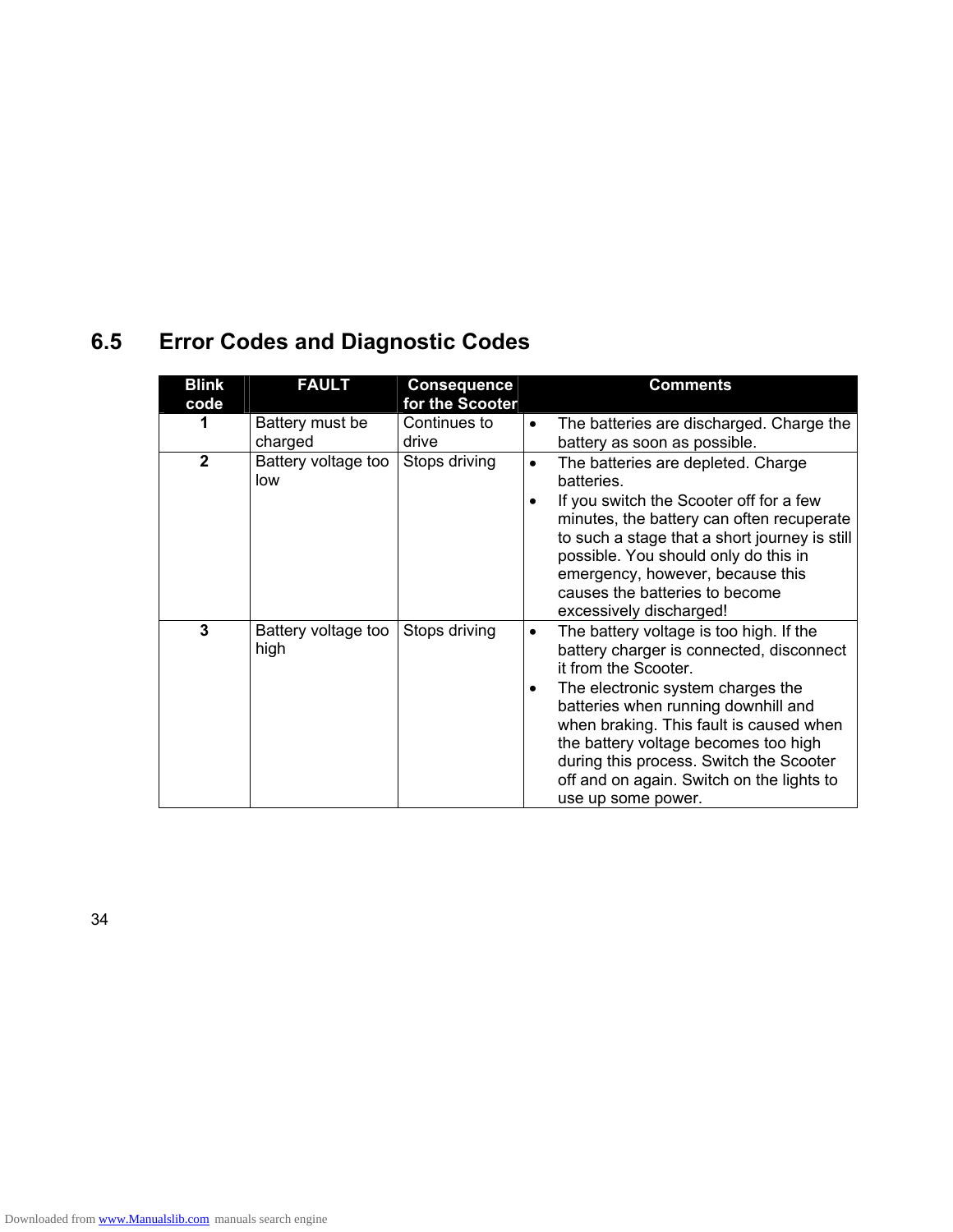| <b>Blink</b><br>code | <b>FAULT</b>                                         | <b>Consequence</b><br>for the Scooter | <b>Comments</b>                                                                                                                                                                                                                                                                                                                                                                                                                                                              |
|----------------------|------------------------------------------------------|---------------------------------------|------------------------------------------------------------------------------------------------------------------------------------------------------------------------------------------------------------------------------------------------------------------------------------------------------------------------------------------------------------------------------------------------------------------------------------------------------------------------------|
| 4                    | Power time<br>exceeded                               | Stops driving                         | The Scooter has used up too much<br>$\bullet$<br>power for a long period, probably<br>because the motor has been overloaded<br>or the Scooter has attempted to work<br>against insurmountable resistance.<br>Switch off the Scooter, wait a few<br>minutes and then switch it on again.<br>The electronic system has determined a<br>$\bullet$<br>motor short-circuit. Check the wiring<br>harness for short-circuits and check the<br>motor: Contact your Invacare® dealer. |
| 5                    | <b>Brake failure</b>                                 | Stops driving                         | Ensure that the disengaging lever is in<br>$\bullet$<br>the engaged position.<br>There is a defect in the braking coil or in<br>$\bullet$<br>the cabling. Check the wheel lock and<br>cabling for open or short-circuited<br>circuits. Contact your Invacare® dealer.                                                                                                                                                                                                        |
| 6                    | No neutral position<br>when switching<br>Scooter on. | Stops driving                         | Drive lever is not in neutral when the<br>$\bullet$<br>keyswitch was turned. Put the drive lever<br>in neutral, turn the power off and then<br>turn on again.<br>It may be necessary to recalibrate the<br>$\bullet$<br>drive lever. Contact your Invacare®<br>dealer.                                                                                                                                                                                                       |
| $\overline{7}$       | Fault in speed<br>potentiometer                      | Stops driving                         | The drive lever electronics could be<br>$\bullet$<br>faulty or incorrectly connected. Contact<br>your Invacare <sup>®</sup> dealer.                                                                                                                                                                                                                                                                                                                                          |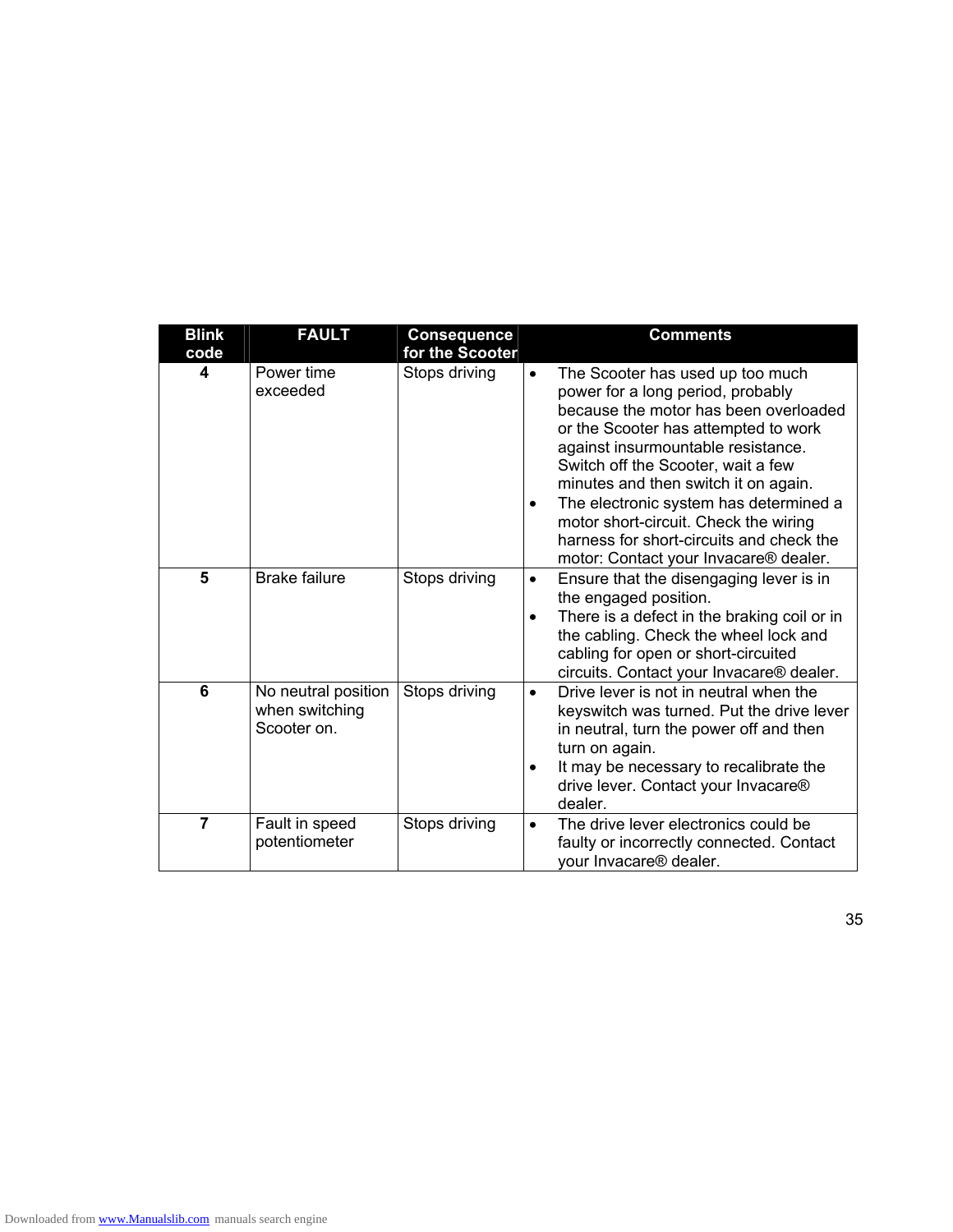| <b>Blink</b><br>code | <b>FAULT</b>                           | <b>Consequence</b><br>for the Scooter |           | <b>Comments</b>                                                                                                                   |
|----------------------|----------------------------------------|---------------------------------------|-----------|-----------------------------------------------------------------------------------------------------------------------------------|
| 8                    | Motor voltage error                    | Stops driving                         | $\bullet$ | The motor or its cabling is defective<br>Contact your Invacare® dealer.                                                           |
| 9                    | <b>Miscellaneous</b><br>internal fault | Stops driving                         |           | Contact your Invacare® dealer.                                                                                                    |
| 10                   | Push mode / free<br>running            | Continues to<br>drive                 | $\bullet$ | The Scooter has exceeded the maximum<br>speed for push mode / free running.<br>Switch the electronics system off and on<br>again. |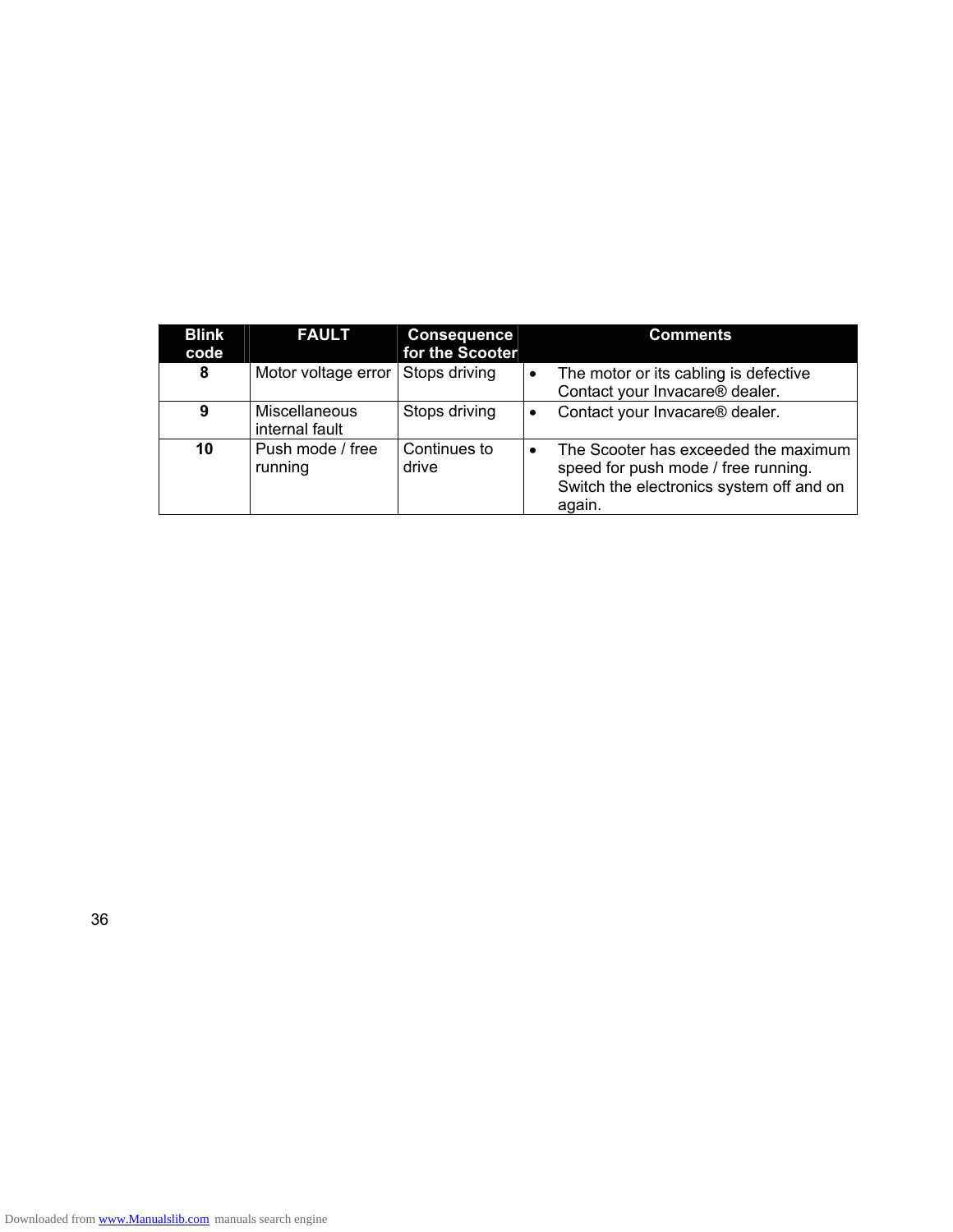### **7 Adjustment facilities**

### **7.1 Moving the seat position forwards or backwards**

The disengaging lever for adjusting the seat is located front right below the seat

- Pull the lever (1) to disengage the seat.
- Slide the seat forwards or backwards into the required position.
- Let go the lever again to lock the seat into its required position.

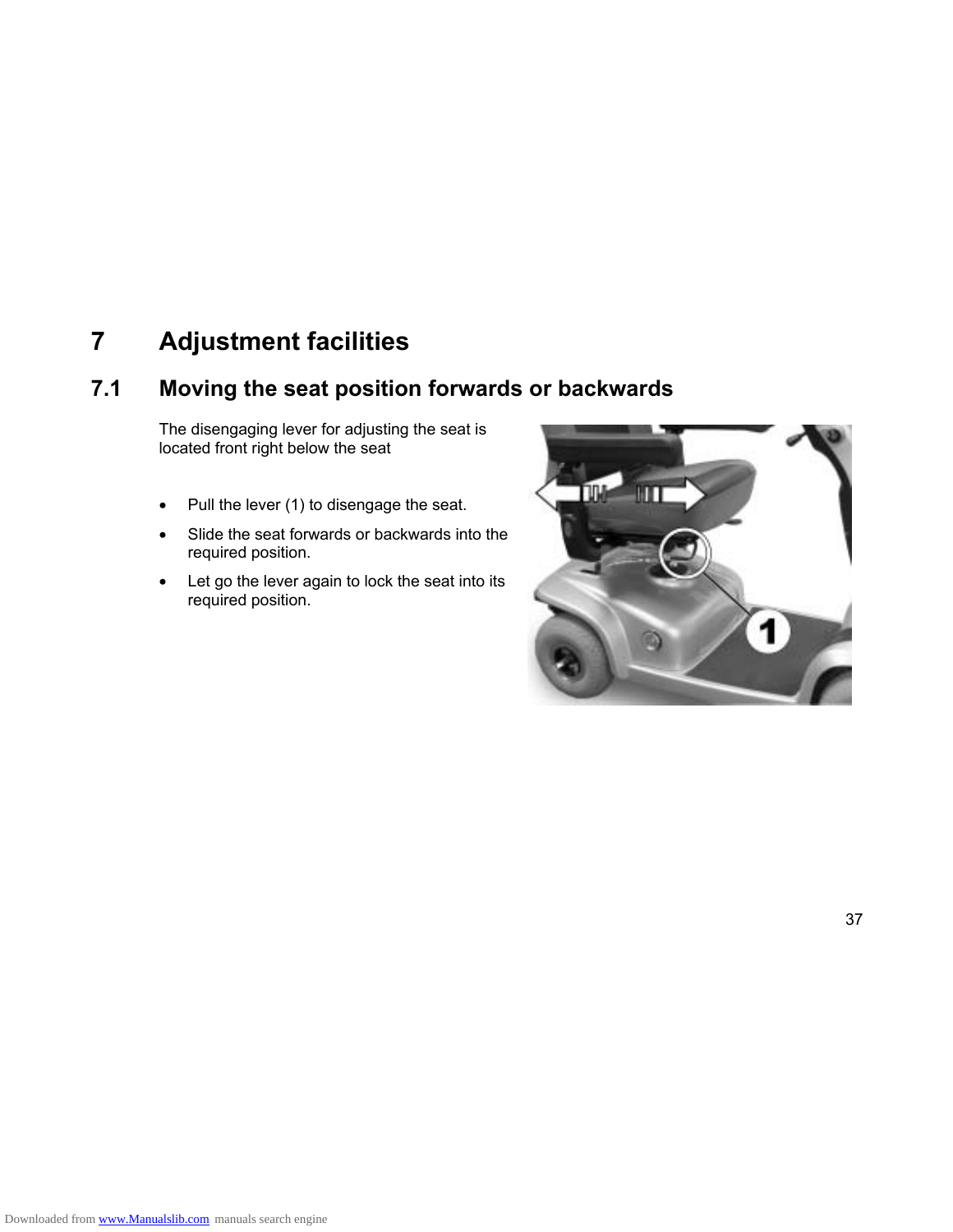### **7.2 Adjusting the armrest width**

The hand wheels for releasing the armrests are located under the seat (1).

- Turn the hand wheels to loosen the fixing for the armrest.
- Adjust the armrests to the required width.
- Retighten the handwheels

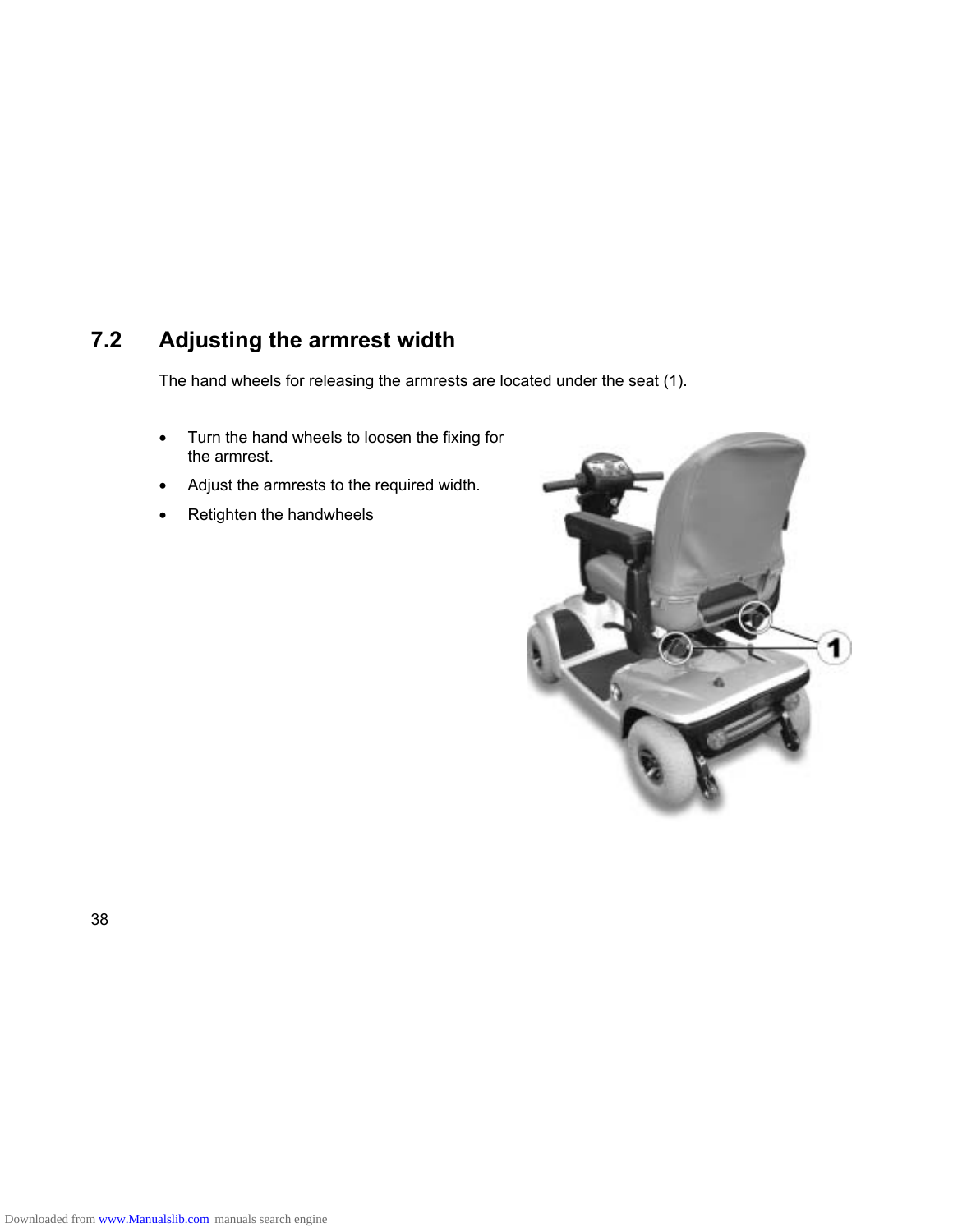### **7.3 Disengaging the seat to rotate it or remove it**

The seat can be turned to one side to make getting in and out of the scooter easier. The seat is also easier to remove from this position.

The lever for disengaging the seat is located under the seat (1) on the right.

- Pull the lever forwards to disengage the seat.
- Turn the seat to one side.
- If you want to remove the seat, hold it firmly by the backrest and front edge and remove it upwards.

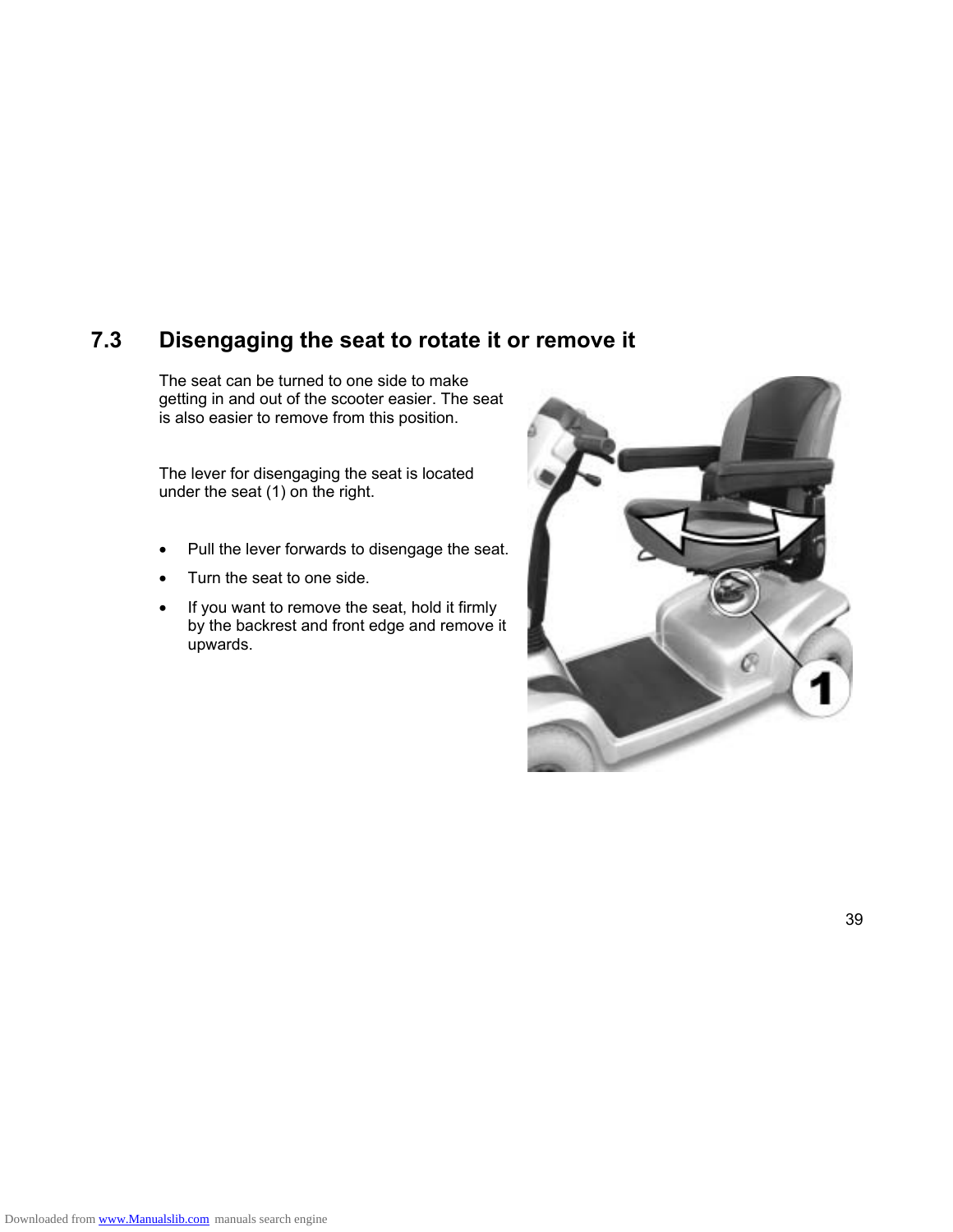### **7.4 Adjusting the seat height**

The seat height can be adjusted to 43, 45, 47, or 49 cm.



### **CAUTION! Hazards due to unintentional disengaging of drive!**

• *Do not use the top drill hole! The seat is too low in this position and is not at a sufficient distance from the enclosure or disconnection lever!* 



### **Requirements:**

- 2x open-ended spanners 17 mm
- Remove the seat
- Remove the battery and motor compartment cover.
- Remove the seat pillar locking bolt using both openended spanners.

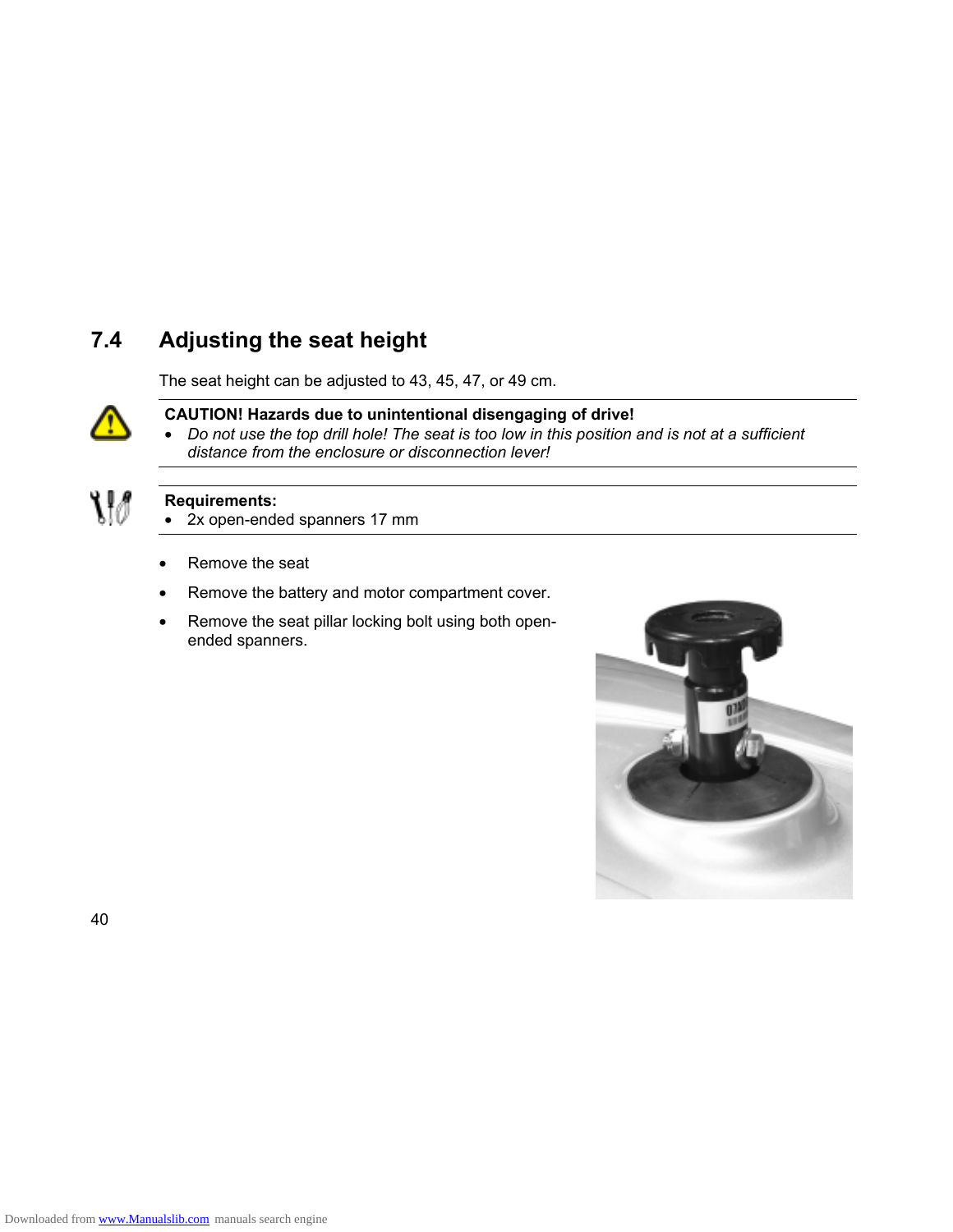- Adjust the seat height.
- Reinsert the bolt and tighten.

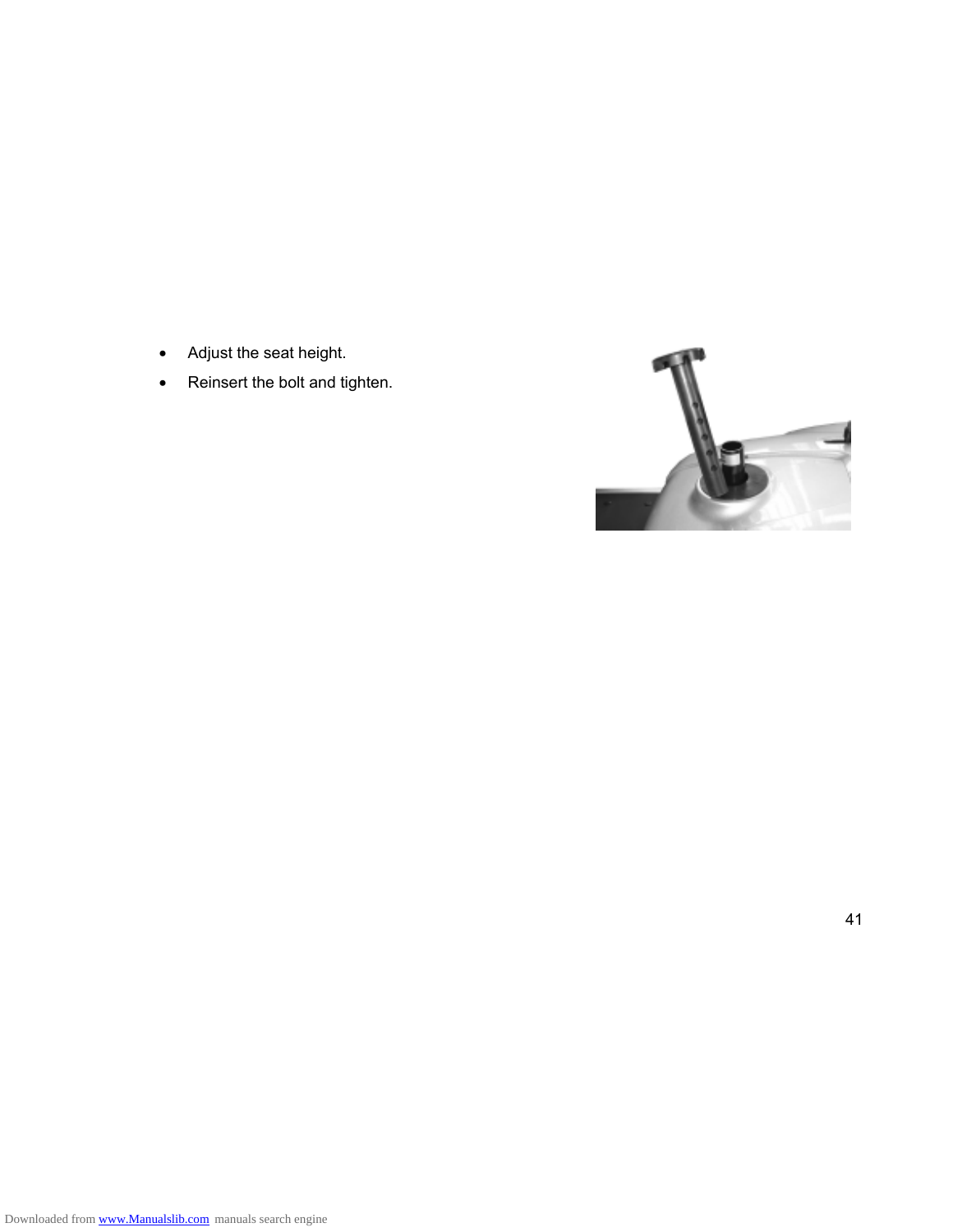### **8 Electrical System**

### **8.1 Electronics Protection System**

The vehicle's electronics are equipped with an overload-protection system.

If the motors are put under considerable strain for a longer period of time (for example, when driving up a steep hill) and especially when the ambient temperature is high, then the electronic system could overheat. In this case the vehicle's power is reduced gradually until it finally comes to a halt. The Status Display shows a corresponding error code (see chapter **"Error Codes and Diagnostic Codes"** on page **34**). By switching the power supply off and back on again, the error code is cancelled and the electronics are switched back on. It will take approximately five minutes until the electronics have cooled down enough for the motors to restore full power again.

When the motors are stalled by an insurmountable obstacle, such as a high kerb, and the vehicle driver allows the motors to strain against this hindrance for more than 20 seconds without moving, then the electronics will automatically switch off to prevent the motors from being damaged. The Status Display shows a corresponding error code (see chapter **"Error Codes and Diagnostic Codes"** on page **34**). By switching off and back on again, the error code is cancelled and the electronics are switched back on.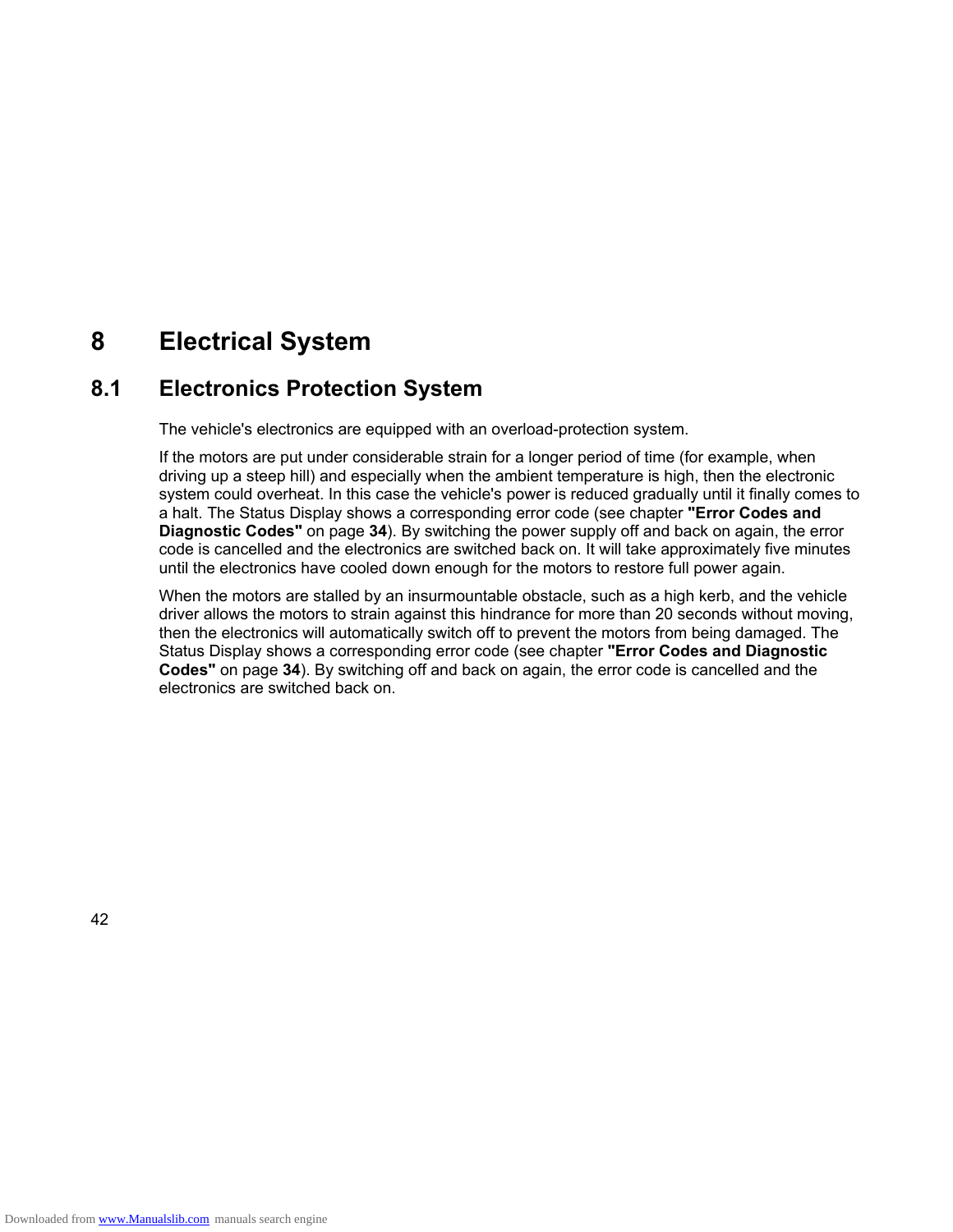### **8.1.1 The main fuse**

The entire electric system is protected against overload by two master fuses. The master fuses are mounted on the positive battery cables.



### **NOTE**

A defective main fuse may be replaced only after checking the entire electric system. An Invacare® specialised dealer must perform the replacement. You can find information on the fuse type in chapter **"Technical Specifications"** starting on page **61**.

### **8.2 Batteries**

### **8.2.1 What you need to know about batteries**

Power is supplied by two 12V gel batteries. The batteries are maintenance-free and only need regular charging.

New batteries should always be fully charged once before their first use. New batteries will be at their full capacity after having run through approx. 10 - 20 charging cycles. How fast the batteries will be discharged will depend on many circumstances, such as ambient temperature, condition of the surface of the road, tyre pressure, weight of the driver, way of driving and utilisation of lighting, etc.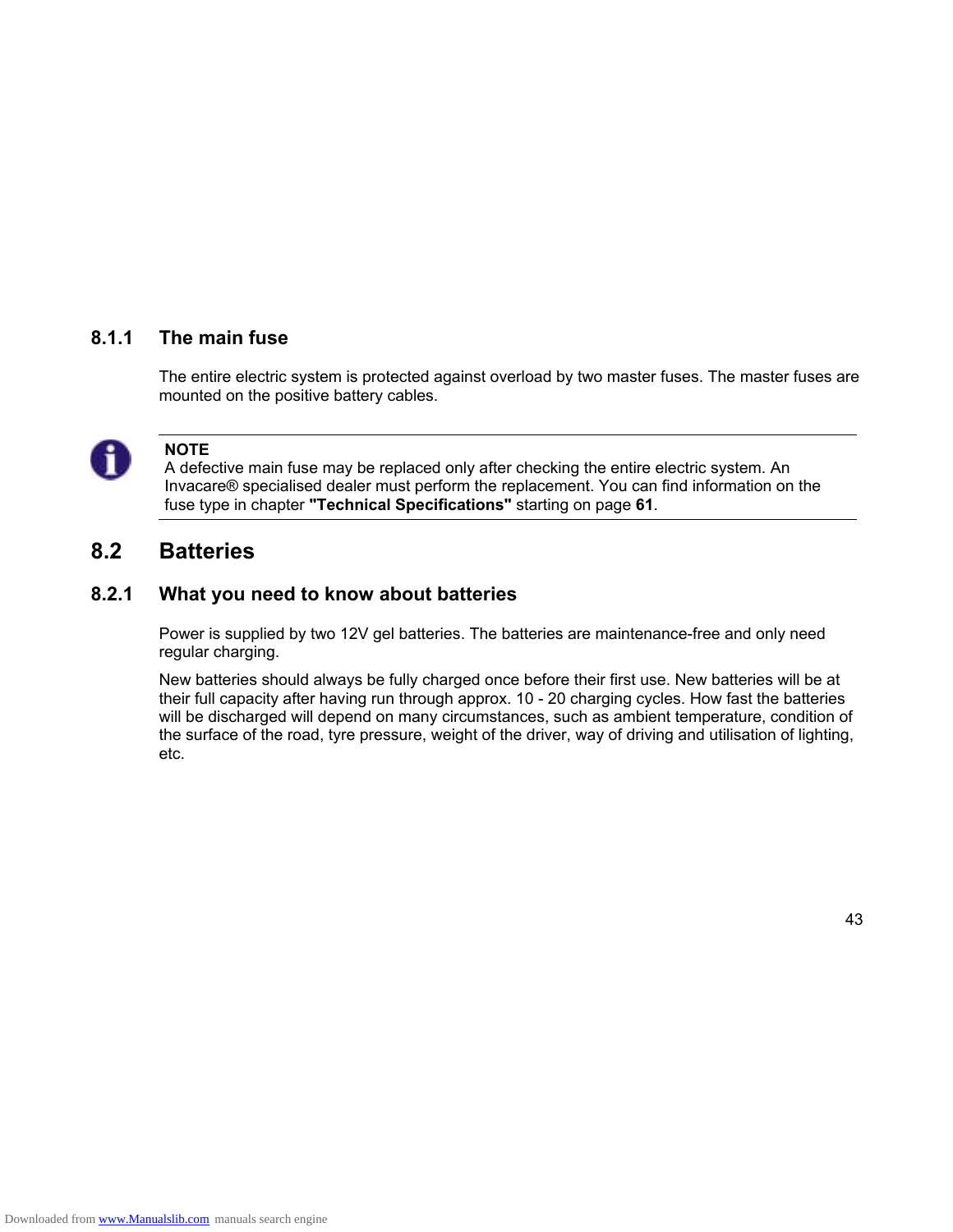

### **NOTE**

Gel batteries are not hazardous goods. This classification is based on the German *GGVS Hazardous Goods Road Transport Ordinances*, and the *IATA/DGR Hazardous Goods Rail Transport / Air Transport Ordinances.* Gel batteries may be transported without restrictions, whether by road, rail or by air. Individual transport companies have, however, guidelines which can possibly restrict or forbid certain transport procedures. Please ask the transport company regarding each individual case.

Pay attention to the Battery Charge Indicator! Make sure to charge the batteries when the Battery Charge Indicator shows that battery charge is low. We recommend charging the batteries after each trip, as well as each night over night. Depending on the level of discharge, it can take up to 12 hours until the batteries are fully charged again.

Protect your charger from sources of heat such as heaters and direct sunlight. If the battery charger overheats, charging current will be reduced and the charging process delayed.

To avoid damaging the batteries, never allow them to be fully discharged. Do not drive on heavily discharged batteries if it is not absolutely necessary, as this will strain the batteries unduly and shorten their life expectancy.

In case your vehicle is not used for a longer period of time, then the batteries must be charged at least once a month to maintain a full charge. Alternatively, the vehicle can stay connected to the charger. The batteries cannot be overcharged with the specified charger.

Please use only charging devices in Class 2. This class of chargers may be left unattended during charging. All charging devices which are supplied by Invacare® and comply with these requirements.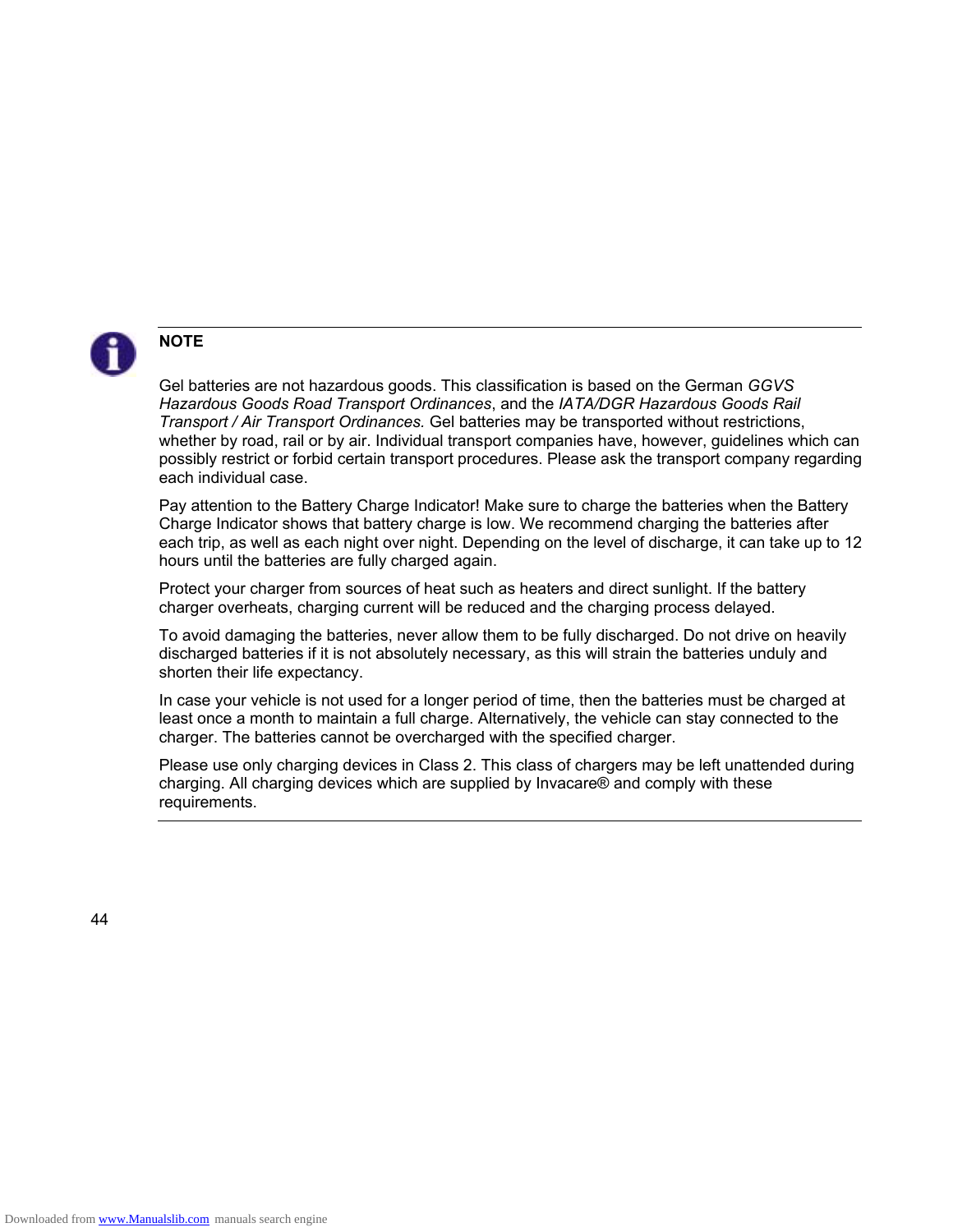### **8.2.2 Charging the batteries**

• Make sure you read and understand the battery charger's User's Manual, if supplied, as well as the safety notes on the front and rear panels of the charger!



### **WARNING:**

**Danger of explosion and destruction of batteries if the wrong battery charger is used!** 

• *Only ever use the battery charger supplied with your vehicle, or a charger that has been approved by Invacare®!* 

#### **Danger of electric shock and damage to the battery charger if it is allowed to get wet!**

- *Protect the battery charger from water!*
- *Always charge in a dry environment!*

#### **Danger of short circuit and electric shock if the battery charger has been damaged!**

• *Do not use the battery charger if it has been dropped or damaged!* 

### **Danger of fire and electric shock if a damaged extension cable is used!**

• *Only ever use an extension cable if it is absolutely necessary! In case you must use one, make sure it is in good condition!*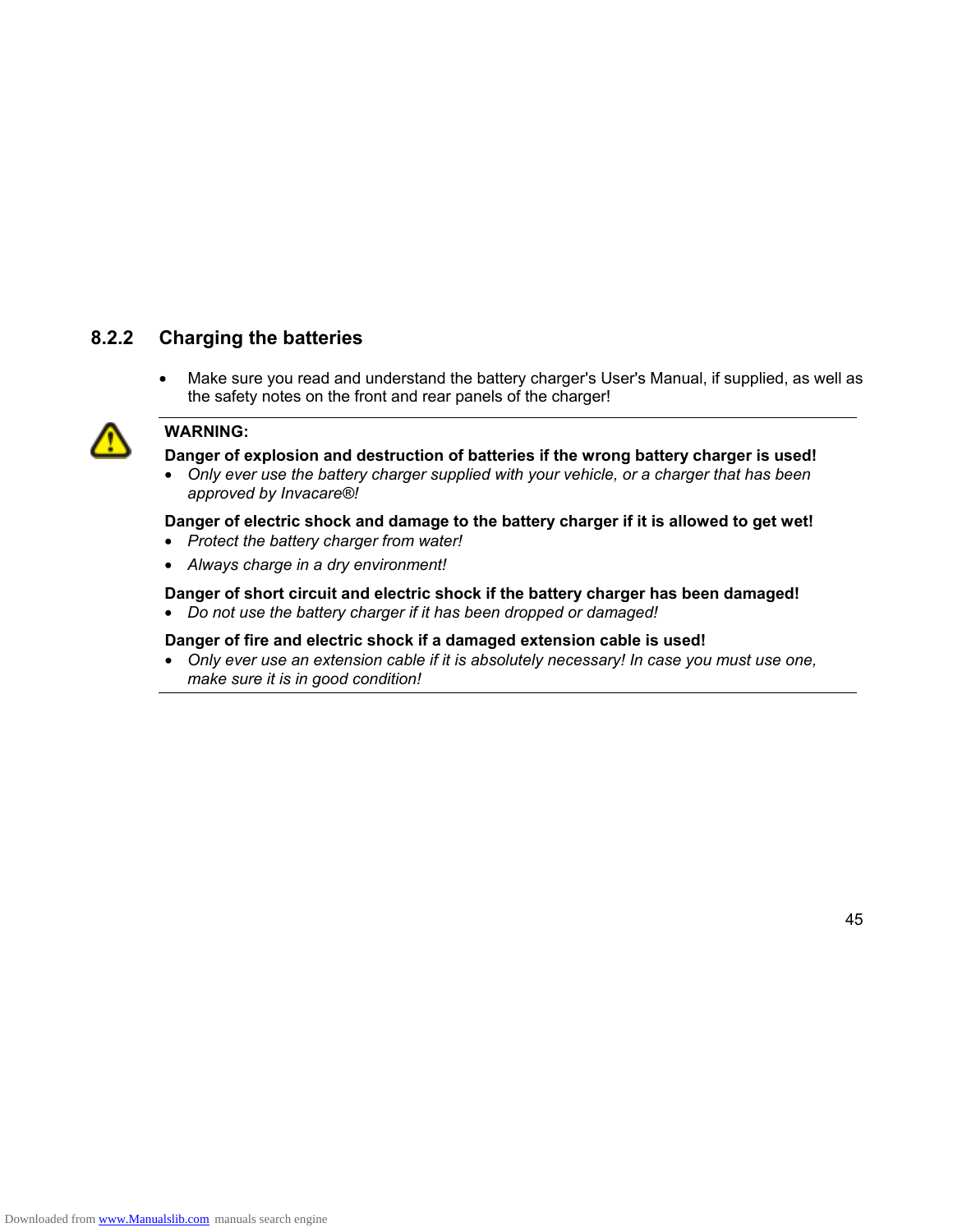### **The charging socket is located on the left of the steering column**

### **Connecting the battery charger**

- Switch off the Scooter.
- Push the protective cap on the side of the charging socket to the side.
- Connect the battery charger to the Scooter.
- Connect the battery charger to the mains.

#### **Disconnecting the battery charger from the Scooter**

- First unplug the battery charger from the mains.
- Then unplug the battery charger from the Scooter.

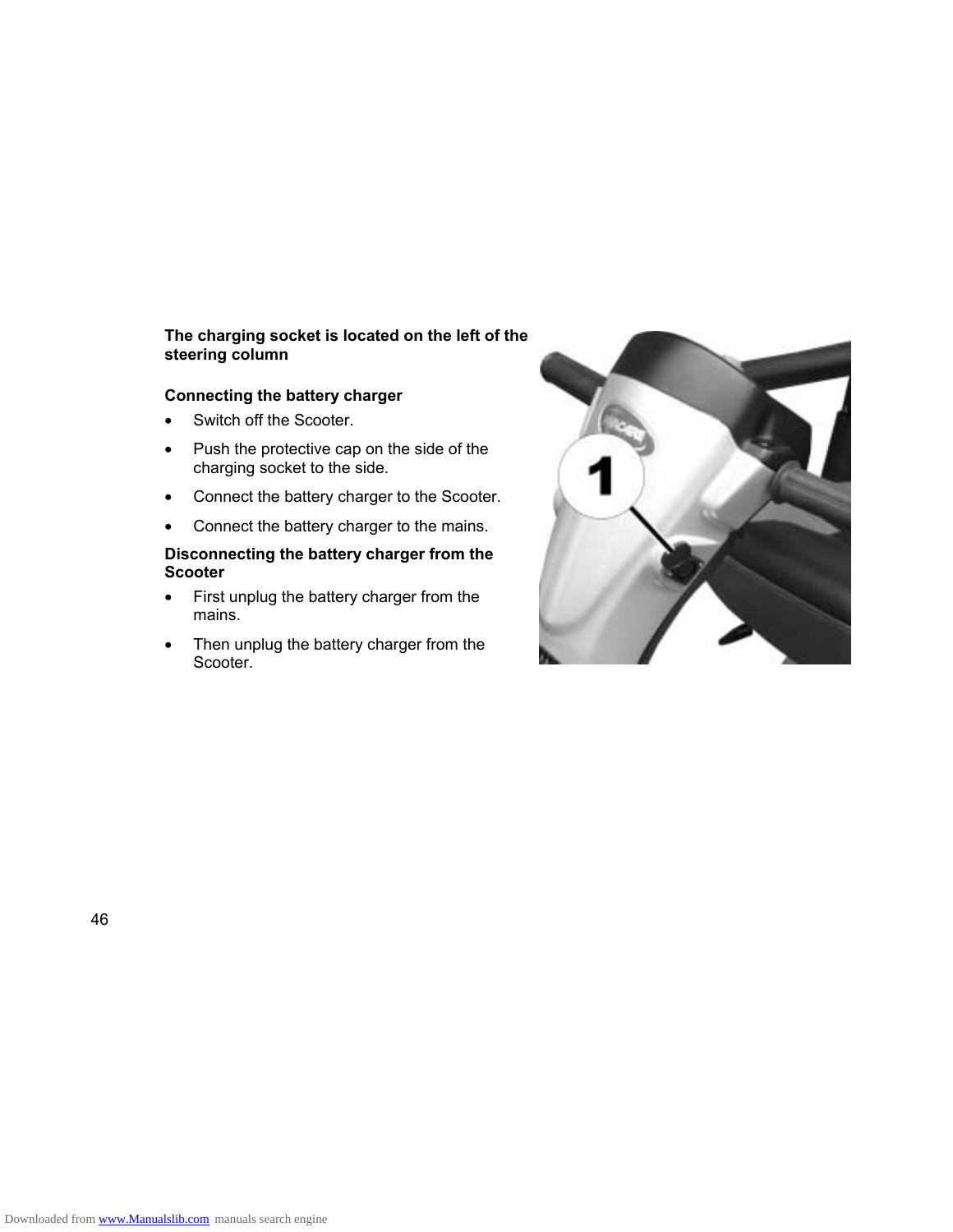### **8.2.3 Removing and fitting batteries**



### **WARNING:**

#### **Danger of injury if the batteries are not handled correctly during assembly and maintenance work!**

- *New batteries should be installed by authorised technicians!*
- *Observe the warnings on the batteries!*
- *Take into account the heavy weight of the batteries!*
- *Only ever use the battery type defined in the technical specifications!*

#### **Danger of fire and burns if battery terminals are short-circuited!**

• *DO NOT short-circuit battery terminals with a tool!* 



### **WARNING:**

#### **Corrosion and burns from acid leakage if batteries are damaged!**

• *Remove clothes that have been soiled by acid immediately!* 

#### **After contact with skin:**

• *Immediately wash affected area with lots of water!* 

#### **After contact with eyes:**

• *Immediately rinse eyes under running water for several minutes; consult a physician!*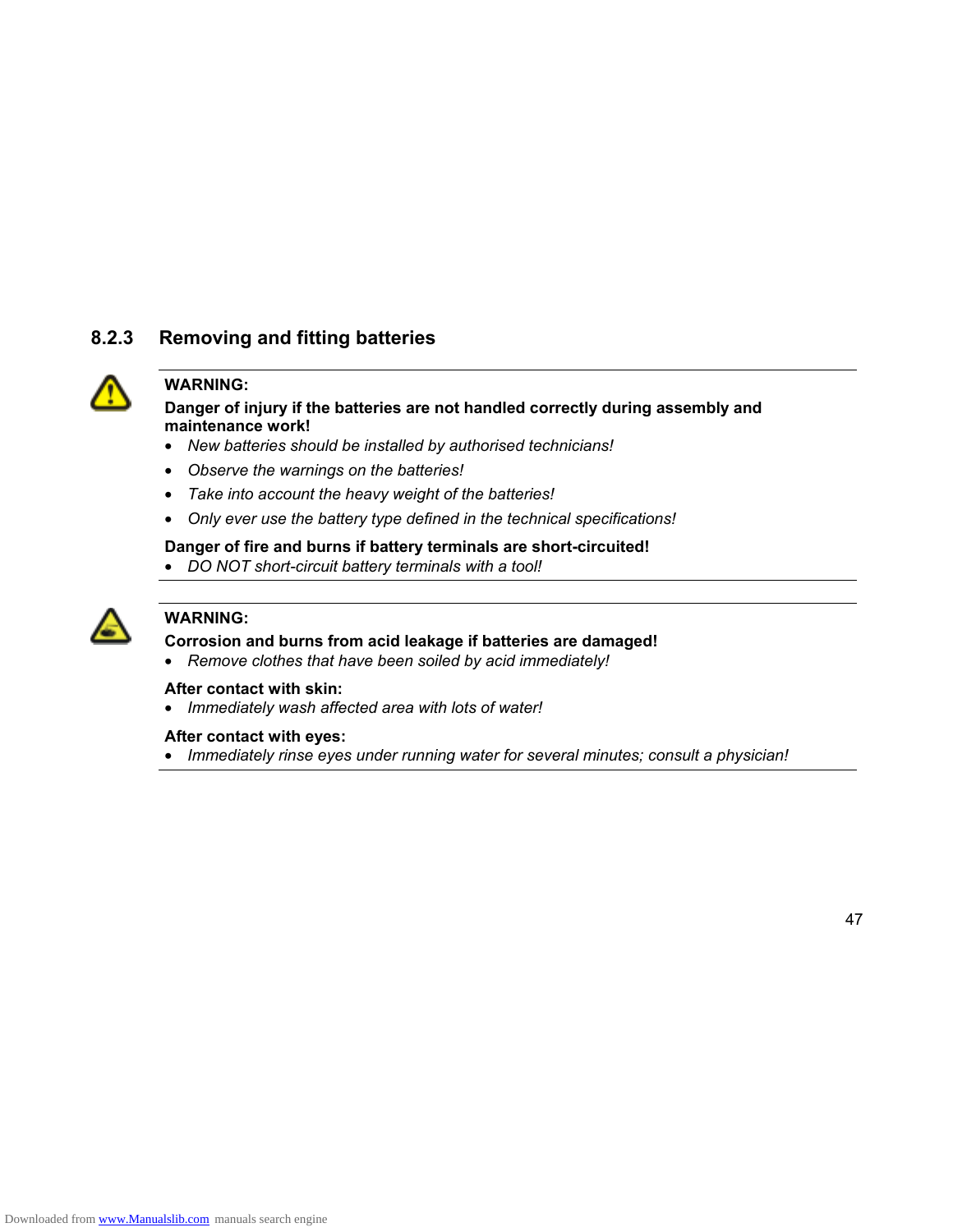### **8.2.3.1 Removing the batteries**

 $\mathcal{W}$ 

### **Requirements:**

- Open spanner, 11 mm.
- Remove the seat.
- Remove the battery and motor compartment cover.
- Unplug the battery connecting plug (1).
- Release the battery holder strap.
- Remove the batteries.

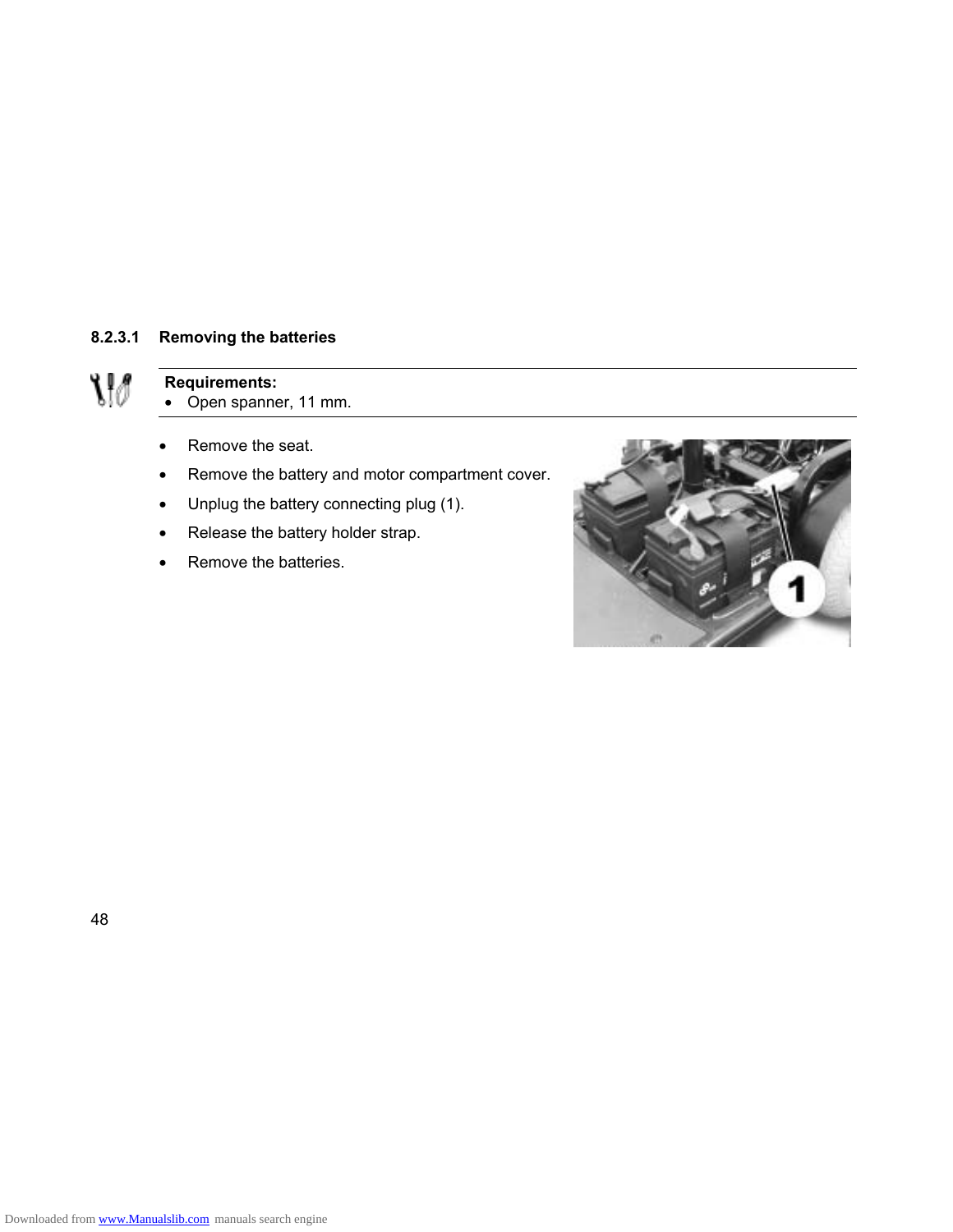- Loosen the blue cable on the negative battery terminal with the open-ended spanner, and remove the cable.
- Loosen the red cable battery clamp on the positive battery terminal with the open-ended spanner, and remove the cable.
- Repeat the procedure for the other battery





**NOTE**: Replacing new batteries takes place in reverse order.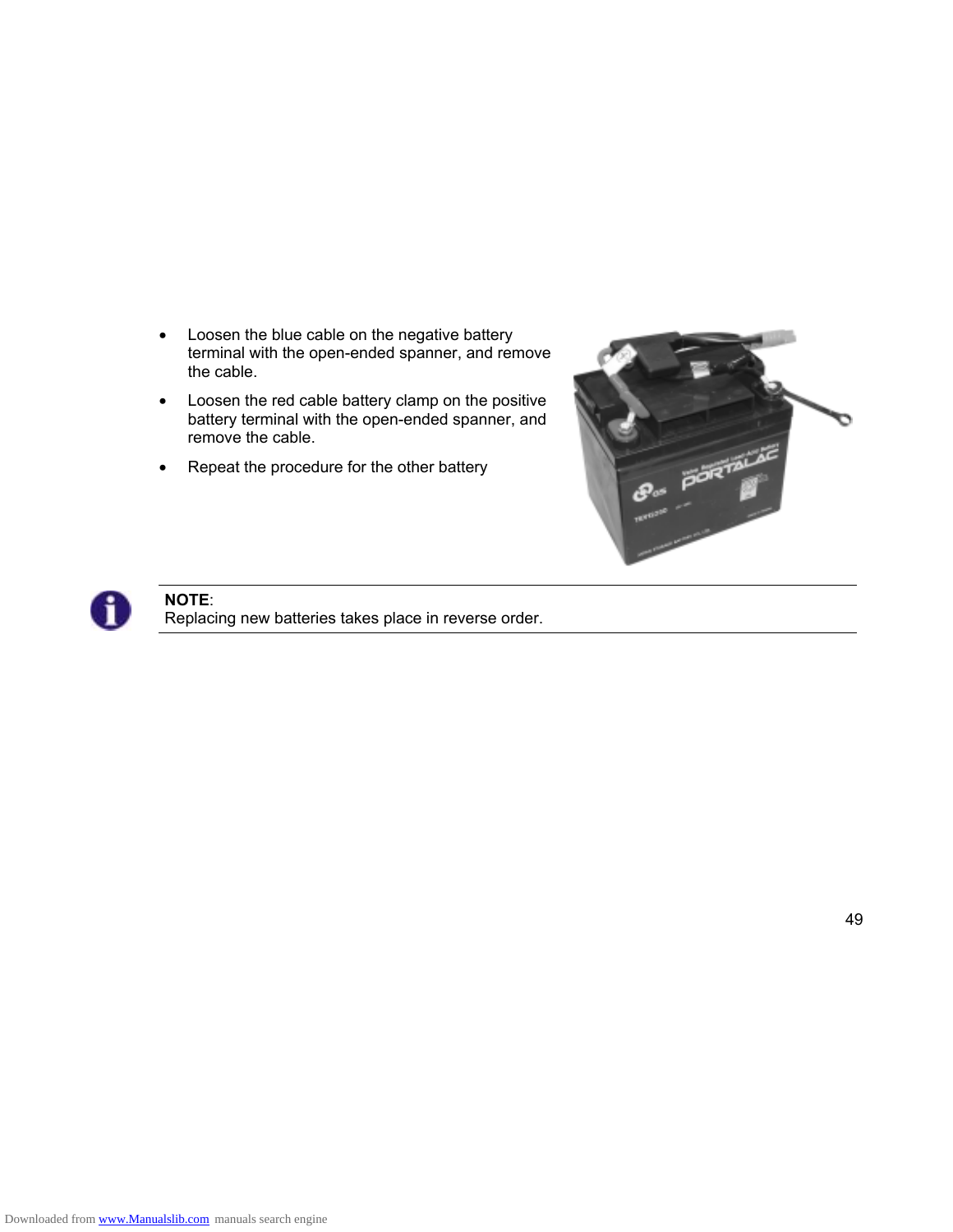#### **8.2.3.2 How to handle damaged batteries correctly**



#### **WARNING:**

#### **Corrosion and burns from acid leakage if batteries are damaged!**

• *Remove clothes that have been soiled by acid immediately!* 

#### **After contact with skin:**

• *Immediately wash affected area with lots of water!* 

#### **After contact with eyes:**

• *Immediately rinse eyes under running water for several minutes; consult a physician!* 

# M

#### **Requirements:**

- Safety goggles
- Acid-resistant gloves
- Acid-resistant receptacle for transportation
- Always wear appropriate safety clothing when handling damaged batteries.
- Place damaged batteries in an acid-resistant receptacle immediately after removing them.
- Only ever transport damaged batteries in an appropriate acid-resistant receptacle.
	- Wash all objects that have come into contact with acid with lots of water.

#### **Disposing of dead or damaged batteries correctly**

Dead or damaged batteries can be given back to your dealer or directly to Invacare®.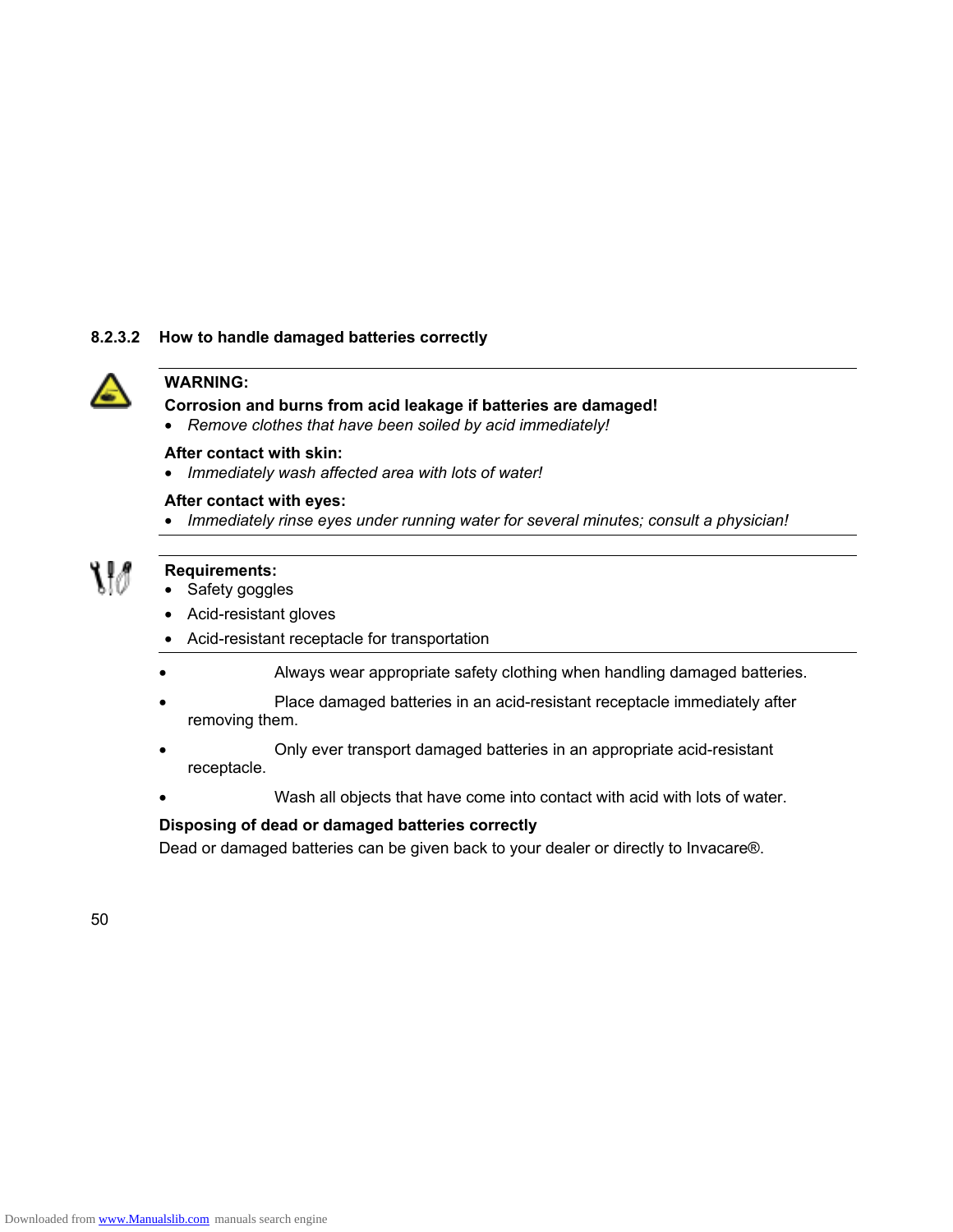### **9 Care and maintenance**



#### **NOTE:**

Have your vehicle checked once a year by an authorised Invacare® dealer in order to maintain it's driving safety and roadworthiness.

#### **Cleaning the vehicle**

When cleaning the vehicle, pay attention to the following points:

- Only use a damp cloth and gentle detergent.
- Do not use any abrasive or scouring liquids.
- Do not subject the electronic components to any direct contact with water.
- Do not use high-pressure cleaning devices.

#### **Disinfection**

Spray or wipe disinfection using a tested and recognised product is permitted. A list of the current permitted disinfectants is available from the Robert Koch Institute at http://www.rki.de.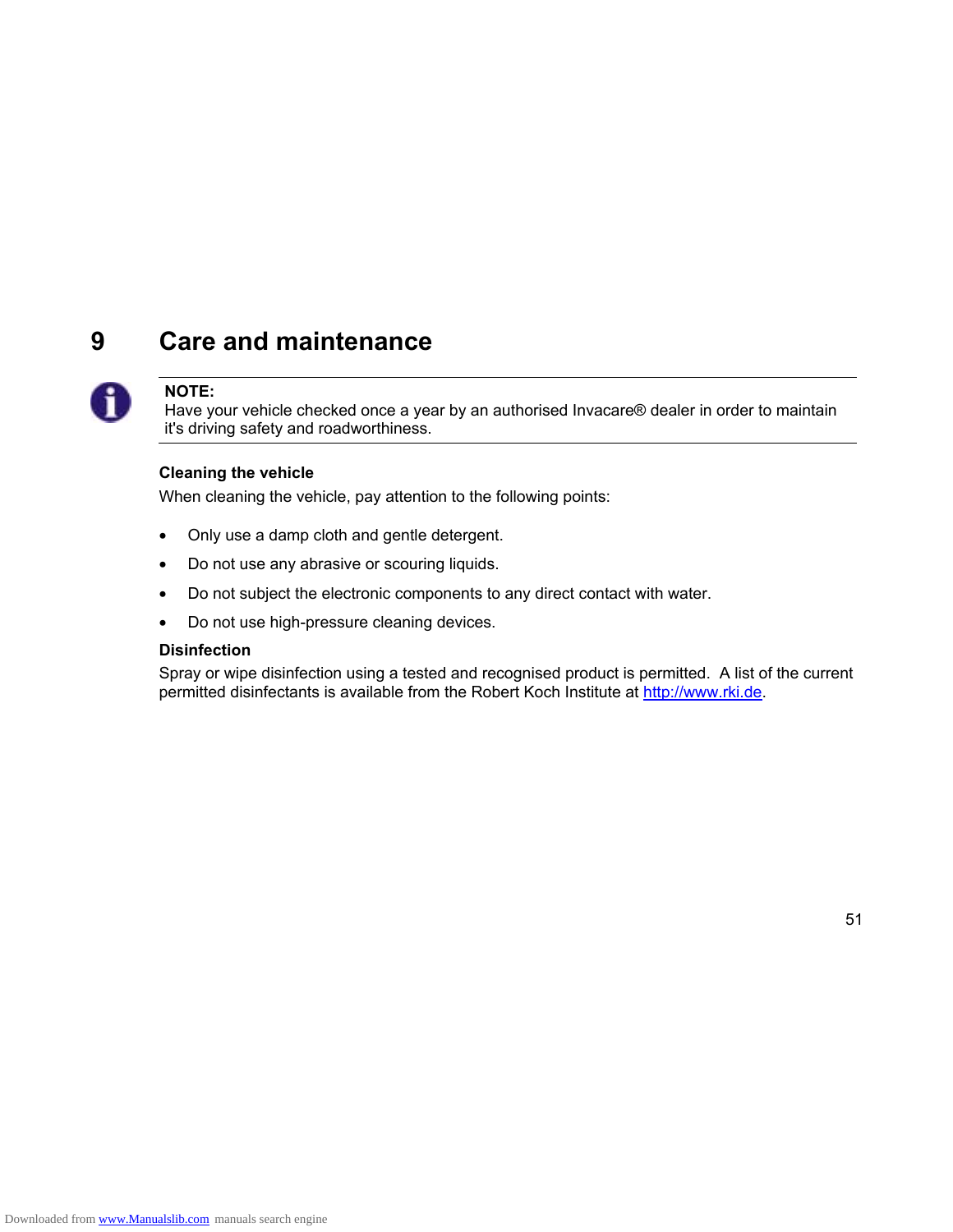|           | <b>Maintenance Jobs</b>                                                                      |                  |                   |         |
|-----------|----------------------------------------------------------------------------------------------|------------------|-------------------|---------|
|           |                                                                                              | When<br>elivered | Weekly            | Monthly |
|           | Seat and backrest padding:                                                                   |                  |                   |         |
|           | Check for perfect condition.                                                                 |                  |                   |         |
|           | Tyres:                                                                                       |                  |                   |         |
|           | Have tyres checked for specified air pressure (2,5 bar).                                     |                  |                   |         |
|           | <b>Front wheels</b>                                                                          |                  |                   |         |
| $\bullet$ | Front wheels must spin smoothly.                                                             |                  |                   |         |
| $\bullet$ | If wheels wobble or do not spin easily, adjust steering pivot pin or front<br>wheel bearing. |                  |                   |         |
|           | <b>Rear wheels:</b>                                                                          |                  |                   |         |
| $\bullet$ | Test wheel for firm seat on the axle drive shaft.                                            |                  |                   |         |
|           | Rear wheels must spin without wobbling                                                       |                  |                   |         |
|           | <b>Electronics / Electrical System:</b>                                                      |                  |                   |         |
| $\bullet$ | Check all plug connections for condition and firm connection.                                |                  |                   |         |
| ٠         | Have batteries been fully charged before the daily operation?                                |                  | Before every trip |         |
| ٠         | Are all holders, screws firmly fixed, tight and safe?                                        |                  |                   |         |
| $\bullet$ | Are all electric bulbs of the lighting system (if applicable) in working<br>order?           |                  | Before each trip  |         |
|           | Cleaning:                                                                                    |                  |                   |         |
| $\bullet$ | Clean all parts carefully.                                                                   |                  | When necessary    |         |

**Once a year you should have your vehicle inspected and serviced by your authorised dealer. A complete checklist of necessary maintenance work can be found in the Service Manual, which can be obtained from Invacare®.**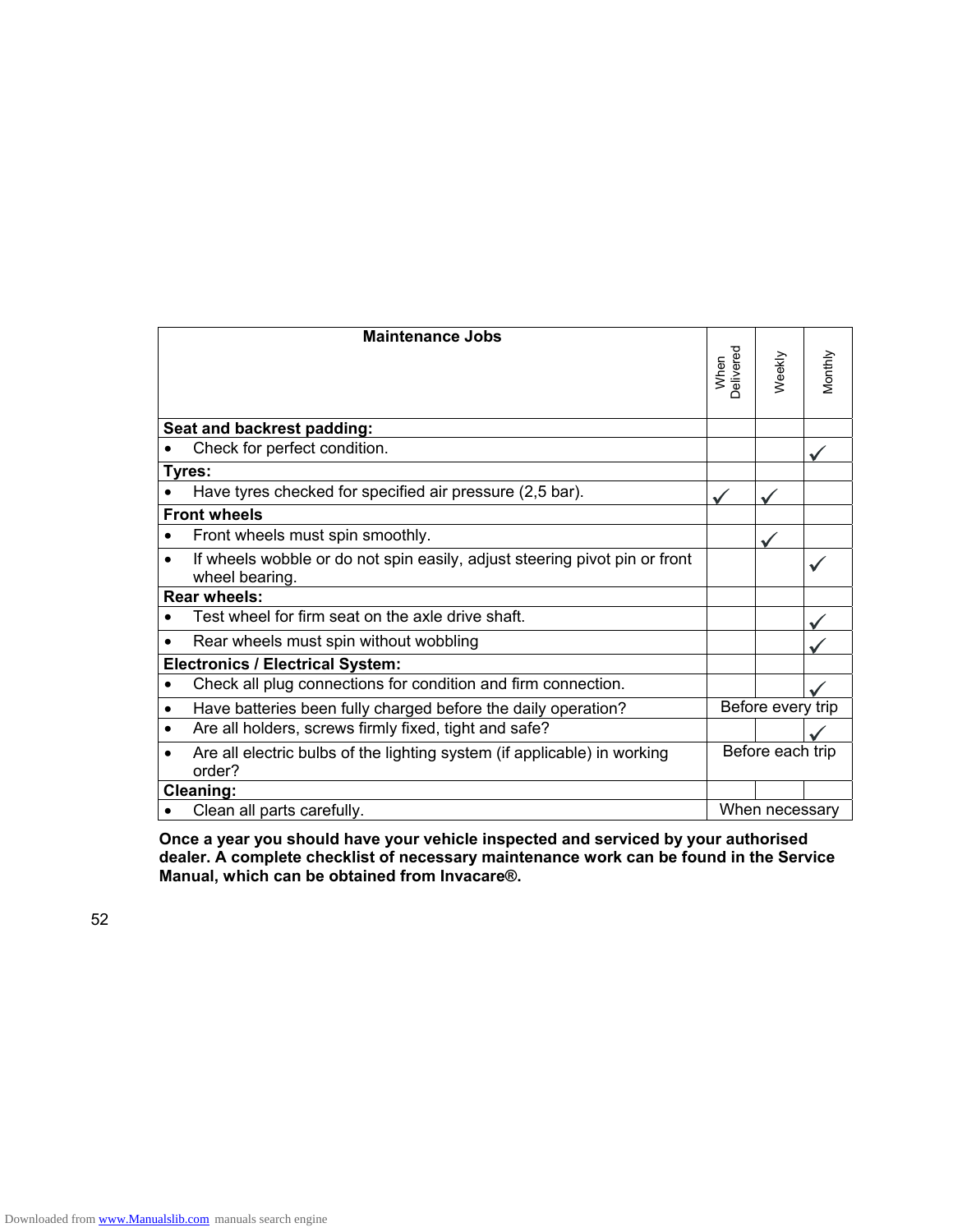### **10 Repair Instructions**

The following are instructions on repairs that can be performed by the user. For the specifications of spare parts please see **"Technical Specifications"** on page **61**, or consult the Service Manual, available from Invacare® (in this connection please see the addresses and phone numbers in section **"How can you get in touch with Invacare®?"** on page **2**). In case you require assistance, please contact your Invacare® Dealer.

### **10.1 Repairing a flat tyre**



**WARNING: Danger of damage or injury if the vehicle is accidentally set into motion during repairs!** 

- *Switch the power off (ON/OFF Button)!*
- *Engage the motors!*
- *Secure the vehicle against rolling away by placing wedges under the wheels!*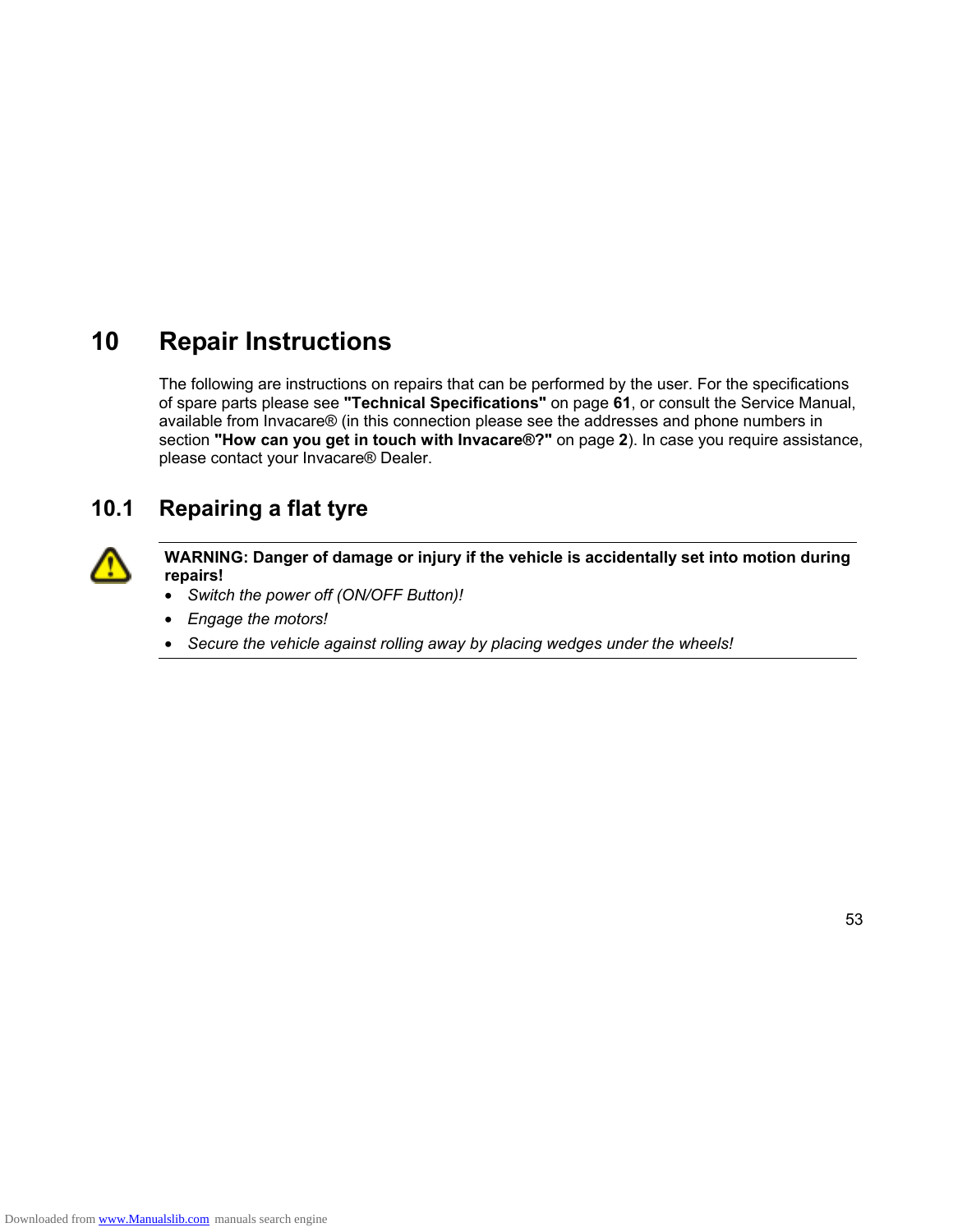### **10.1.1 Mending punctures (pneumatic tyres of type 3.00 - 4)**

# $\mathcal{W}$

### **Requirements:**

- Open spanner, 17 mm.
- Rubber hammer
- Raise the vehicle and place wooden blocks underneath to support it.
- Remove the wheel locknut (1) with a 17 mm open-ended spanner.
- Remove the wheel by tapping it gently with the rubber hammer on the rear face to carefully loosen it from the axle.





#### **Problems when removing wheel?**

It may be necessary to use a special tool Please ask your Invacare® dealer to help you.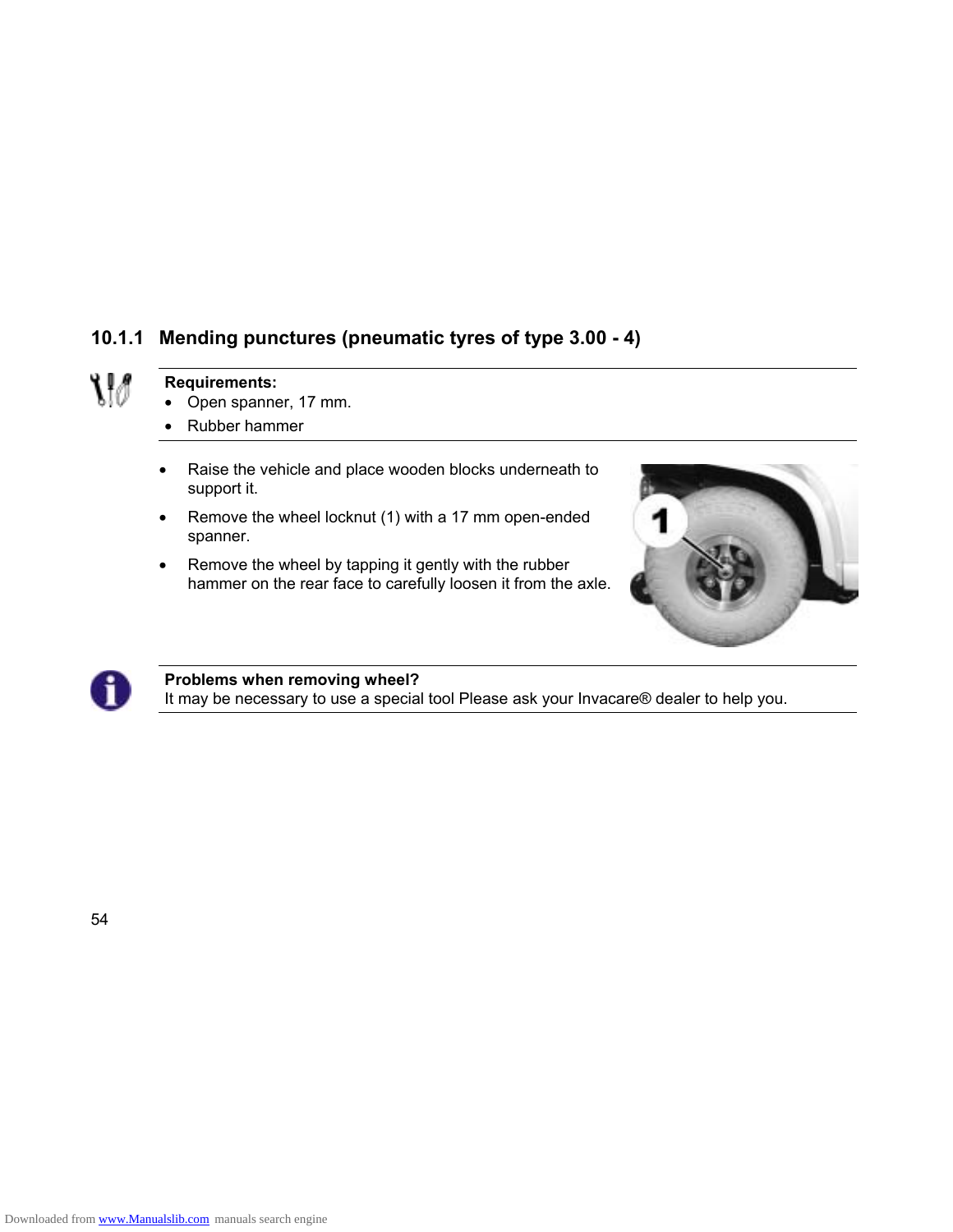#### **10.1.1.1 Repairing punctured tyres**



### **Requirements**

- inner tube repair set **or** a new inner tube
- talcum powder
- open-ended spanner, 13 mm
- jaw spanner 13 mm
- Remove valve cap.
- De-inflate the tyre by pressing in the centre valve pin.
- Loosen the 4 nuts (1) with the socket spanner and remove them. Counter the bolts from the other side with the jaw spanner to prevent turning.
- Remove both wheel rim halves out of the tyre and remove the inner tube.
- Repair the inner tube and refit in the wheel, or replace it with a new inner tube.

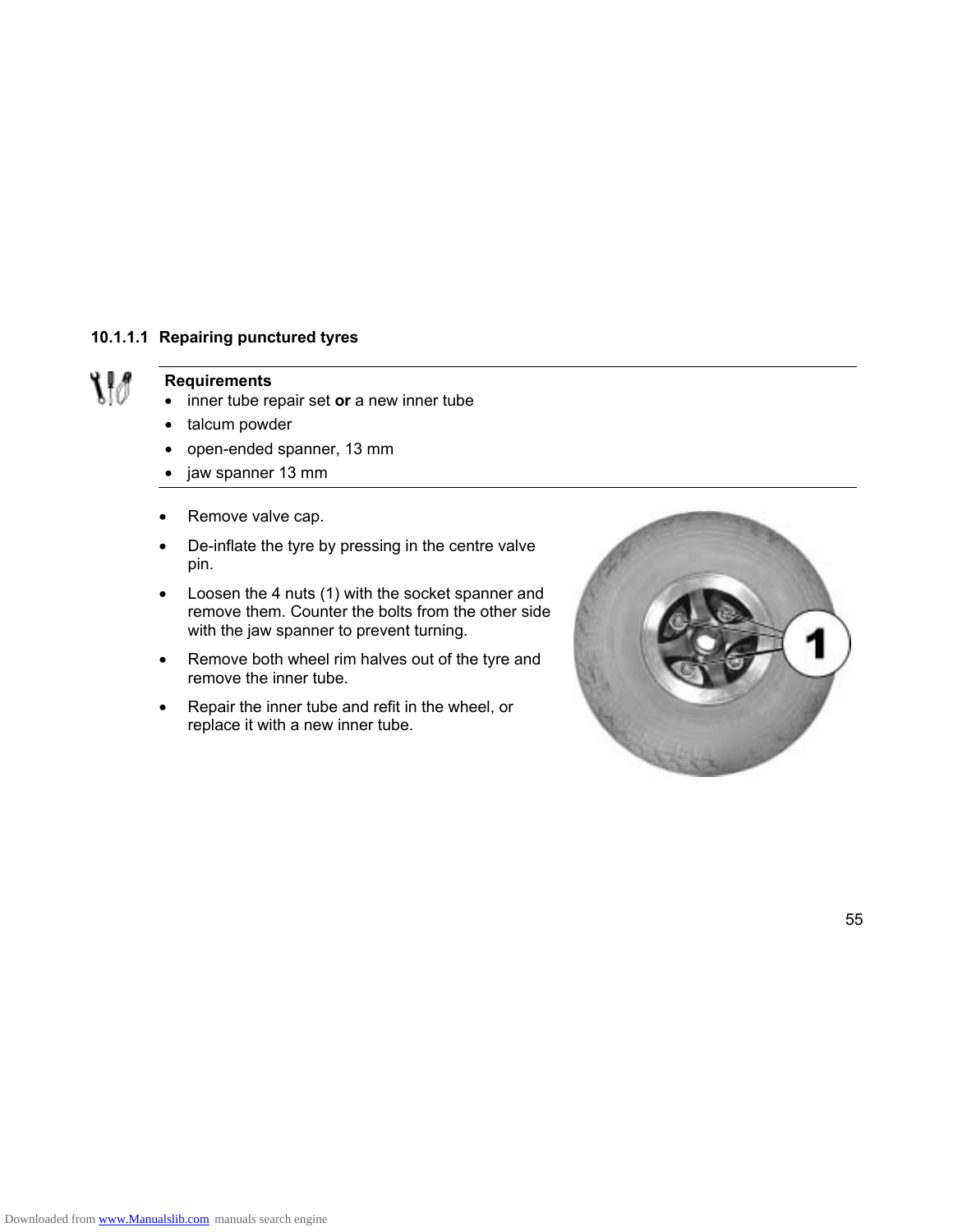

### **Did the old inner tube get wet during the repair?**

If you repaired the old inner tube and reused it, and it became wet during repair, it is much easier to refit it into the wheel if you powder it lightly with talcum powder.

- Refit the wheel rim parts from outside into the tyre.
- Pump up the tyre lightly.
- Reinsert the nuts and bolts which hold the wheel rim together and tighten fully.
- Make sure that the tyre is properly located on the wheel rim.
- Inflate the tyre up to the recommended tyre pressure (2.5 bar or 40 psi).
- Check to make sure that the tyre is still located properly on the wheel rim.
- Screw the valve cap back on.
- Reassemble the wheel.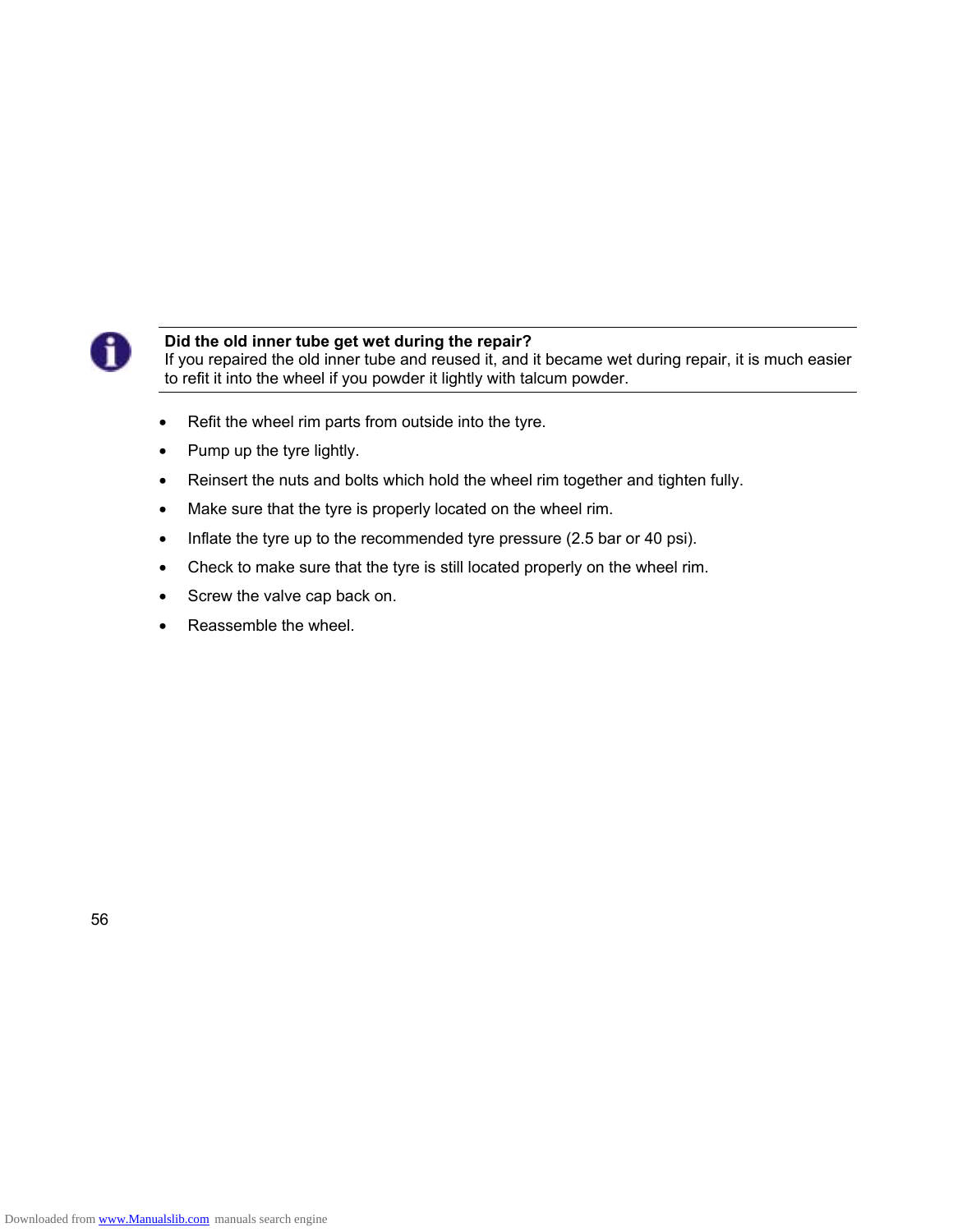### **11 Dismantling the Scooter for transport**

Please proceed as follows to dismantle the Scooter for transport:

- Remove the seat
- Take out batteries
- Remove the drive unit

Please proceed in reverse order to reassemble the Scooter.

### **11.1 Removing the seat**

The lever for releasing the seat so that the seat can be rotated and removed is located on the left under the seat (1).

- Press the lever forwards to disengage the seat.
- Turn the seat to the side.
- To remove the seat, hold it firmly by the backrest and the front edge and pull it upwards.

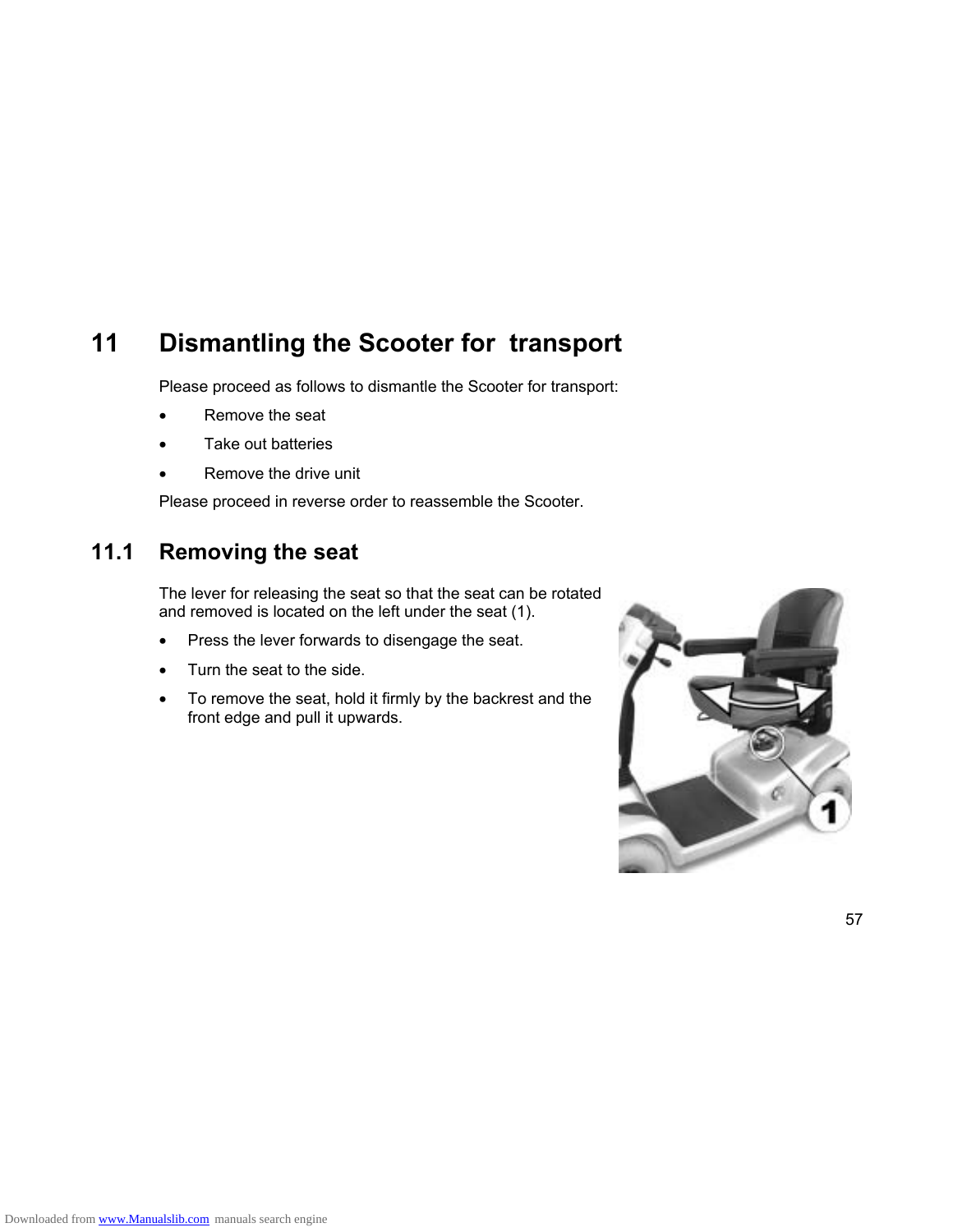### **11.2 Removing the battery and drive unit**

• Once you have removed the seat, remove the battery and motor compartment cover panel. The cover panel is secured using a velcro band, so you only need to pull it upwards to remove it.

### **11.2.1 Removing the batteries**

Please see chapter **"Removing and fitting batteries"** on page **47** for information on removing the batteries.

### **11.2.2 Removing the drive unit**

• Separate the main wiring harness connecting plug  $(1).$ 

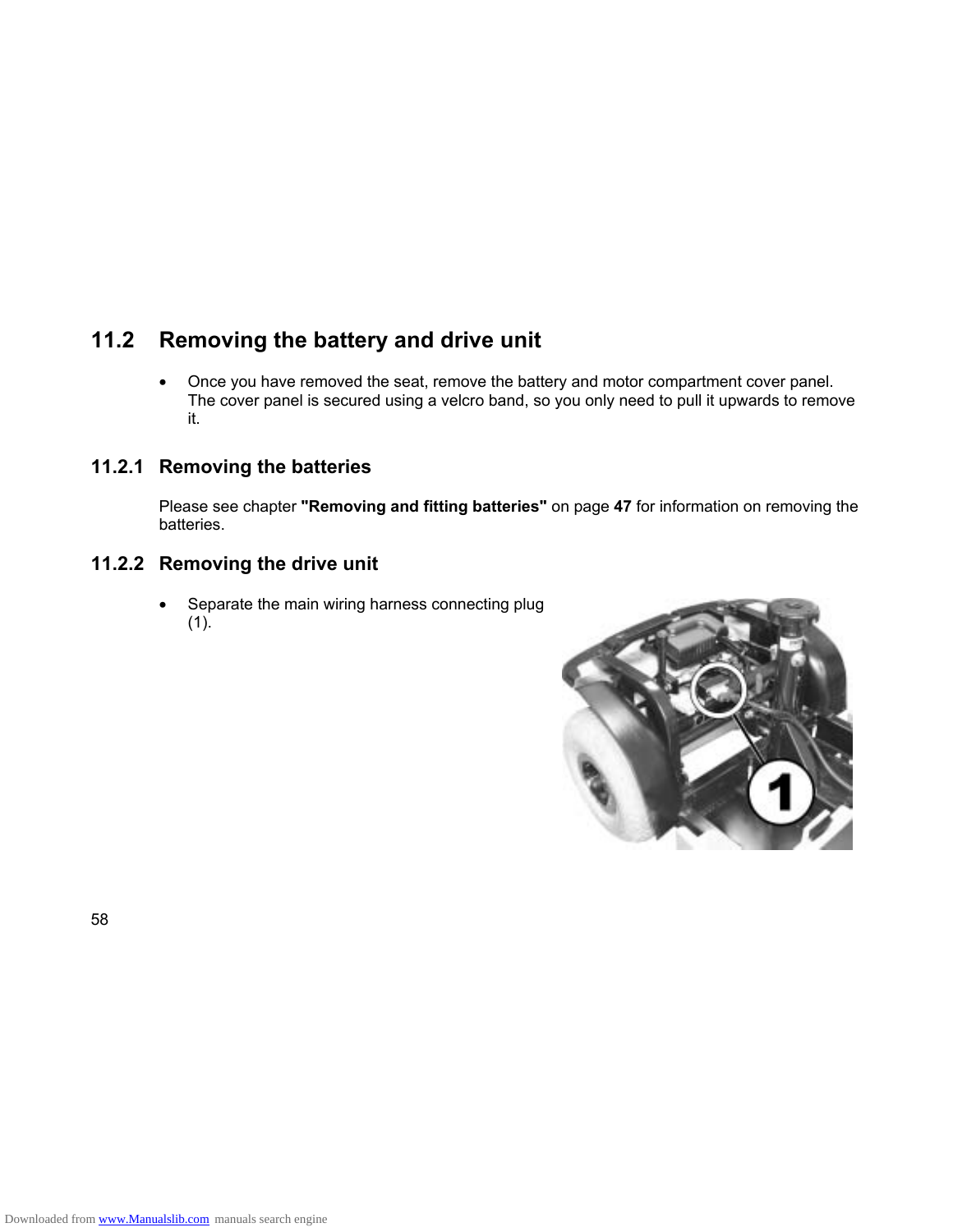- Pull the disengaging lever (A) to the rear. The drive unit lock is now released.
- Lift up the chassis with the seating tube. The drive unit can now be released from the chassis.

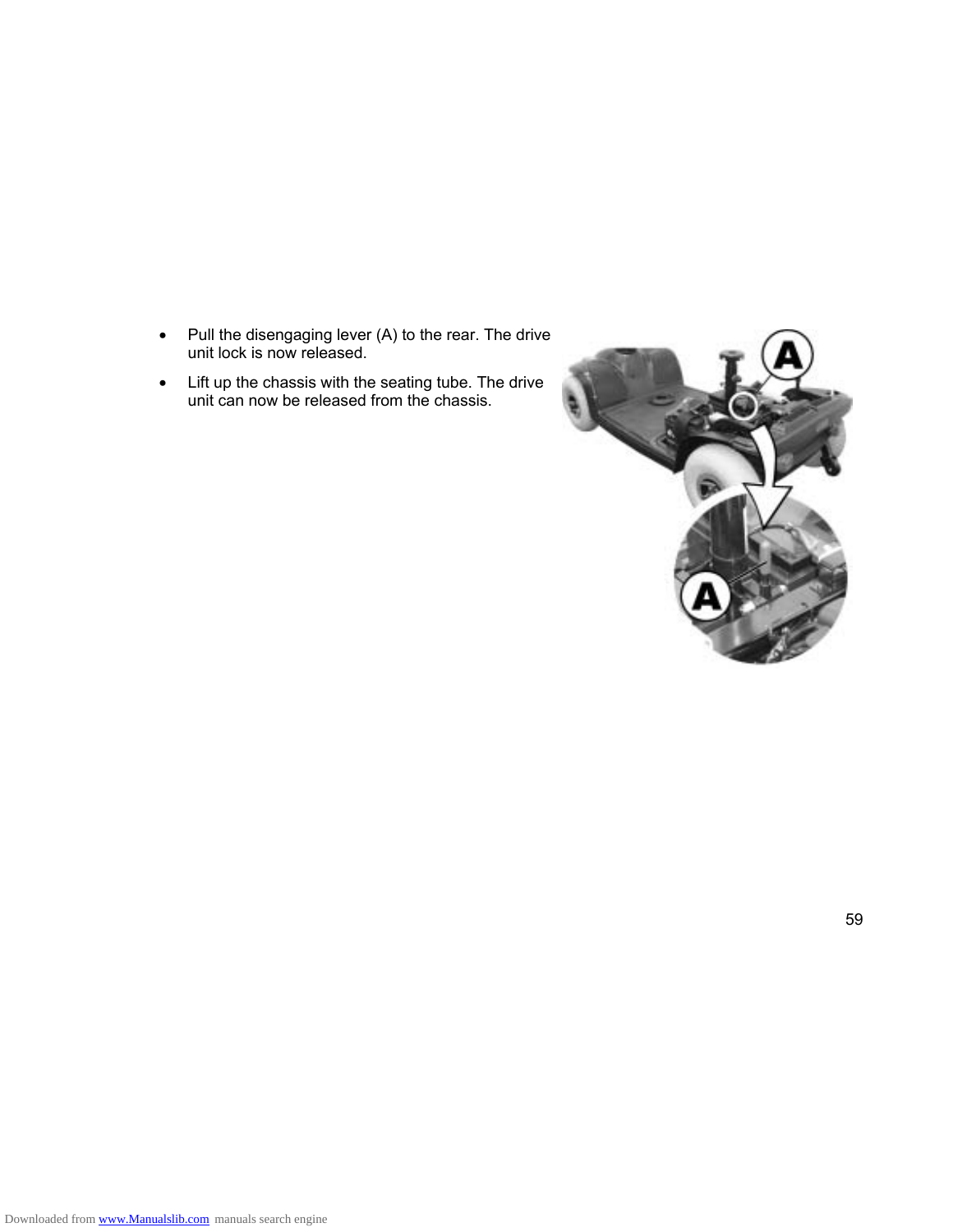### **12 Disposal**

- The equipment wrapping is potentially recyclable.
- The metal parts are used for scrap metal recycling.
- The plastic parts are used for plastic recycling.
- Electric components and printed circuit boards are disposed of as electronic scrap.
- Disposal must be carried out in accordance with the respective national legal provisions.
- Ask your city or district council for details of the local waste management companies.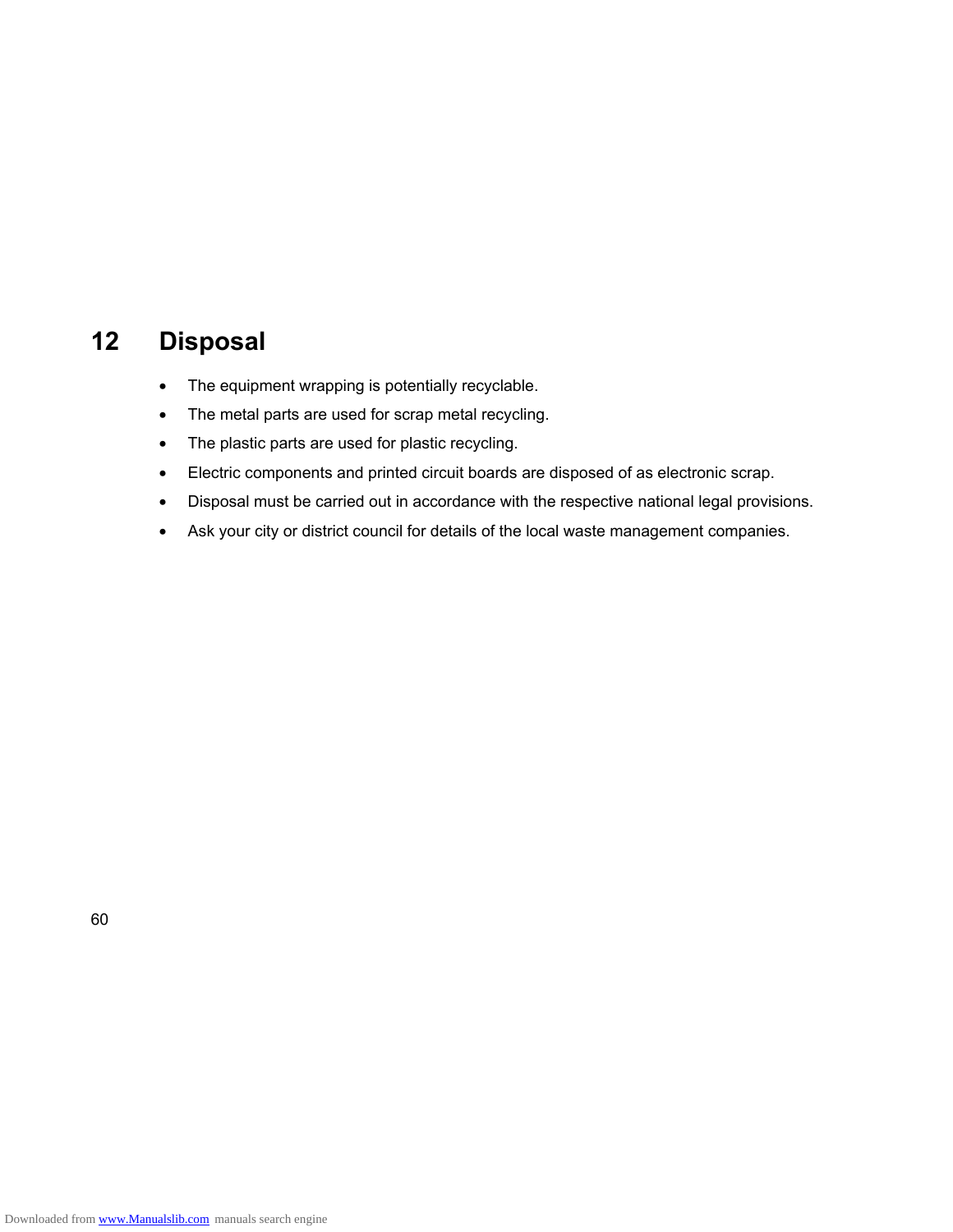## **13 Technical Specifications**

| <b>Permissible Operating and</b><br><b>Storage Conditions</b>                     |              |
|-----------------------------------------------------------------------------------|--------------|
| Temperature range for operation $\bullet$ -25  +50 °C<br>according to ISO 7176-9: |              |
| Temperature range for storage<br>according to ISO 7176-9:                         | $-40$ +65 °C |

| <b>Electrical system</b> |                                |
|--------------------------|--------------------------------|
| <b>Motors</b>            | 1 x 240 W                      |
| <b>Batteries</b>         | 2 x 12V / 36 Ah, leakproof/gel |
| Main fuse                | 70 A                           |

| <b>Charging device</b> |                        |
|------------------------|------------------------|
| Output current         | $5A +$                 |
| Output voltage         | 24V nominal (12 cells) |
| Input voltage          | $200 - 250V$ nominal   |
| Operating temperature  | $-25^\circ$ +50°C.     |
| (surroundings)         |                        |
| Storage temperature    | $-40^\circ$ +65°C      |

| <b>Tyres</b>  |                                                 |
|---------------|-------------------------------------------------|
| $T$ yre type  | 3.00<br>4 pneumatic<br>$\overline{\phantom{a}}$ |
| Tyre pressure | 2.8 <sub>bar</sub>                              |

| <b>Driving characteristics</b> |                         |
|--------------------------------|-------------------------|
| Speed                          | $\overline{a}$<br>'IVI. |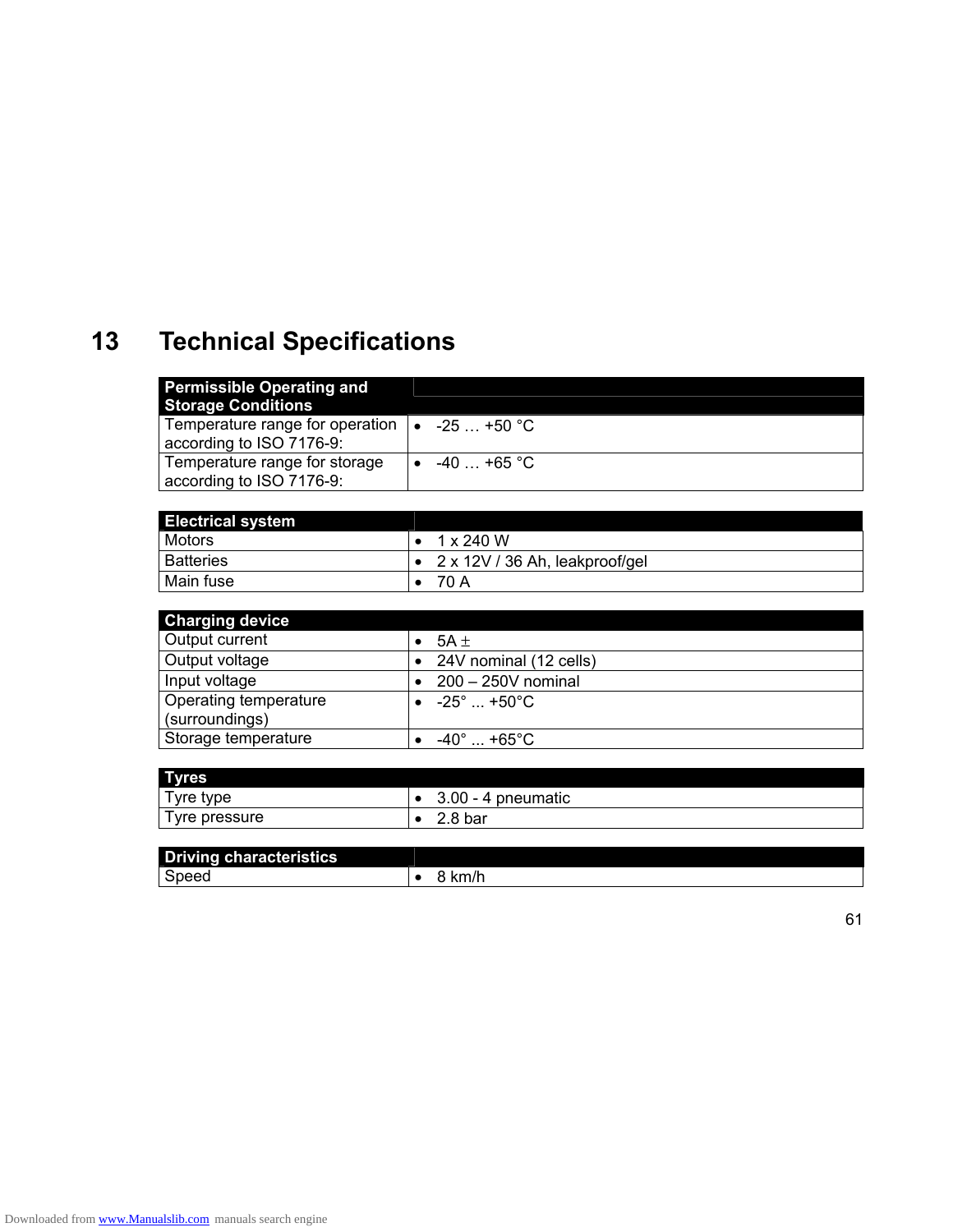| <b>Driving characteristics</b>     |                             |
|------------------------------------|-----------------------------|
| Max. hill-climbing ability without | • $17.5\%$ (10 $^{\circ}$ ) |
| overturning                        |                             |
| Max. climbable obstacle height     | 6 cm                        |
| Turning radius                     | 65.5 cm                     |
| Drive range in accordance with     | 36 km                       |
| ISO 7176 ***                       |                             |

| <b>Dimensions</b>                    |           |              |
|--------------------------------------|-----------|--------------|
| Overall length                       | $\bullet$ | 122 cm       |
| Drive unit width                     | ٠         | 59 cm        |
| Overall width (armrest adjustment) • |           | 58  73 cm    |
| range)                               |           |              |
| Total height                         | $\bullet$ | 99 cm        |
| Seat width                           | $\bullet$ | 47 cm        |
| Seat depth                           | $\bullet$ | 41 cm        |
| Backrest height ****                 | $\bullet$ | 47.5 cm      |
| Backrest angle                       | $\bullet$ | $+9.5^\circ$ |
| Armrest height                       | $\bullet$ | 20 cm        |

| <b>Weight</b>                               |      |
|---------------------------------------------|------|
| $\overline{\phantom{0}}$<br>Empty<br>weight | ບບ.ບ |
|                                             |      |

| <b>Loading</b> |       |
|----------------|-------|
| Max.           | 36.52 |
| load           | שט מע |

| <b>Axle loads</b>    |        |
|----------------------|--------|
| Max. front axle load | 85 kg  |
| Max. rear axle load  | 160 kg |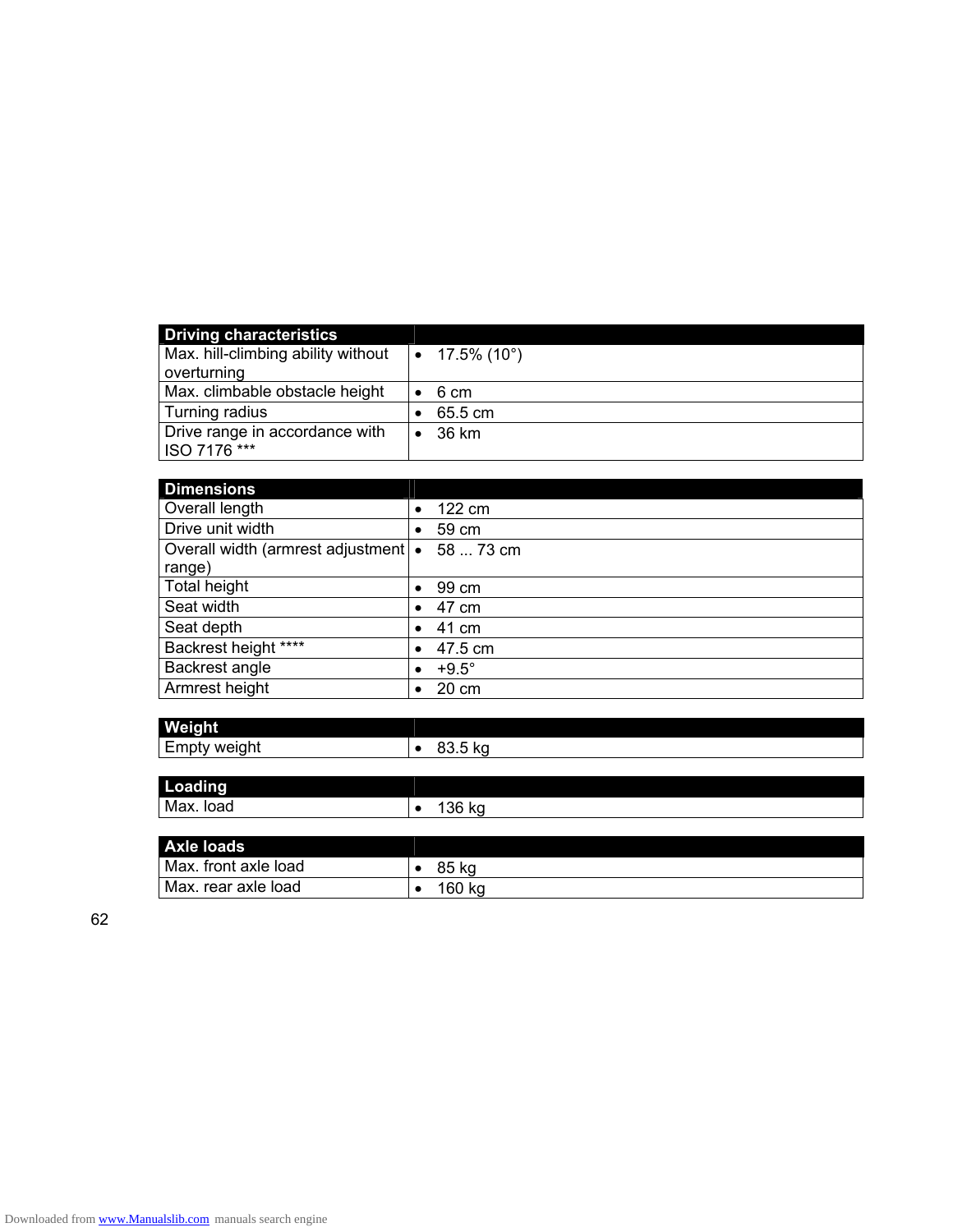\*\*\* Note: The drive range of an electric wheelchair is strongly influenced by external factors, such as the charging state of the batteries, surrounding temperature, local topography, road surface characteristics, tyre pressure, weight of driver, drive style and use of batteries for lighting, servos etc.

\*\*\*\* Measured without seat cushion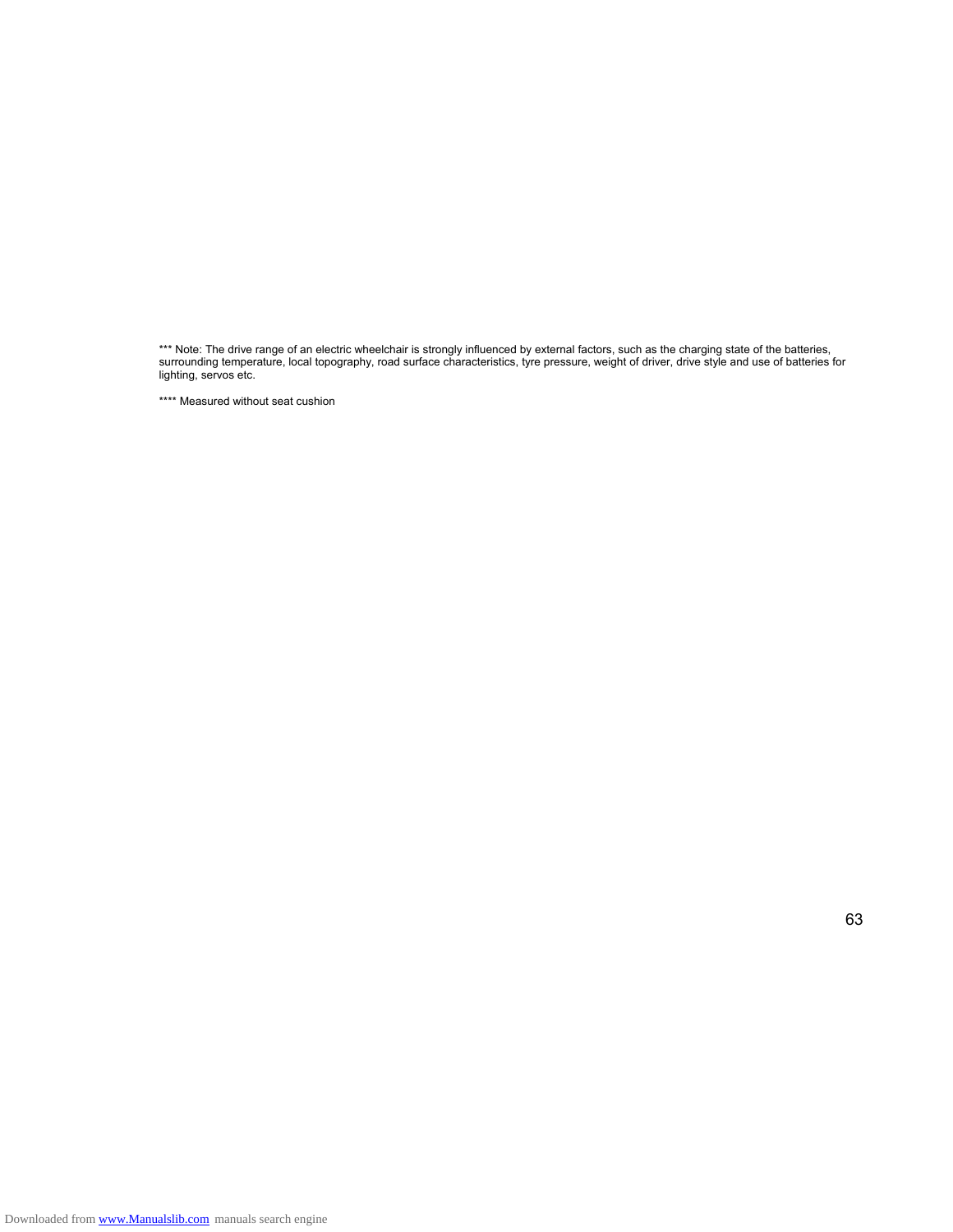### **14 Inspections Performed**

It is confirmed by stamp and signature that all jobs listed in the inspection schedule of the Service and Repair Instructions have been properly performed. The list of the inspection jobs to be performed can be found in the Service Manual which is available through Invacare®.

| Delivery Inspection                           | Annual Inspection                             |
|-----------------------------------------------|-----------------------------------------------|
|                                               |                                               |
|                                               |                                               |
|                                               |                                               |
|                                               |                                               |
|                                               |                                               |
| Stamp of authorised Dealer / Date / Signature | Stamp of authorised Dealer / Date / Signature |
| 2 <sup>nd</sup> Annual Inspection             | 3 <sup>rd</sup> Annual Inspection             |
|                                               |                                               |
|                                               |                                               |
|                                               |                                               |
|                                               |                                               |
|                                               |                                               |
| Stamp of authorised Dealer / Date / Signature | Stamp of authorised Dealer / Date / Signature |
| 4 <sup>th</sup> Annual Inspection             | 5 <sup>th</sup> Annual Inspection             |
|                                               |                                               |
|                                               |                                               |
|                                               |                                               |
|                                               |                                               |
|                                               |                                               |
| Stamp of authorised Dealer / Date / Signature | Stamp of authorised Dealer / Date / Signature |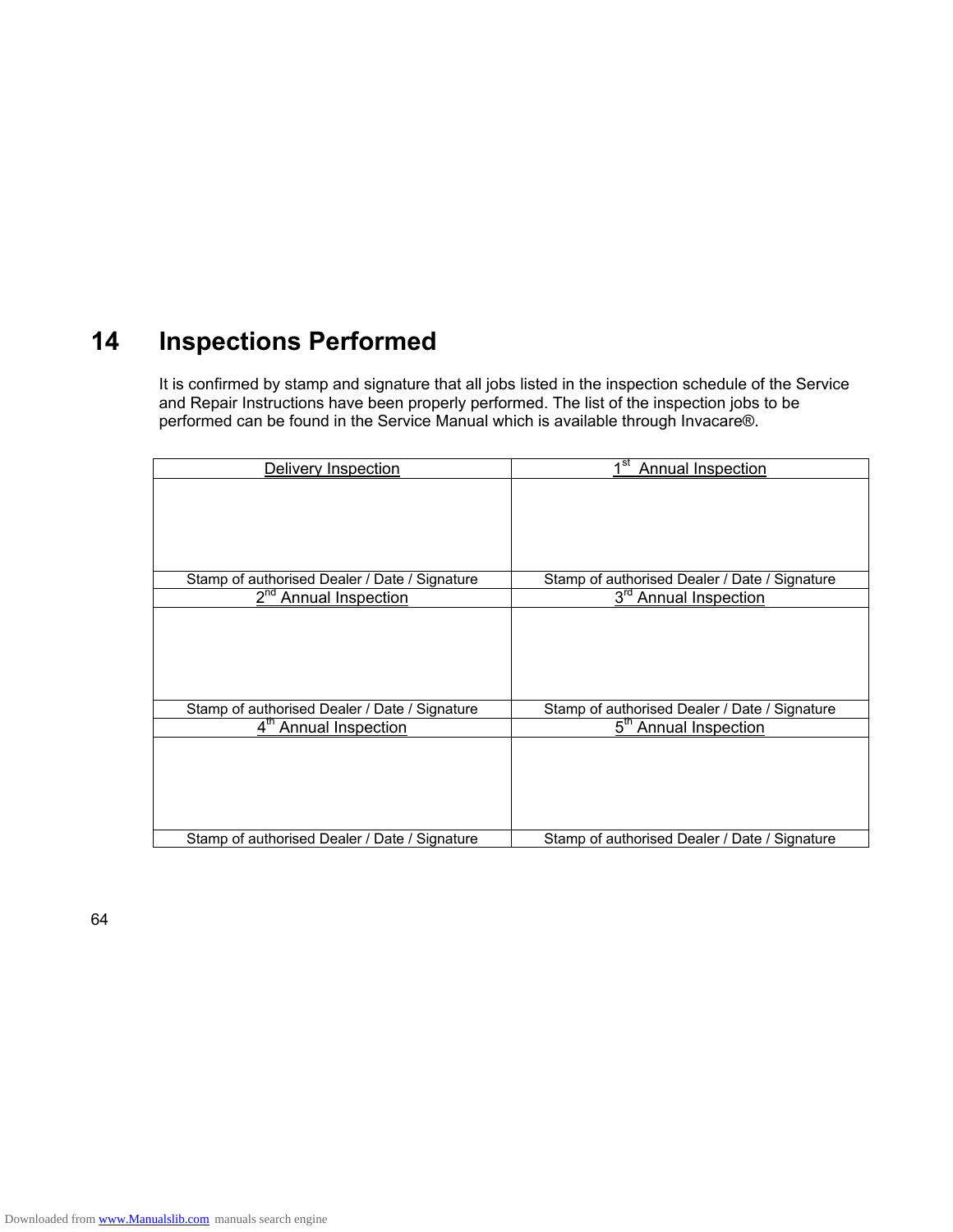### **Hersteller / Manufacturer/fabricante:**

### **CHIEN TI ENTERPRISE CO. LTD.**

No. 13, Lane 227, Fu Ying Road Hsin Chuang, Taipei, Taiwan **R.O.C.** 

### **Inverkehrbringer / European Representative / representante europeo:**

**K&K advice**  Loswal 2 8433 HD Haulerwijk **Netherlands** 

### **Distribution/Distribución:**

### **France, Italia, España, Portugal**

**Invacare® Poirier SAS**  Route de St Roch F-37230 Fondettes **France** Tel: (33) (0) 247 - 62 64 66, Fax: (33) (0) 247 - 42 12 24

#### **United Kingdom, Ireland Invacare® Ltd**  South Road Bridgend Industrial Estate Mid Glamorgan - CF31-3PY **United Kingdom** Tel: (44) (0) 1656 - 664 321, Fax: (44) (0) 1656 - 667532